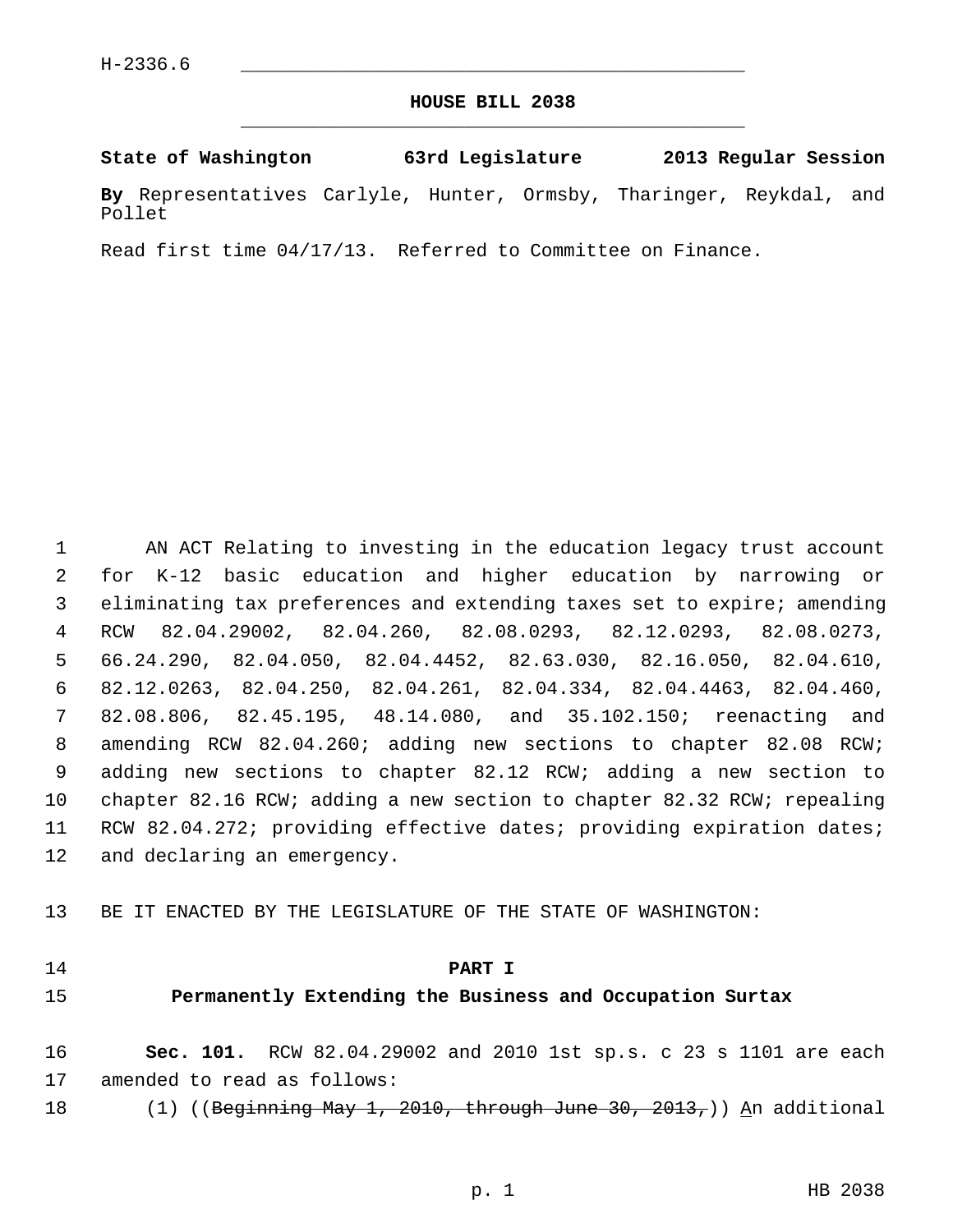1 rate of tax of 0.30 percent is added to the rate provided for in RCW 2 82.04.255, 82.04.285, and 82.04.290(2)(a). Revenue collected from the 3 additional rate of tax under this subsection (1) must be deposited in 4 the education legacy trust account created in RCW 83.100.230.

 5 (2)(a) The additional rate in subsection (1) of this section does 6 not apply to persons engaging within this state in business as a 7 hospital. "Hospital" has the meaning provided in chapter 70.41 RCW but 8 also includes any hospital that comes within the scope of chapter 71.12 9 RCW if the hospital is also licensed under chapter 70.41 RCW.

10 (b) The additional rate in subsection (1) of this section does not 11 apply to amounts received from performing scientific research and 12 development services including but not limited to research and 13 development in the physical, engineering, and life sciences (such as 14 agriculture, bacteriological, biotechnology, chemical, life sciences, 15 and physical science research and development laboratories or 16 services).

#### 17 **PART II**

# 18 **Eliminating the Preferential Business and Occupation Tax Rates for** 19 **Insurance Agents, Travel Agents, and Stevedoring**

20 **Sec. 201.** RCW 82.04.260 and 2012 2nd sp.s. c 6 s 602 and 2012 2nd 21 sp.s. c 6 s 204 are each reenacted and amended to read as follows:

22 (1) Upon every person engaging within this state in the business of 23 manufacturing:

24 (a) Wheat into flour, barley into pearl barley, soybeans into 25 soybean oil, canola into canola oil, canola meal, or canola by-26 products, or sunflower seeds into sunflower oil; as to such persons the 27 amount of tax with respect to such business is equal to the value of 28 the flour, pearl barley, oil, canola meal, or canola by-product 29 manufactured, multiplied by the rate of 0.138 percent;

30 (b) Beginning July 1, 2015, seafood products that remain in a raw, 31 raw frozen, or raw salted state at the completion of the manufacturing 32 by that person; or selling manufactured seafood products that remain in 33 a raw, raw frozen, or raw salted state at the completion of the 34 manufacturing, to purchasers who transport in the ordinary course of 35 business the goods out of this state; as to such persons the amount of 36 tax with respect to such business is equal to the value of the products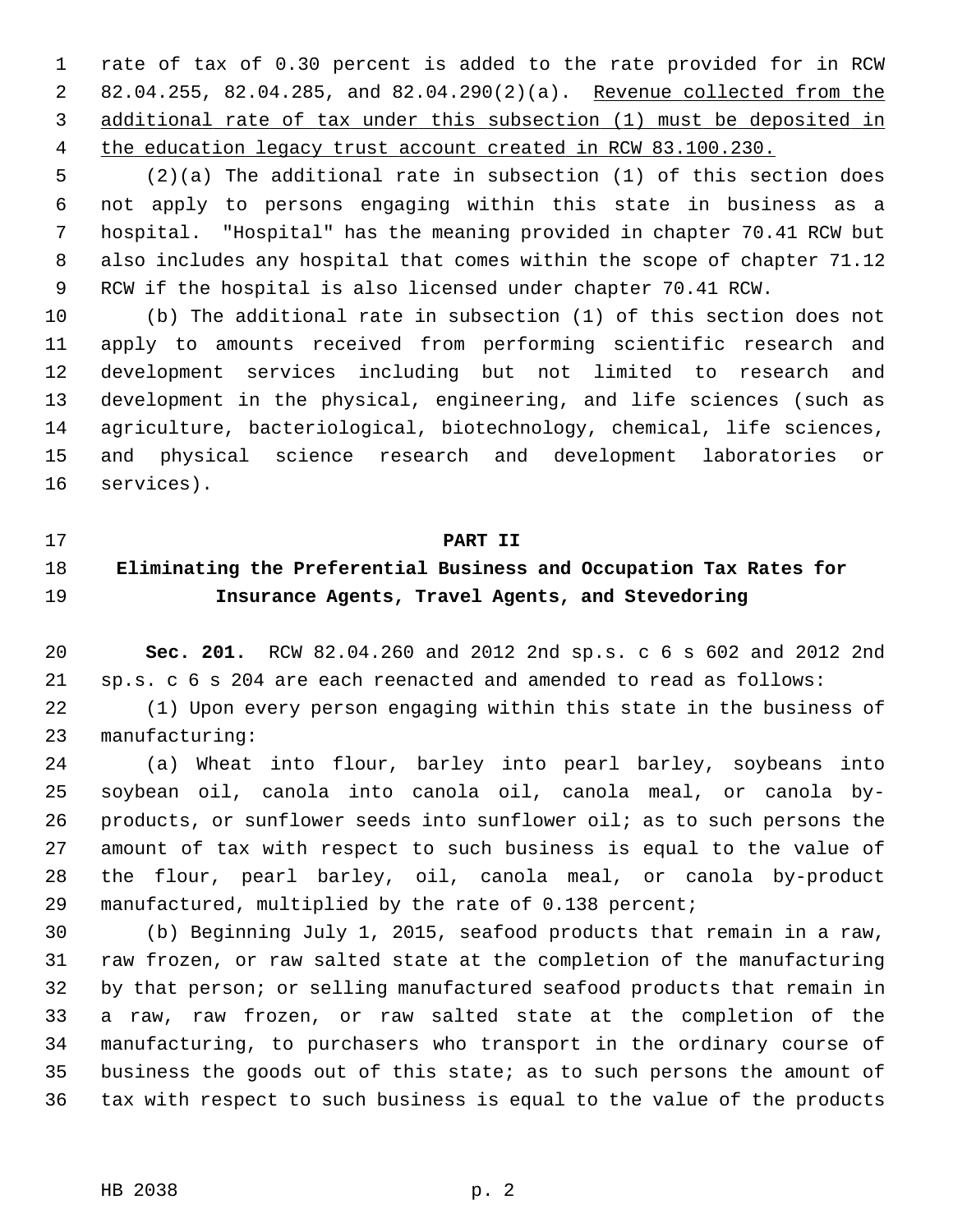1 manufactured or the gross proceeds derived from such sales, multiplied 2 by the rate of 0.138 percent. Sellers must keep and preserve records 3 for the period required by RCW 82.32.070 establishing that the goods 4 were transported by the purchaser in the ordinary course of business 5 out of this state;

 6 (c) Beginning July 1, 2015, dairy products that as of September 20, 7 2001, are identified in 21 C.F.R., chapter 1, parts 131, 133, and 135, 8 including by-products from the manufacturing of the dairy products such 9 as whey and casein; or selling the same to purchasers who transport in 10 the ordinary course of business the goods out of state; as to such 11 persons the tax imposed is equal to the value of the products 12 manufactured or the gross proceeds derived from such sales multiplied 13 by the rate of 0.138 percent. Sellers must keep and preserve records 14 for the period required by RCW 82.32.070 establishing that the goods 15 were transported by the purchaser in the ordinary course of business 16 out of this state;

17 (d) Beginning July 1, 2015, fruits or vegetables by canning, 18 preserving, freezing, processing, or dehydrating fresh fruits or 19 vegetables, or selling at wholesale fruits or vegetables manufactured 20 by the seller by canning, preserving, freezing, processing, or 21 dehydrating fresh fruits or vegetables and sold to purchasers who 22 transport in the ordinary course of business the goods out of this 23 state; as to such persons the amount of tax with respect to such 24 business is equal to the value of the products manufactured or the 25 gross proceeds derived from such sales multiplied by the rate of 0.138 26 percent. Sellers must keep and preserve records for the period 27 required by RCW 82.32.070 establishing that the goods were transported 28 by the purchaser in the ordinary course of business out of this state;

29 (e) Until July 1, 2009, alcohol fuel, biodiesel fuel, or biodiesel 30 feedstock, as those terms are defined in RCW 82.29A.135; as to such 31 persons the amount of tax with respect to the business is equal to the 32 value of alcohol fuel, biodiesel fuel, or biodiesel feedstock 33 manufactured, multiplied by the rate of 0.138 percent; and

34 (f) Wood biomass fuel as defined in RCW 82.29A.135; as to such 35 persons the amount of tax with respect to the business is equal to the 36 value of wood biomass fuel manufactured, multiplied by the rate of 37 0.138 percent.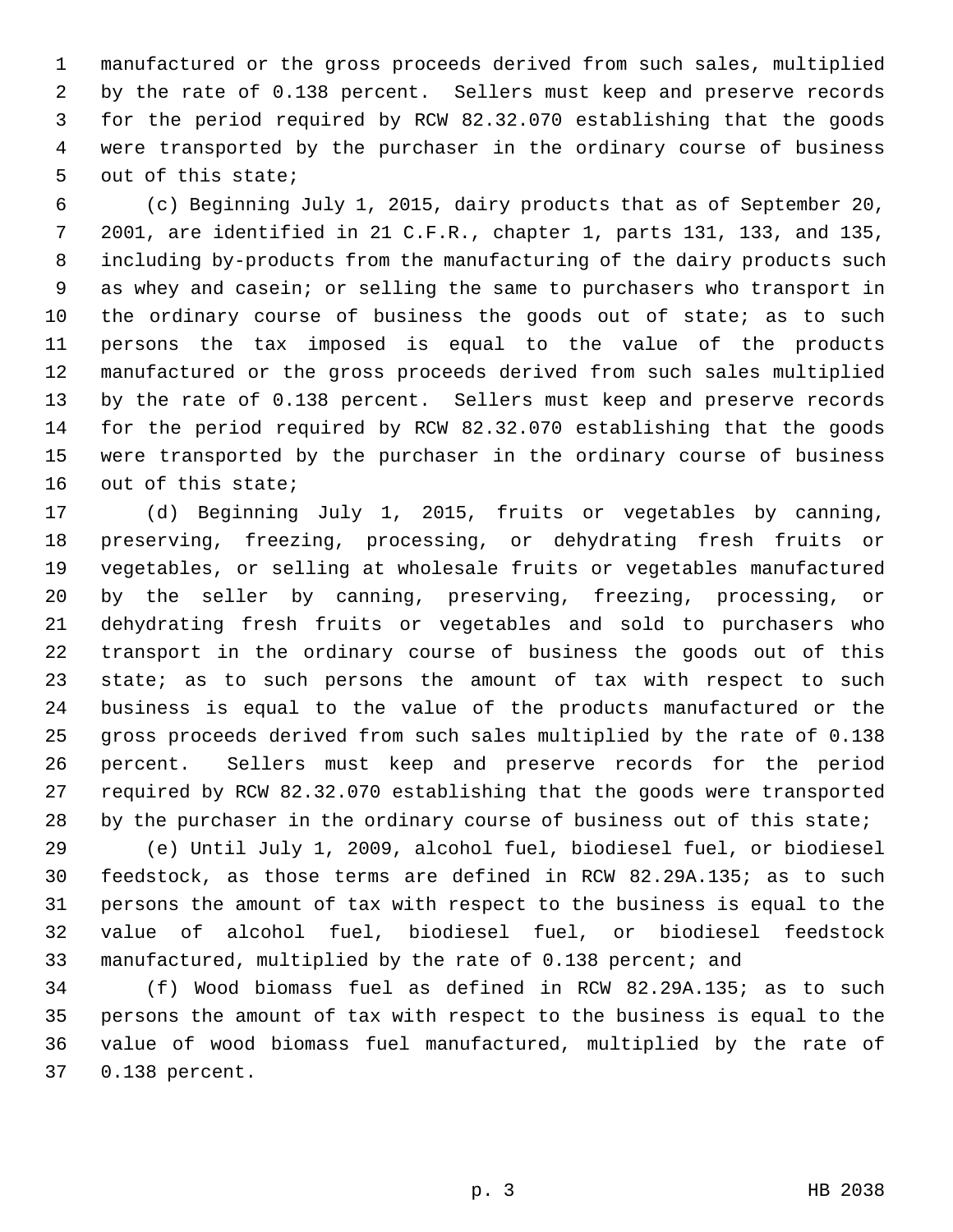1 (2) Upon every person engaging within this state in the business of 2 splitting or processing dried peas; as to such persons the amount of 3 tax with respect to such business is equal to the value of the peas 4 split or processed, multiplied by the rate of 0.138 percent.

 5 (3) Upon every nonprofit corporation and nonprofit association 6 engaging within this state in research and development, as to such 7 corporations and associations, the amount of tax with respect to such 8 activities is equal to the gross income derived from such activities 9 multiplied by the rate of 0.484 percent.

10 (4) Upon every person engaging within this state in the business of 11 slaughtering, breaking and/or processing perishable meat products 12 and/or selling the same at wholesale only and not at retail; as to such 13 persons the tax imposed is equal to the gross proceeds derived from 14 such sales multiplied by the rate of 0.138 percent.

15 (5) ((Upon every person engaging within this state in the business 16 of acting as a travel agent or tour operator; as to such persons the 17 amount of the tax with respect to such activities is equal to the gross 18 income derived from such activities multiplied by the rate of 0.275 19 <del>percent.</del>

20  $(6)$ )) Upon every person engaging within this state in business as 21 an international steamship agent, international customs house broker, 22 international freight forwarder, vessel and/or cargo charter broker in 23 foreign commerce, and/or international air cargo agent; as to such 24 persons the amount of the tax with respect to only international 25 activities is equal to the gross income derived from such activities 26 multiplied by the rate of 0.275 percent.

 $((17)$  Upon every person engaging within this state in the business of stevedoring and associated activities pertinent to the movement of 29 goods and commodities in waterborne interstate or foreign commerce; as to such persons the amount of tax with respect to such business is equal to the gross proceeds derived from such activities multiplied by the rate of 0.275 percent. Persons subject to taxation under this subsection are exempt from payment of taxes imposed by chapter 82.16 RCW for that portion of their business subject to taxation under this subsection. Stevedoring and associated activities pertinent to the conduct of goods and commodities in waterborne interstate or foreign commerce are defined as all activities of a labor, service or transportation nature whereby cargo may be loaded or unloaded to or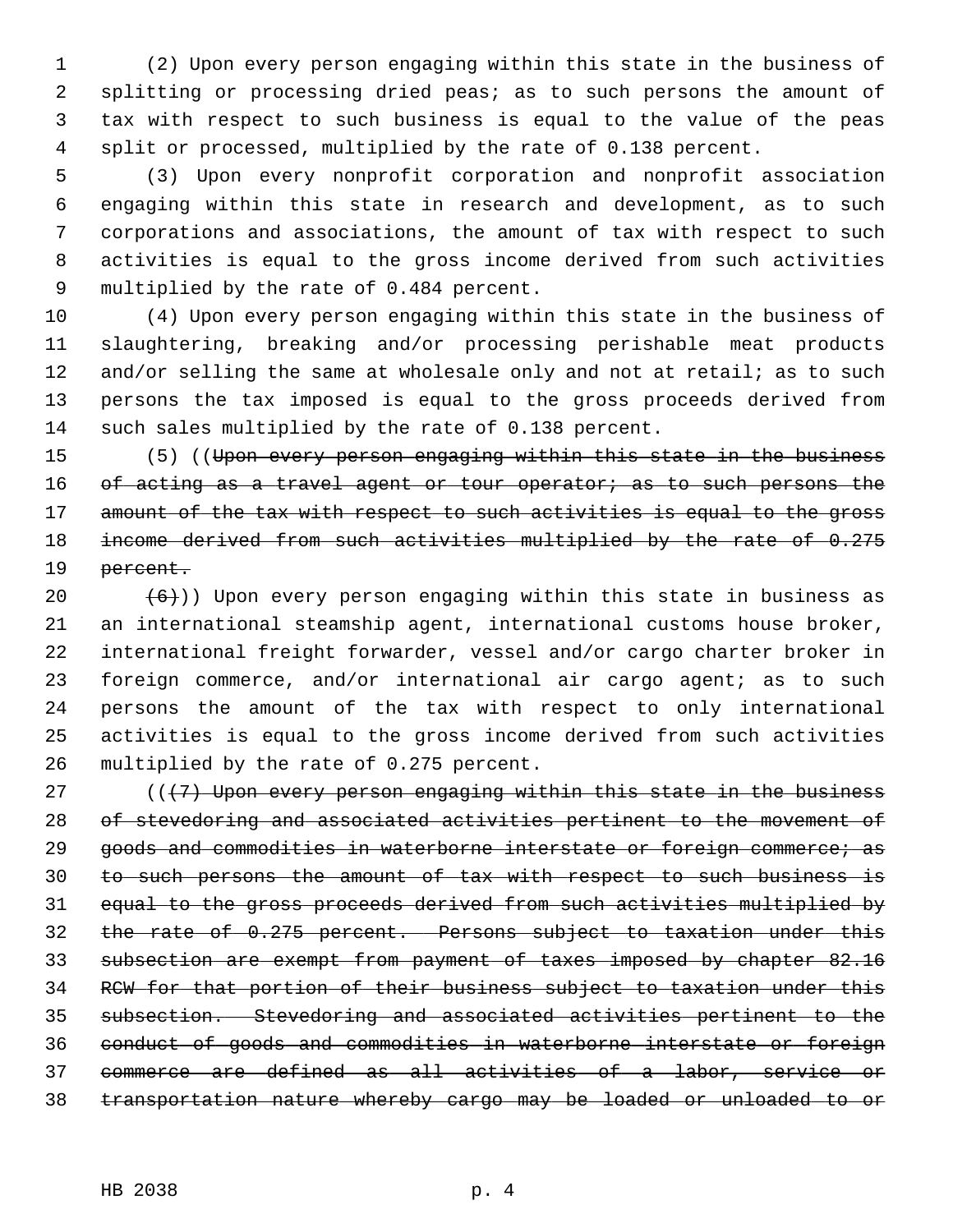1 from vessels or barges, passing over, onto or under a wharf, pier, or 2 similar structure; cargo may be moved to a warehouse or similar holding 3 or storage yard or area to await further movement in import or export 4 or may move to a consolidation freight station and be stuffed, 5 unstuffed, containerized, separated or otherwise segregated or 6 aggregated for delivery or loaded on any mode of transportation for 7 delivery to its consignee. Specific activities included in this 8 definition are: Wharfage, handling, loading, unloading, moving of 9 cargo to a convenient place of delivery to the consignee or a 10 convenient place for further movement to export mode; documentation 11 services in connection with the receipt, delivery, checking, care, 12 custody and control of cargo required in the transfer of cargo; 13 imported automobile handling prior to delivery to consignee; terminal 14 stevedoring and incidental vessel services, including but not limited 15 to plugging and unplugging refrigerator service to containers, 16 trailers, and other refrigerated cargo receptacles, and securing ship 17 hatch covers.

18  $(8)$ ) (6)(a) Upon every person engaging within this state in the 19 business of disposing of low-level waste, as defined in RCW 43.145.010; 20 as to such persons the amount of the tax with respect to such business 21 is equal to the gross income of the business, excluding any fees 22 imposed under chapter 43.200 RCW, multiplied by the rate of 3.3 23 percent.

24 (b) If the gross income of the taxpayer is attributable to 25 activities both within and without this state, the gross income 26 attributable to this state must be determined in accordance with the 27 methods of apportionment required under RCW 82.04.460.

 ( $(49)$  Upon every person engaging within this state as an insurance producer or title insurance agent licensed under chapter 48.17 RCW or a surplus line broker licensed under chapter 48.15 RCW; as to such persons, the amount of the tax with respect to such licensed activities is equal to the gross income of such business multiplied by the rate of 33 0.484 percent.

 $(10)$ ) (7) Upon every person engaging within this state in business 35 as a hospital, as defined in chapter 70.41 RCW, that is operated as a 36 nonprofit corporation or by the state or any of its political 37 subdivisions, as to such persons, the amount of tax with respect to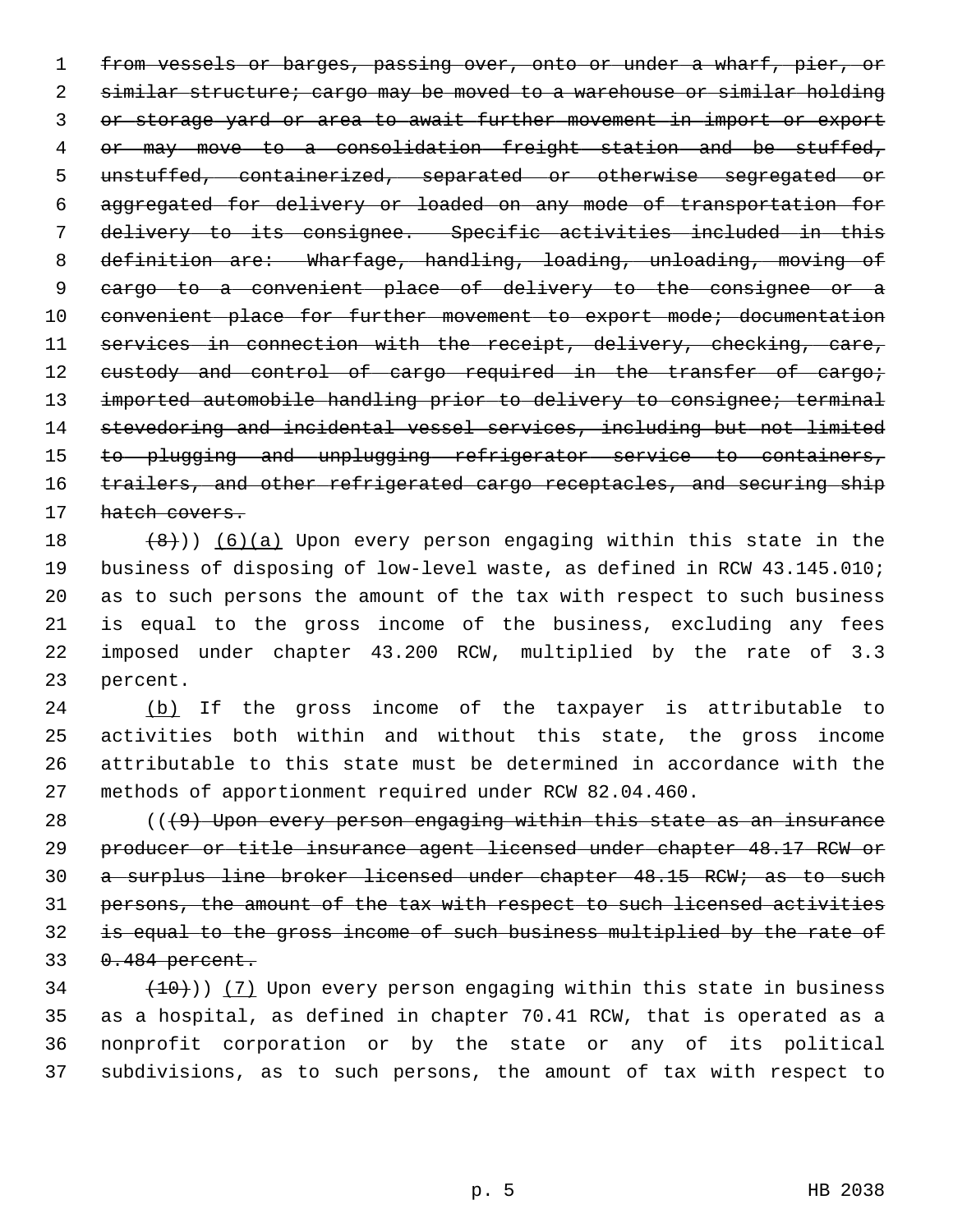1 such activities is equal to the gross income of the business multiplied 2 by the rate of 0.75 percent through June 30, 1995, and 1.5 percent 3 thereafter.

4 (( $(11)$ )) (8)(a) Beginning October 1, 2005, upon every person 5 engaging within this state in the business of manufacturing commercial 6 airplanes, or components of such airplanes, or making sales, at retail 7 or wholesale, of commercial airplanes or components of such airplanes, 8 manufactured by the seller, as to such persons the amount of tax with 9 respect to such business is, in the case of manufacturers, equal to the 10 value of the product manufactured and the gross proceeds of sales of 11 the product manufactured, or in the case of processors for hire, equal 12 to the gross income of the business, multiplied by the rate of:

13 (i) 0.4235 percent from October 1, 2005, through June 30, 2007; and 14 (ii) 0.2904 percent beginning July 1, 2007.

15 (b) Beginning July 1, 2008, upon every person who is not eligible 16 to report under the provisions of (a) of this subsection  $((+11))$  (8) 17 and is engaging within this state in the business of manufacturing 18 tooling specifically designed for use in manufacturing commercial 19 airplanes or components of such airplanes, or making sales, at retail 20 or wholesale, of such tooling manufactured by the seller, as to such 21 persons the amount of tax with respect to such business is, in the case 22 of manufacturers, equal to the value of the product manufactured and 23 the gross proceeds of sales of the product manufactured, or in the case 24 of processors for hire, be equal to the gross income of the business, 25 multiplied by the rate of 0.2904 percent.

26 (c) For the purposes of this subsection  $((+11))$   $(8)$ , "commercial 27 airplane" and "component" have the same meanings as provided in RCW 28 82.32.550.

29 (d) In addition to all other requirements under this title, a 30 person reporting under the tax rate provided in this subsection 31  $((+11))$  (8) must file a complete annual report with the department 32 under RCW 82.32.534.

33 (e) This subsection  $((+11))$   $(8)$  does not apply on and after July 34 1, 2024.

 $(1+12)(1+12)$  (9)(a) Until July 1, 2024, upon every person engaging 36 within this state in the business of extracting timber or extracting 37 for hire timber; as to such persons the amount of tax with respect to 38 the business is, in the case of extractors, equal to the value of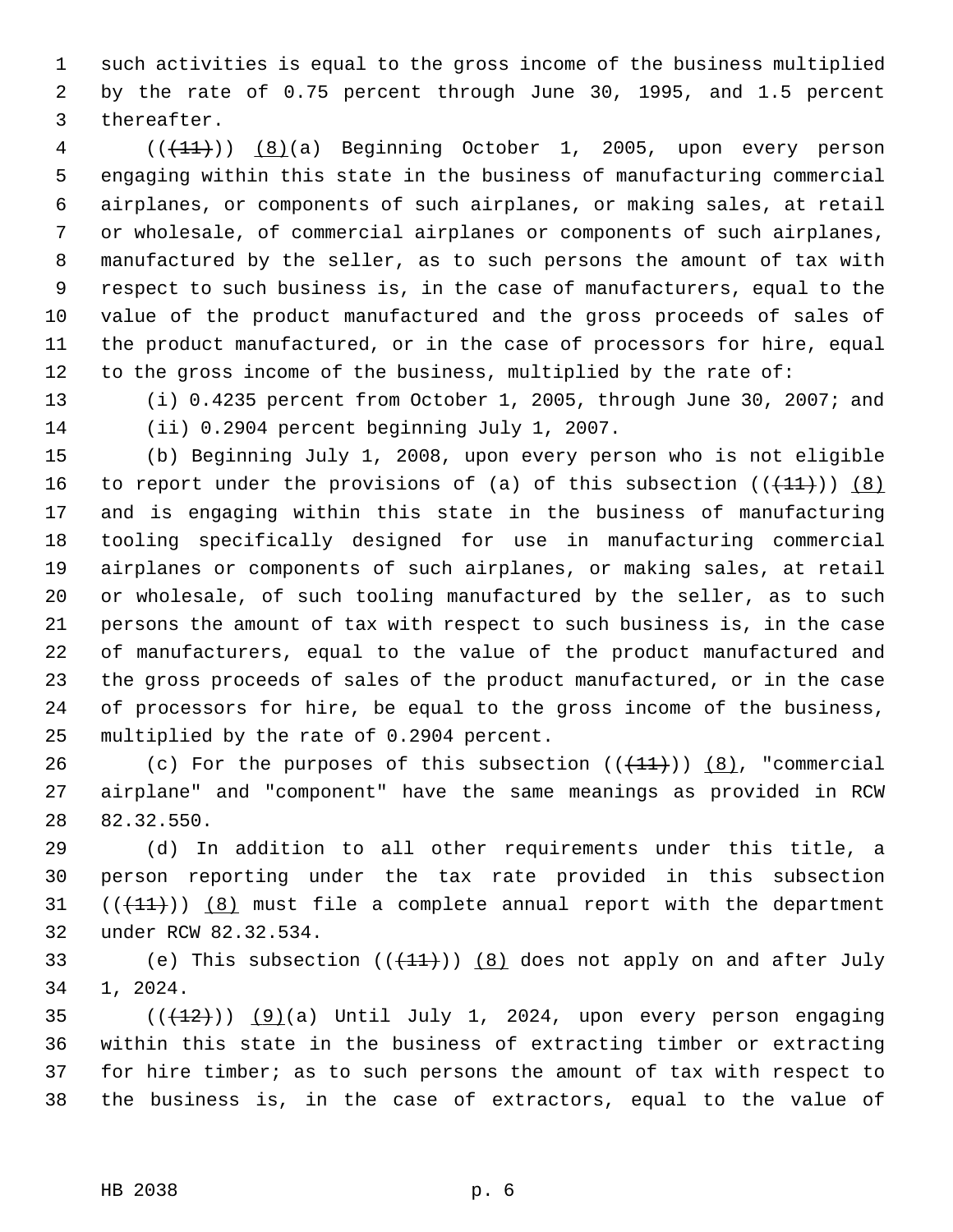1 products, including by-products, extracted, or in the case of 2 extractors for hire, equal to the gross income of the business, 3 multiplied by the rate of 0.4235 percent from July 1, 2006, through 4 June 30, 2007, and 0.2904 percent from July 1, 2007, through June 30, 5 2024.

 6 (b) Until July 1, 2024, upon every person engaging within this 7 state in the business of manufacturing or processing for hire: (i) 8 Timber into timber products or wood products; or (ii) timber products 9 into other timber products or wood products; as to such persons the 10 amount of the tax with respect to the business is, in the case of 11 manufacturers, equal to the value of products, including by-products, 12 manufactured, or in the case of processors for hire, equal to the gross 13 income of the business, multiplied by the rate of 0.4235 percent from 14 July 1, 2006, through June 30, 2007, and 0.2904 percent from July 1, 15 2007, through June 30, 2024.

16 (c) Until July 1, 2024, upon every person engaging within this 17 state in the business of selling at wholesale: (i) Timber extracted by 18 that person; (ii) timber products manufactured by that person from 19 timber or other timber products; or (iii) wood products manufactured by 20 that person from timber or timber products; as to such persons the 21 amount of the tax with respect to the business is equal to the gross 22 proceeds of sales of the timber, timber products, or wood products 23 multiplied by the rate of 0.4235 percent from July 1, 2006, through 24 June 30, 2007, and 0.2904 percent from July 1, 2007, through June 30, 25 2024.

26 (d) Until July 1, 2024, upon every person engaging within this 27 state in the business of selling standing timber; as to such persons 28 the amount of the tax with respect to the business is equal to the 29 gross income of the business multiplied by the rate of 0.2904 percent. 30 For purposes of this subsection  $((+12))$   $(9)(d)$ , "selling standing 31 timber" means the sale of timber apart from the land, where the buyer 32 is required to sever the timber within thirty months from the date of 33 the original contract, regardless of the method of payment for the 34 timber and whether title to the timber transfers before, upon, or after 35 severance.

36 (e) For purposes of this subsection, the following definitions 37 apply: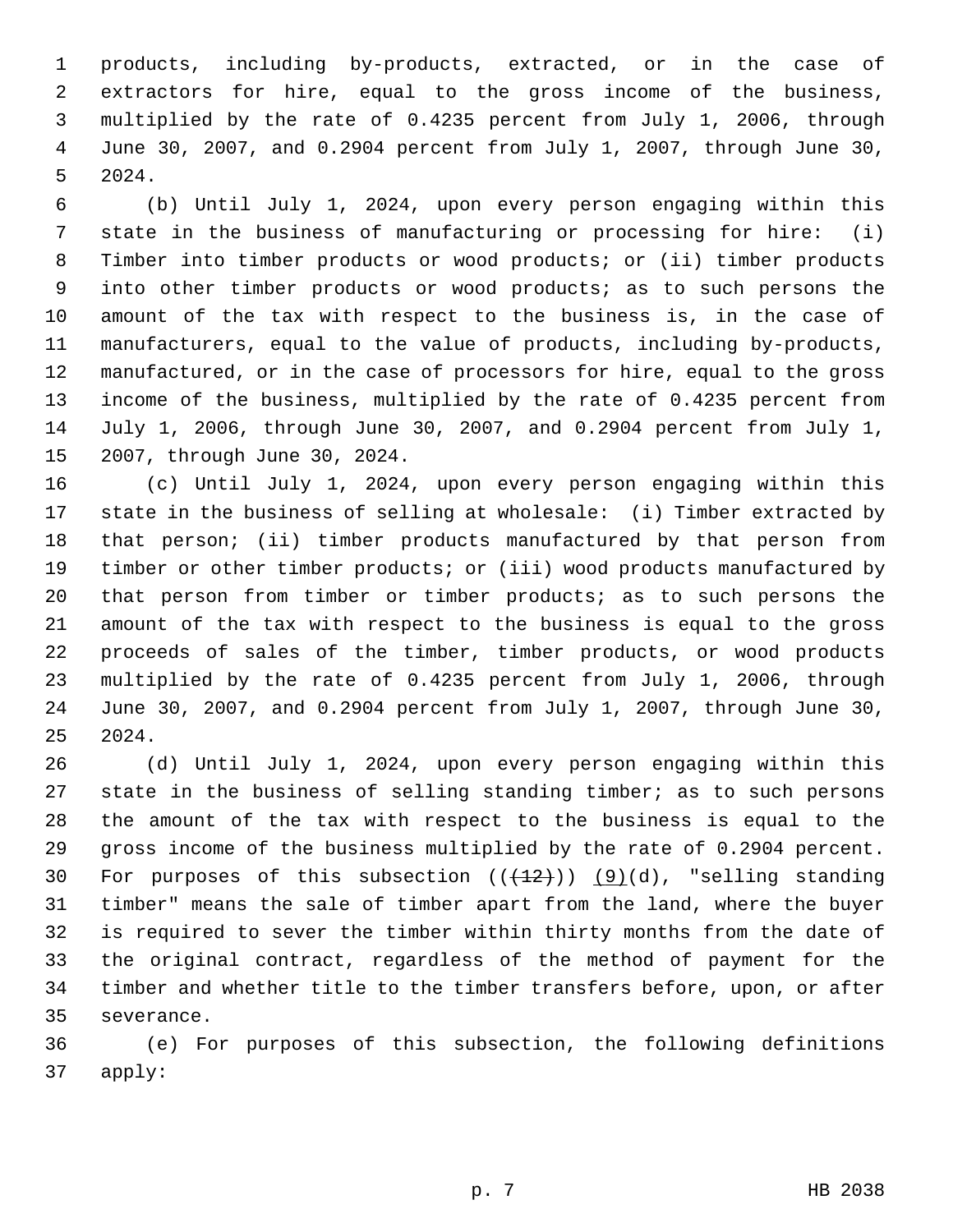1 (i) "Biocomposite surface products" means surface material products 2 containing, by weight or volume, more than fifty percent recycled paper 3 and that also use nonpetroleum-based phenolic resin as a bonding agent.

 4 (ii) "Paper and paper products" means products made of interwoven 5 cellulosic fibers held together largely by hydrogen bonding. "Paper 6 and paper products" includes newsprint; office, printing, fine, and 7 pressure-sensitive papers; paper napkins, towels, and toilet tissue; 8 kraft bag, construction, and other kraft industrial papers; paperboard, 9 liquid packaging containers, containerboard, corrugated, and solid-10 fiber containers including linerboard and corrugated medium; and 11 related types of cellulosic products containing primarily, by weight or 12 volume, cellulosic materials. "Paper and paper products" does not 13 include books, newspapers, magazines, periodicals, and other printed 14 publications, advertising materials, calendars, and similar types of 15 printed materials.

16 (iii) "Recycled paper" means paper and paper products having fifty 17 percent or more of their fiber content that comes from postconsumer 18 waste. For purposes of this subsection  $((+12))$   $(9)(e)(iii)$ , 19 "postconsumer waste" means a finished material that would normally be 20 disposed of as solid waste, having completed its life cycle as a 21 consumer item.

22 (iv) "Timber" means forest trees, standing or down, on privately or 23 publicly owned land. "Timber" does not include Christmas trees that 24 are cultivated by agricultural methods or short-rotation hardwoods as 25 defined in RCW 84.33.035.

26 (v) "Timber products" means:

27 (A) Logs, wood chips, sawdust, wood waste, and similar products 28 obtained wholly from the processing of timber, short-rotation hardwoods 29 as defined in RCW 84.33.035, or both;

30 (B) Pulp, including market pulp and pulp derived from recovered 31 paper or paper products; and

32 (C) Recycled paper, but only when used in the manufacture of 33 biocomposite surface products.

34 (vi) "Wood products" means paper and paper products; dimensional 35 lumber; engineered wood products such as particleboard, oriented strand 36 board, medium density fiberboard, and plywood; wood doors; wood 37 windows; and biocomposite surface products.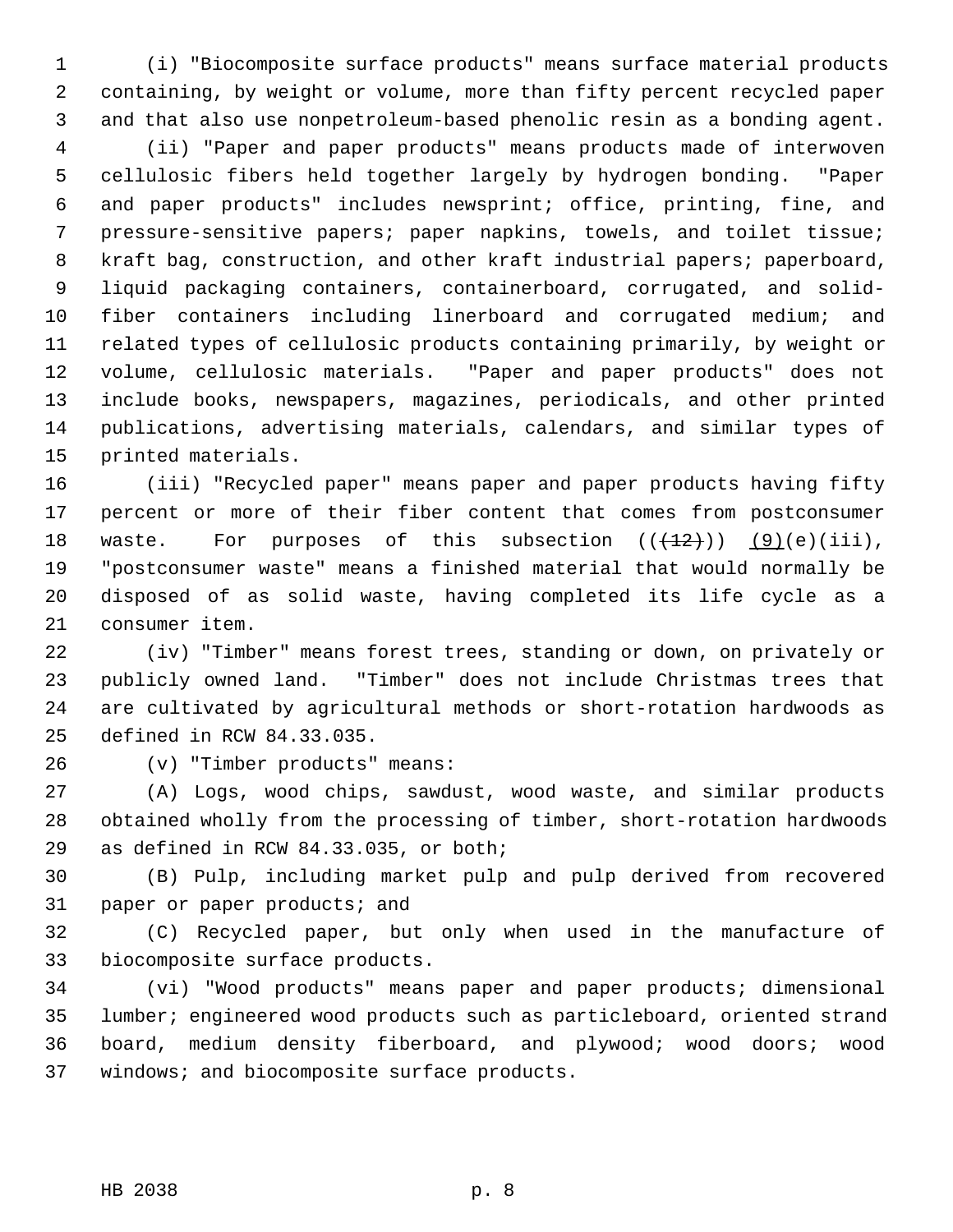1 (f) Except for small harvesters as defined in RCW 84.33.035, a 2 person reporting under the tax rate provided in this subsection  $3$   $((+12))$   $(9)$  must file a complete annual survey with the department 4 under RCW 82.32.585.

5  $((+13))$  (10) Upon every person engaging within this state in 6 inspecting, testing, labeling, and storing canned salmon owned by 7 another person, as to such persons, the amount of tax with respect to 8 such activities is equal to the gross income derived from such 9 activities multiplied by the rate of 0.484 percent.

10  $((+14))$   $(11)(a)$  Upon every person engaging within this state in 11 the business of printing a newspaper, publishing a newspaper, or both, 12 the amount of tax on such business is equal to the gross income of the 13 business multiplied by the rate of 0.365 percent through June 30, 2013, 14 and beginning July 1, 2013, multiplied by the rate of 0.35 percent.

15 (b) A person reporting under the tax rate provided in this 16 subsection  $((+14))$  (11) must file a complete annual report with the 17 department under RCW 82.32.534.

18 **Sec. 202.** RCW 82.04.260 and 2012 2nd sp.s. c 6 s 204 are each 19 amended to read as follows:

20 (1) Upon every person engaging within this state in the business of 21 manufacturing:

22 (a) Wheat into flour, barley into pearl barley, soybeans into 23 soybean oil, canola into canola oil, canola meal, or canola by-24 products, or sunflower seeds into sunflower oil; as to such persons the 25 amount of tax with respect to such business is equal to the value of 26 the flour, pearl barley, oil, canola meal, or canola by-product 27 manufactured, multiplied by the rate of 0.138 percent;

28 (b) Beginning July 1, 2015, seafood products that remain in a raw, 29 raw frozen, or raw salted state at the completion of the manufacturing 30 by that person; or selling manufactured seafood products that remain in 31 a raw, raw frozen, or raw salted state at the completion of the 32 manufacturing, to purchasers who transport in the ordinary course of 33 business the goods out of this state; as to such persons the amount of 34 tax with respect to such business is equal to the value of the products 35 manufactured or the gross proceeds derived from such sales, multiplied 36 by the rate of 0.138 percent. Sellers must keep and preserve records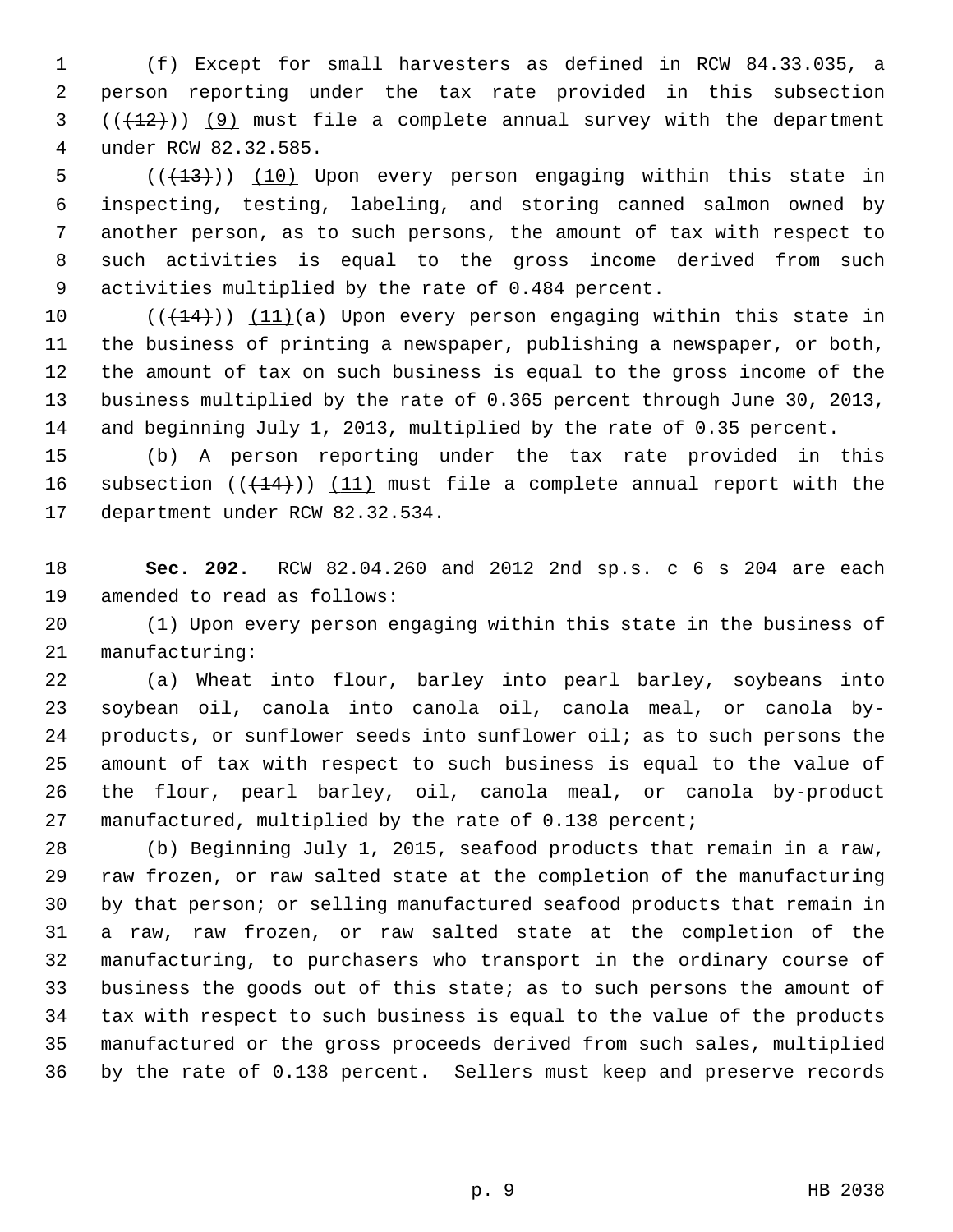1 for the period required by RCW 82.32.070 establishing that the goods 2 were transported by the purchaser in the ordinary course of business 3 out of this state;

 4 (c) Beginning July 1, 2015, dairy products that as of September 20, 5 2001, are identified in 21 C.F.R., chapter 1, parts 131, 133, and 135, 6 including by-products from the manufacturing of the dairy products such 7 as whey and casein; or selling the same to purchasers who transport in 8 the ordinary course of business the goods out of state; as to such 9 persons the tax imposed is equal to the value of the products 10 manufactured or the gross proceeds derived from such sales multiplied 11 by the rate of 0.138 percent. Sellers must keep and preserve records 12 for the period required by RCW 82.32.070 establishing that the goods 13 were transported by the purchaser in the ordinary course of business 14 out of this state;

15 (d) Beginning July 1, 2015, fruits or vegetables by canning, 16 preserving, freezing, processing, or dehydrating fresh fruits or 17 vegetables, or selling at wholesale fruits or vegetables manufactured 18 by the seller by canning, preserving, freezing, processing, or 19 dehydrating fresh fruits or vegetables and sold to purchasers who 20 transport in the ordinary course of business the goods out of this 21 state; as to such persons the amount of tax with respect to such 22 business is equal to the value of the products manufactured or the 23 gross proceeds derived from such sales multiplied by the rate of 0.138 24 percent. Sellers must keep and preserve records for the period 25 required by RCW 82.32.070 establishing that the goods were transported 26 by the purchaser in the ordinary course of business out of this state;

27 (e) Until July 1, 2009, alcohol fuel, biodiesel fuel, or biodiesel 28 feedstock, as those terms are defined in RCW 82.29A.135; as to such 29 persons the amount of tax with respect to the business is equal to the 30 value of alcohol fuel, biodiesel fuel, or biodiesel feedstock 31 manufactured, multiplied by the rate of 0.138 percent; and

32 (f) Wood biomass fuel as defined in RCW 82.29A.135; as to such 33 persons the amount of tax with respect to the business is equal to the 34 value of wood biomass fuel manufactured, multiplied by the rate of 35 0.138 percent.

36 (2) Upon every person engaging within this state in the business of 37 splitting or processing dried peas; as to such persons the amount of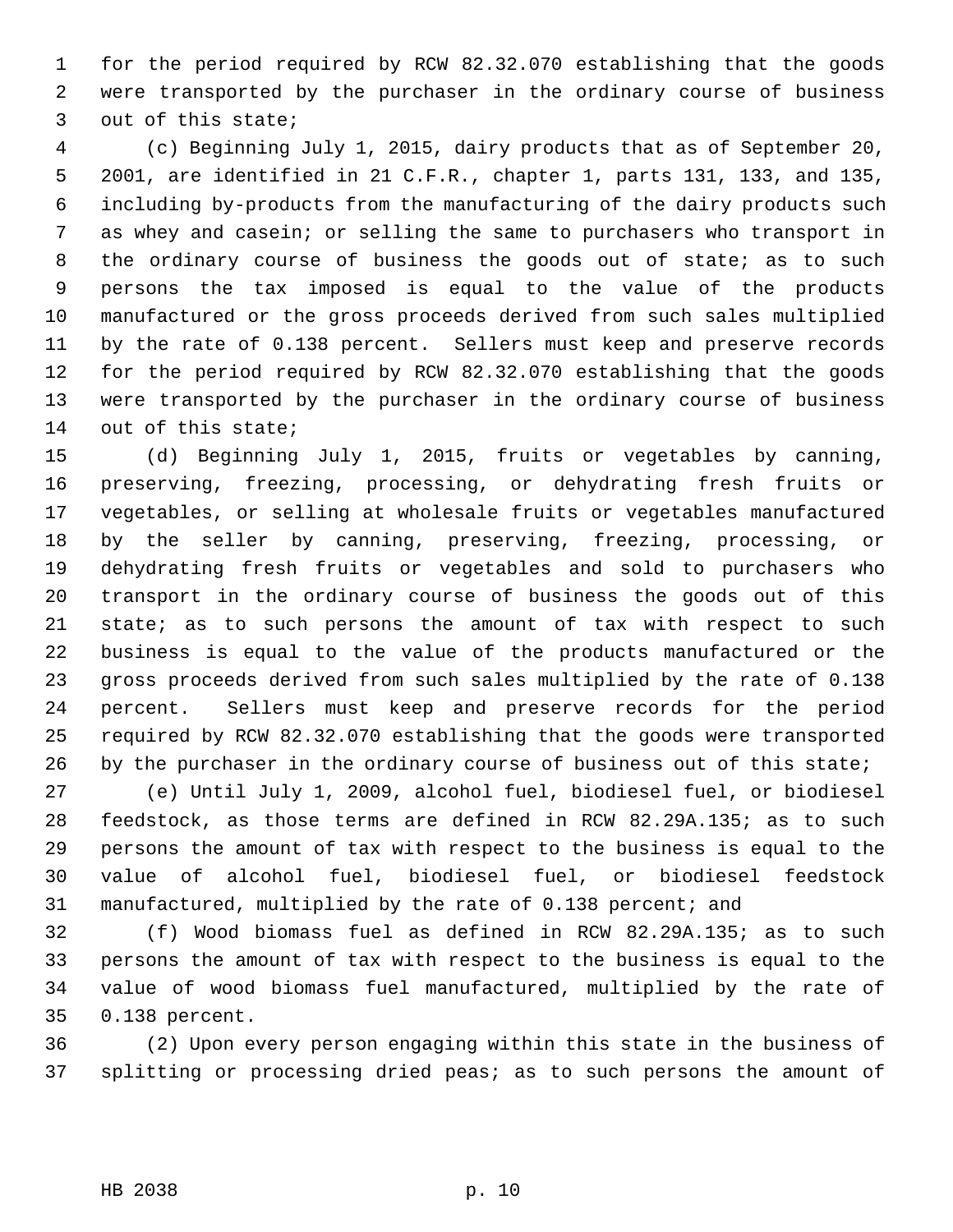1 tax with respect to such business is equal to the value of the peas 2 split or processed, multiplied by the rate of 0.138 percent.

 3 (3) Upon every nonprofit corporation and nonprofit association 4 engaging within this state in research and development, as to such 5 corporations and associations, the amount of tax with respect to such 6 activities is equal to the gross income derived from such activities 7 multiplied by the rate of 0.484 percent.

 8 (4) Upon every person engaging within this state in the business of 9 slaughtering, breaking and/or processing perishable meat products 10 and/or selling the same at wholesale only and not at retail; as to such 11 persons the tax imposed is equal to the gross proceeds derived from 12 such sales multiplied by the rate of 0.138 percent.

13 (5) ((Upon every person engaging within this state in the business 14 of acting as a travel agent or tour operator; as to such persons the 15 amount of the tax with respect to such activities is equal to the gross 16 income derived from such activities multiplied by the rate of 0.275 17 <del>percent.</del>

18  $(6)$ )) Upon every person engaging within this state in business as 19 an international steamship agent, international customs house broker, 20 international freight forwarder, vessel and/or cargo charter broker in 21 foreign commerce, and/or international air cargo agent; as to such 22 persons the amount of the tax with respect to only international 23 activities is equal to the gross income derived from such activities 24 multiplied by the rate of 0.275 percent.

 $((17)$  Upon every person engaging within this state in the business of stevedoring and associated activities pertinent to the movement of 27 goods and commodities in waterborne interstate or foreign commerce; as 28 to such persons the amount of tax with respect to such business is equal to the gross proceeds derived from such activities multiplied by the rate of 0.275 percent. Persons subject to taxation under this subsection are exempt from payment of taxes imposed by chapter 82.16 RCW for that portion of their business subject to taxation under this subsection. Stevedoring and associated activities pertinent to the conduct of goods and commodities in waterborne interstate or foreign commerce are defined as all activities of a labor, service or transportation nature whereby cargo may be loaded or unloaded to or from vessels or barges, passing over, onto or under a wharf, pier, or similar structure; cargo may be moved to a warehouse or similar holding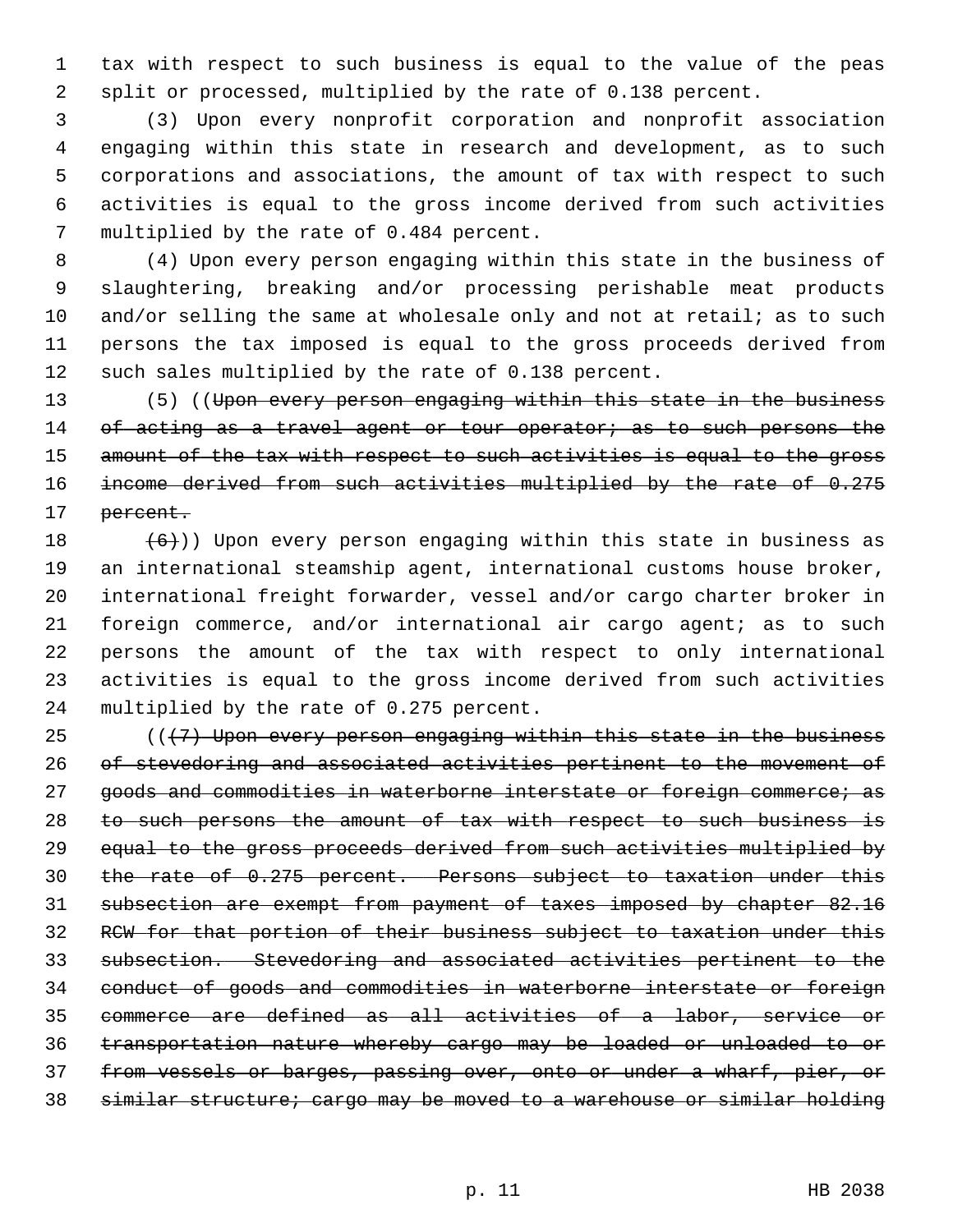1 or storage yard or area to await further movement in import or export 2 or may move to a consolidation freight station and be stuffed, 3 unstuffed, containerized, separated or otherwise segregated or 4 aggregated for delivery or loaded on any mode of transportation for 5 delivery to its consignee. Specific activities included in this 6 definition are: Wharfage, handling, loading, unloading, moving of 7 cargo to a convenient place of delivery to the consignee or a 8 convenient place for further movement to export mode; documentation 9 services in connection with the receipt, delivery, checking, care, 10 custody and control of cargo required in the transfer of cargo; 11 imported automobile handling prior to delivery to consignee; terminal 12 stevedoring and incidental vessel services, including but not limited 13 to plugging and unplugging refrigerator service to containers, 14 trailers, and other refrigerated cargo receptacles, and securing ship 15 hatch covers.

16  $(8)$ ) (6)(a) Upon every person engaging within this state in the 17 business of disposing of low-level waste, as defined in RCW 43.145.010; 18 as to such persons the amount of the tax with respect to such business 19 is equal to the gross income of the business, excluding any fees 20 imposed under chapter 43.200 RCW, multiplied by the rate of 3.3 21 percent.

22 (b) If the gross income of the taxpayer is attributable to 23 activities both within and without this state, the gross income 24 attributable to this state must be determined in accordance with the 25 methods of apportionment required under RCW 82.04.460.

 (( $\left(9\right)$  Upon every person engaging within this state as an insurance producer or title insurance agent licensed under chapter 48.17 RCW or 28 a surplus line broker licensed under chapter 48.15 RCW; as to such 29 persons, the amount of the tax with respect to such licensed activities is equal to the gross income of such business multiplied by the rate of  $0.484$  percent.

 $(10)$ ) (7) Upon every person engaging within this state in business 33 as a hospital, as defined in chapter 70.41 RCW, that is operated as a 34 nonprofit corporation or by the state or any of its political 35 subdivisions, as to such persons, the amount of tax with respect to 36 such activities is equal to the gross income of the business multiplied 37 by the rate of 0.75 percent through June 30, 1995, and 1.5 percent 38 thereafter.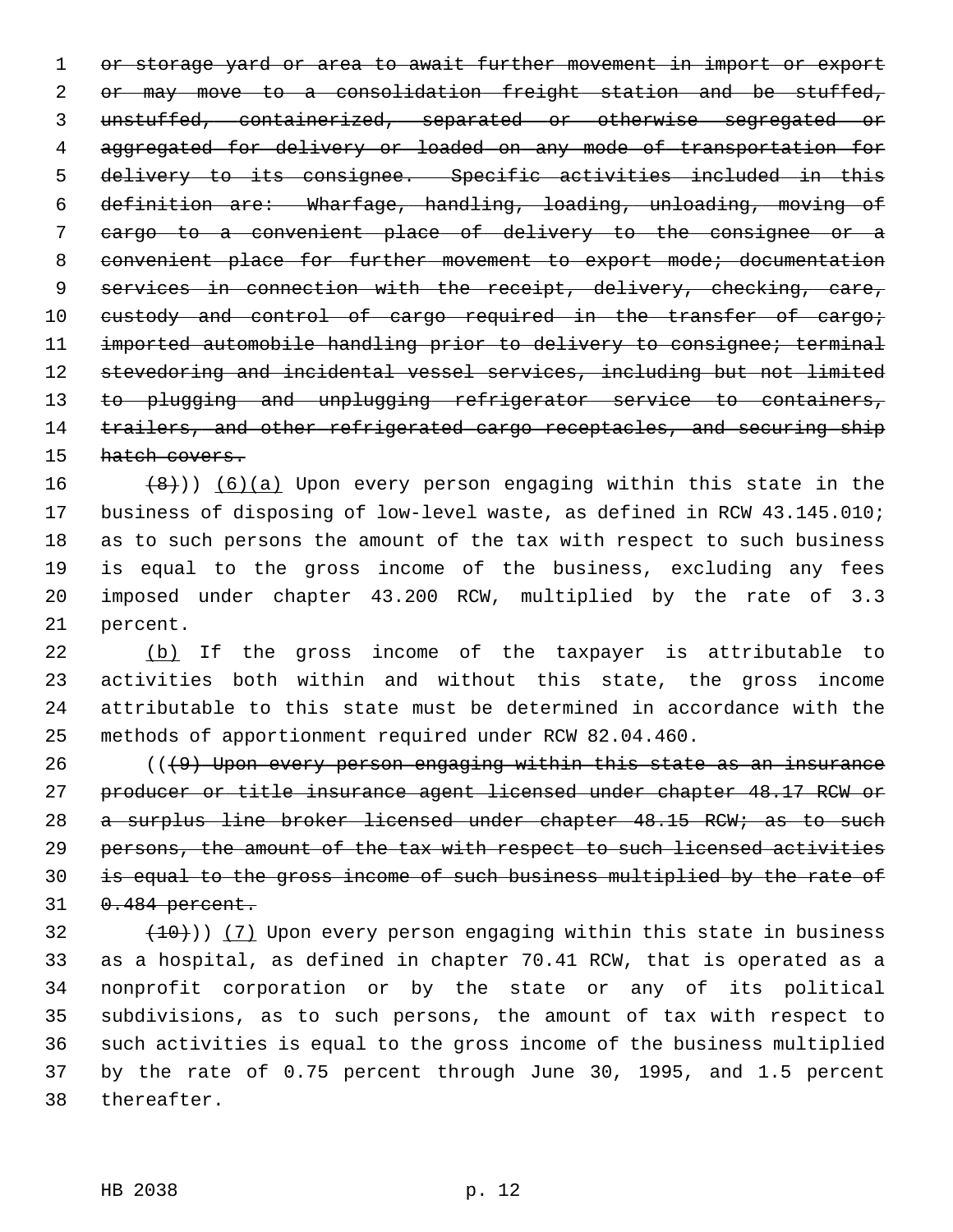$1$   $((+11))$   $(8)(a)$  Beginning October 1, 2005, upon every person 2 engaging within this state in the business of manufacturing commercial 3 airplanes, or components of such airplanes, or making sales, at retail 4 or wholesale, of commercial airplanes or components of such airplanes, 5 manufactured by the seller, as to such persons the amount of tax with 6 respect to such business is, in the case of manufacturers, equal to the 7 value of the product manufactured and the gross proceeds of sales of 8 the product manufactured, or in the case of processors for hire, equal 9 to the gross income of the business, multiplied by the rate of:

10 (i) 0.4235 percent from October 1, 2005, through June 30, 2007; and 11 (ii) 0.2904 percent beginning July 1, 2007.

12 (b) Beginning July 1, 2008, upon every person who is not eligible 13 to report under the provisions of (a) of this subsection  $((+11))$  (8) 14 and is engaging within this state in the business of manufacturing 15 tooling specifically designed for use in manufacturing commercial 16 airplanes or components of such airplanes, or making sales, at retail 17 or wholesale, of such tooling manufactured by the seller, as to such 18 persons the amount of tax with respect to such business is, in the case 19 of manufacturers, equal to the value of the product manufactured and 20 the gross proceeds of sales of the product manufactured, or in the case 21 of processors for hire, be equal to the gross income of the business, 22 multiplied by the rate of 0.2904 percent.

23 (c) For the purposes of this subsection  $((+11))$   $(8)$ , "commercial 24 airplane" and "component" have the same meanings as provided in RCW 25 82.32.550.

26 (d) In addition to all other requirements under this title, a 27 person reporting under the tax rate provided in this subsection 28  $((+11))$   $(8)$  must file a complete annual report with the department 29 under RCW 82.32.534.

30 (e) This subsection  $((+11))$   $(8)$  does not apply on and after July 31 1, 2024.

 $(1+12)(1)$  (9)(a) Until July 1, 2024, upon every person engaging 33 within this state in the business of extracting timber or extracting 34 for hire timber; as to such persons the amount of tax with respect to 35 the business is, in the case of extractors, equal to the value of 36 products, including by-products, extracted, or in the case of 37 extractors for hire, equal to the gross income of the business,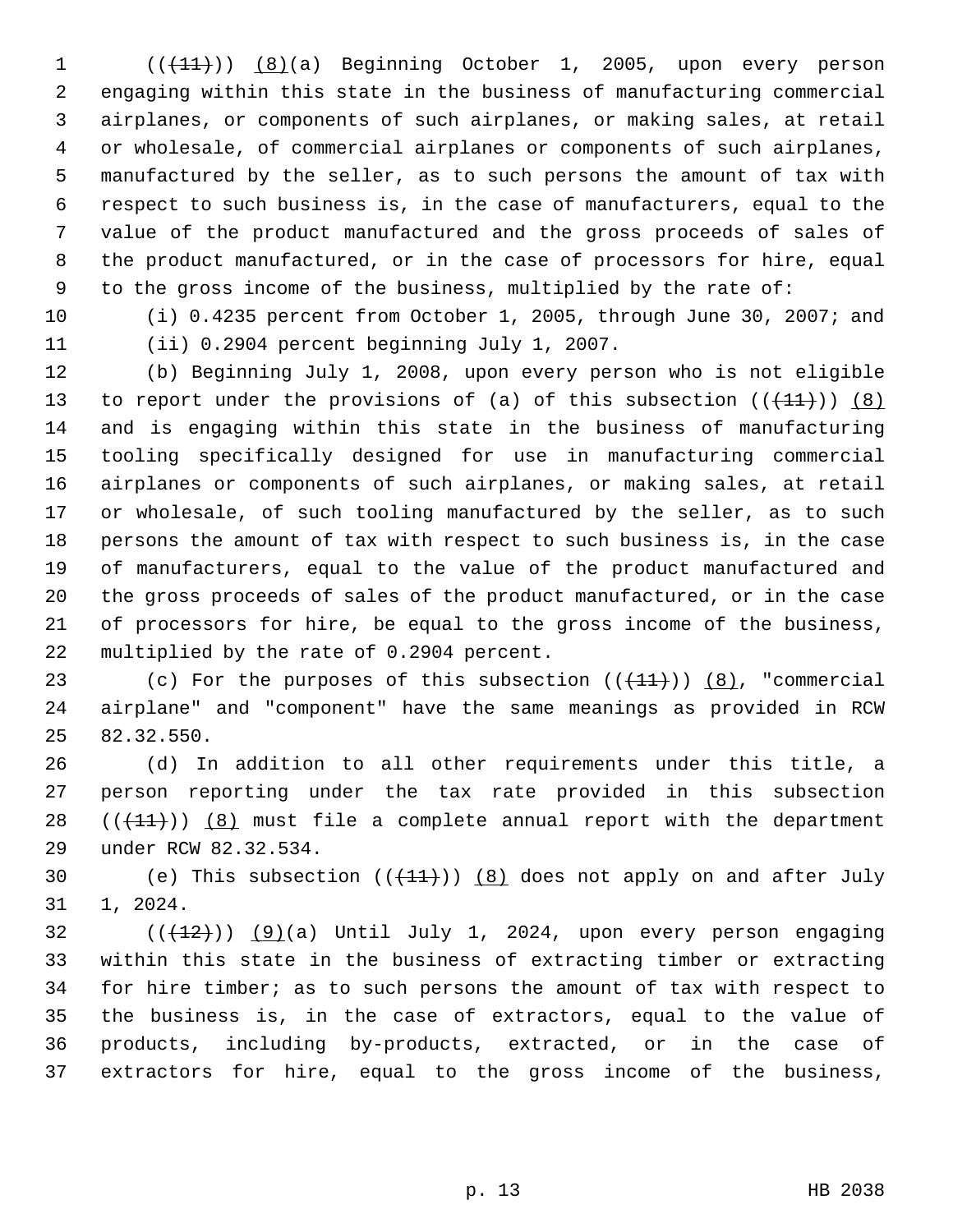1 multiplied by the rate of 0.4235 percent from July 1, 2006, through 2 June 30, 2007, and 0.2904 percent from July 1, 2007, through June 30, 3 2024.

 4 (b) Until July 1, 2024, upon every person engaging within this 5 state in the business of manufacturing or processing for hire: (i) 6 Timber into timber products or wood products; or (ii) timber products 7 into other timber products or wood products; as to such persons the 8 amount of the tax with respect to the business is, in the case of 9 manufacturers, equal to the value of products, including by-products, 10 manufactured, or in the case of processors for hire, equal to the gross 11 income of the business, multiplied by the rate of 0.4235 percent from 12 July 1, 2006, through June 30, 2007, and 0.2904 percent from July 1, 13 2007, through June 30, 2024.

14 (c) Until July 1, 2024, upon every person engaging within this 15 state in the business of selling at wholesale: (i) Timber extracted by 16 that person; (ii) timber products manufactured by that person from 17 timber or other timber products; or (iii) wood products manufactured by 18 that person from timber or timber products; as to such persons the 19 amount of the tax with respect to the business is equal to the gross 20 proceeds of sales of the timber, timber products, or wood products 21 multiplied by the rate of 0.4235 percent from July 1, 2006, through 22 June 30, 2007, and 0.2904 percent from July 1, 2007, through June 30, 23 2024.

24 (d) Until July 1, 2024, upon every person engaging within this 25 state in the business of selling standing timber; as to such persons 26 the amount of the tax with respect to the business is equal to the 27 gross income of the business multiplied by the rate of 0.2904 percent. 28 For purposes of this subsection  $((+12))$  (9)(d), "selling standing 29 timber" means the sale of timber apart from the land, where the buyer 30 is required to sever the timber within thirty months from the date of 31 the original contract, regardless of the method of payment for the 32 timber and whether title to the timber transfers before, upon, or after 33 severance.

34 (e) For purposes of this subsection, the following definitions 35 apply:

36 (i) "Biocomposite surface products" means surface material products 37 containing, by weight or volume, more than fifty percent recycled paper 38 and that also use nonpetroleum-based phenolic resin as a bonding agent.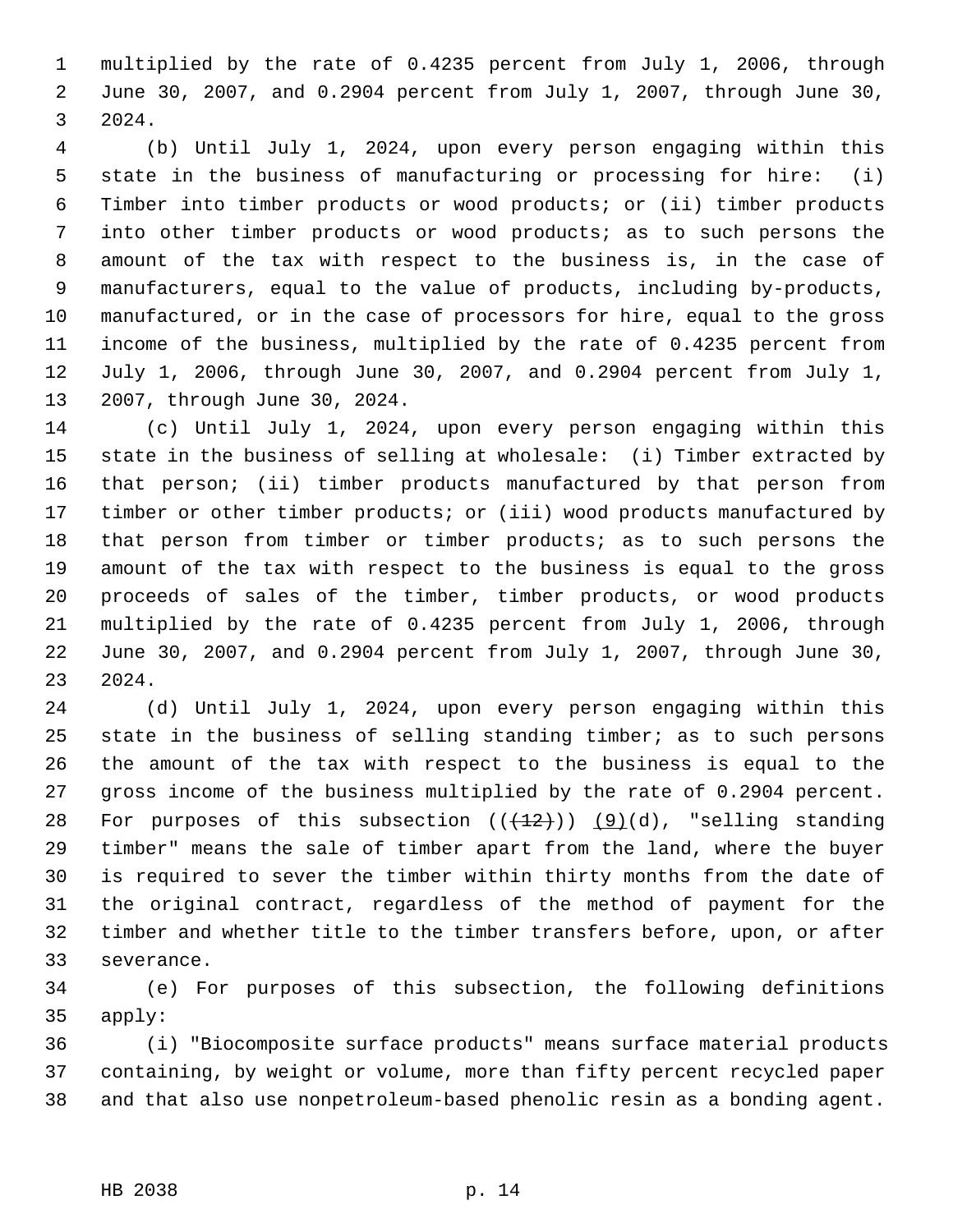1 (ii) "Paper and paper products" means products made of interwoven 2 cellulosic fibers held together largely by hydrogen bonding. "Paper 3 and paper products" includes newsprint; office, printing, fine, and 4 pressure-sensitive papers; paper napkins, towels, and toilet tissue; 5 kraft bag, construction, and other kraft industrial papers; paperboard, 6 liquid packaging containers, containerboard, corrugated, and solid- 7 fiber containers including linerboard and corrugated medium; and 8 related types of cellulosic products containing primarily, by weight or 9 volume, cellulosic materials. "Paper and paper products" does not 10 include books, newspapers, magazines, periodicals, and other printed 11 publications, advertising materials, calendars, and similar types of 12 printed materials.

13 (iii) "Recycled paper" means paper and paper products having fifty 14 percent or more of their fiber content that comes from postconsumer 15 waste. For purposes of this subsection  $((+12)^2)$  (9)(e)(iii), 16 "postconsumer waste" means a finished material that would normally be 17 disposed of as solid waste, having completed its life cycle as a 18 consumer item.

19 (iv) "Timber" means forest trees, standing or down, on privately or 20 publicly owned land. "Timber" does not include Christmas trees that 21 are cultivated by agricultural methods or short-rotation hardwoods as 22 defined in RCW 84.33.035.

23 (v) "Timber products" means:

24 (A) Logs, wood chips, sawdust, wood waste, and similar products 25 obtained wholly from the processing of timber, short-rotation hardwoods 26 as defined in RCW 84.33.035, or both;

27 (B) Pulp, including market pulp and pulp derived from recovered 28 paper or paper products; and

29 (C) Recycled paper, but only when used in the manufacture of 30 biocomposite surface products.

31 (vi) "Wood products" means paper and paper products; dimensional 32 lumber; engineered wood products such as particleboard, oriented strand 33 board, medium density fiberboard, and plywood; wood doors; wood 34 windows; and biocomposite surface products.

35 (f) Except for small harvesters as defined in RCW 84.33.035, a 36 person reporting under the tax rate provided in this subsection 37  $((+12))$  (9) must file a complete annual survey with the department 38 under RCW 82.32.585.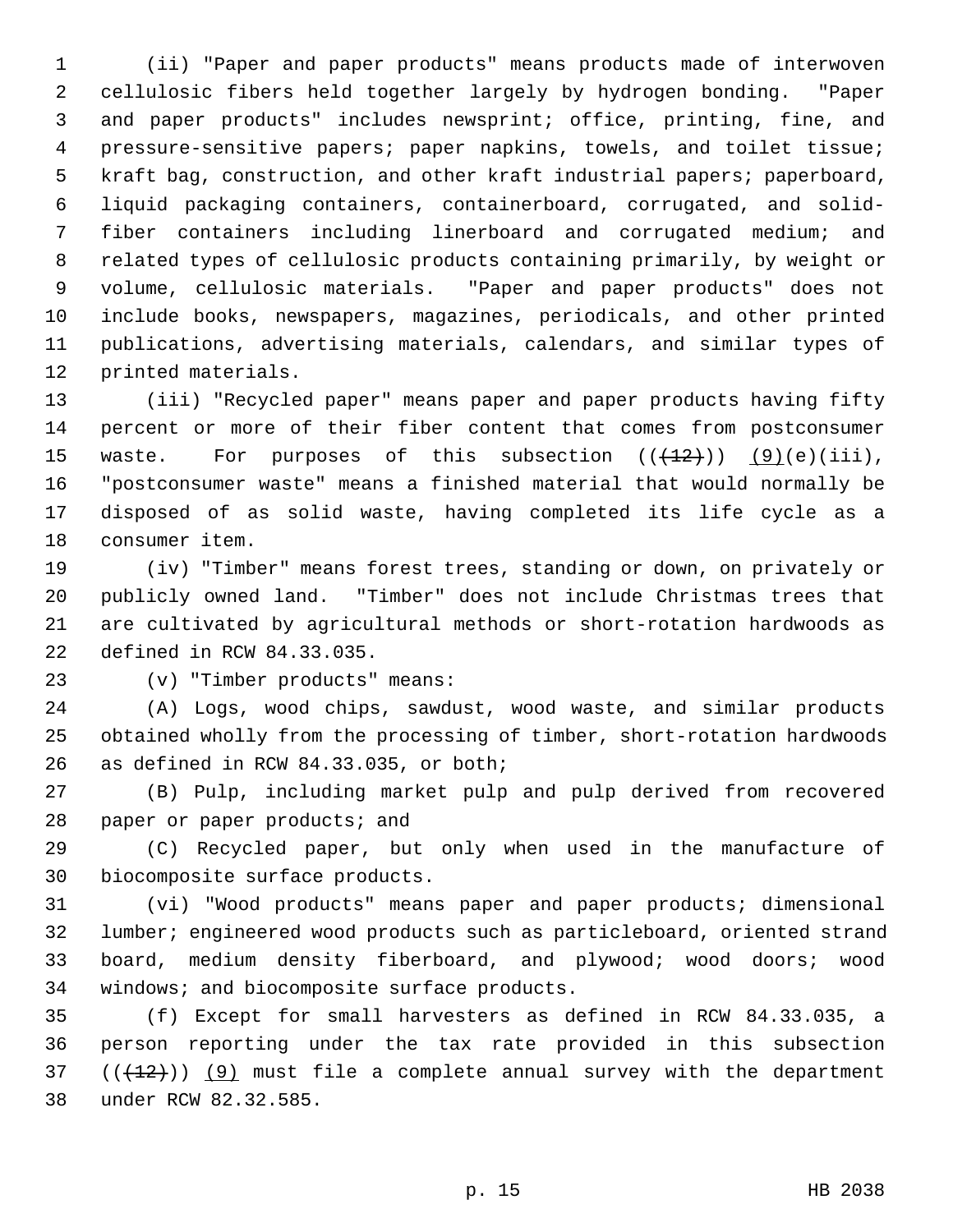1 (( $(13)$ )) (10) Upon every person engaging within this state in 2 inspecting, testing, labeling, and storing canned salmon owned by 3 another person, as to such persons, the amount of tax with respect to 4 such activities is equal to the gross income derived from such 5 activities multiplied by the rate of 0.484 percent.

6  $((+14))$   $(11)(a)$  Upon every person engaging within this state in 7 the business of printing a newspaper, publishing a newspaper, or both, 8 the amount of tax on such business is equal to the gross income of the 9 business multiplied by the rate of 0.2904 percent.

10 (b) A person reporting under the tax rate provided in this 11 subsection  $((+14))$  (11) must file a complete annual report with the 12 department under RCW 82.32.534.

# 13 **PART III**

#### 14 **Eliminating the Sales and Use Tax Exemption for Bottled Water**

15 **Sec. 301.** RCW 82.08.0293 and 2011 c 2 s 301 are each amended to 16 read as follows:

17 (1) The tax levied by RCW 82.08.020 does not apply to sales of food 18 and food ingredients. "Food and food ingredients" means substances, 19 whether in liquid, concentrated, solid, frozen, dried, or dehydrated 20 form, that are sold for ingestion or chewing by humans and are consumed 21 for their taste or nutritional value. "Food and food ingredients" does 22 not include:

23 (a) "Alcoholic beverages," which means beverages that are suitable 24 for human consumption and contain one-half of one percent or more of 25 alcohol by volume; and

26 (b) "Tobacco," which means cigarettes, cigars, chewing or pipe 27 tobacco, or any other item that contains tobacco.

28 (2) The exemption of "food and food ingredients" provided for in 29 subsection (1) of this section does not apply to prepared food, soft 30 drinks, bottled water, or dietary supplements. ((For purposes of this 31 subsection, the following definitions apply:)) The definitions in this 32 subsection apply throughout this section unless the context clearly 33 requires otherwise.

34 (a) "Bottled water" means water that is placed in a sealed 35 container or package for human consumption. Bottled water is calorie 36 free and does not contain sweeteners or other additives except that it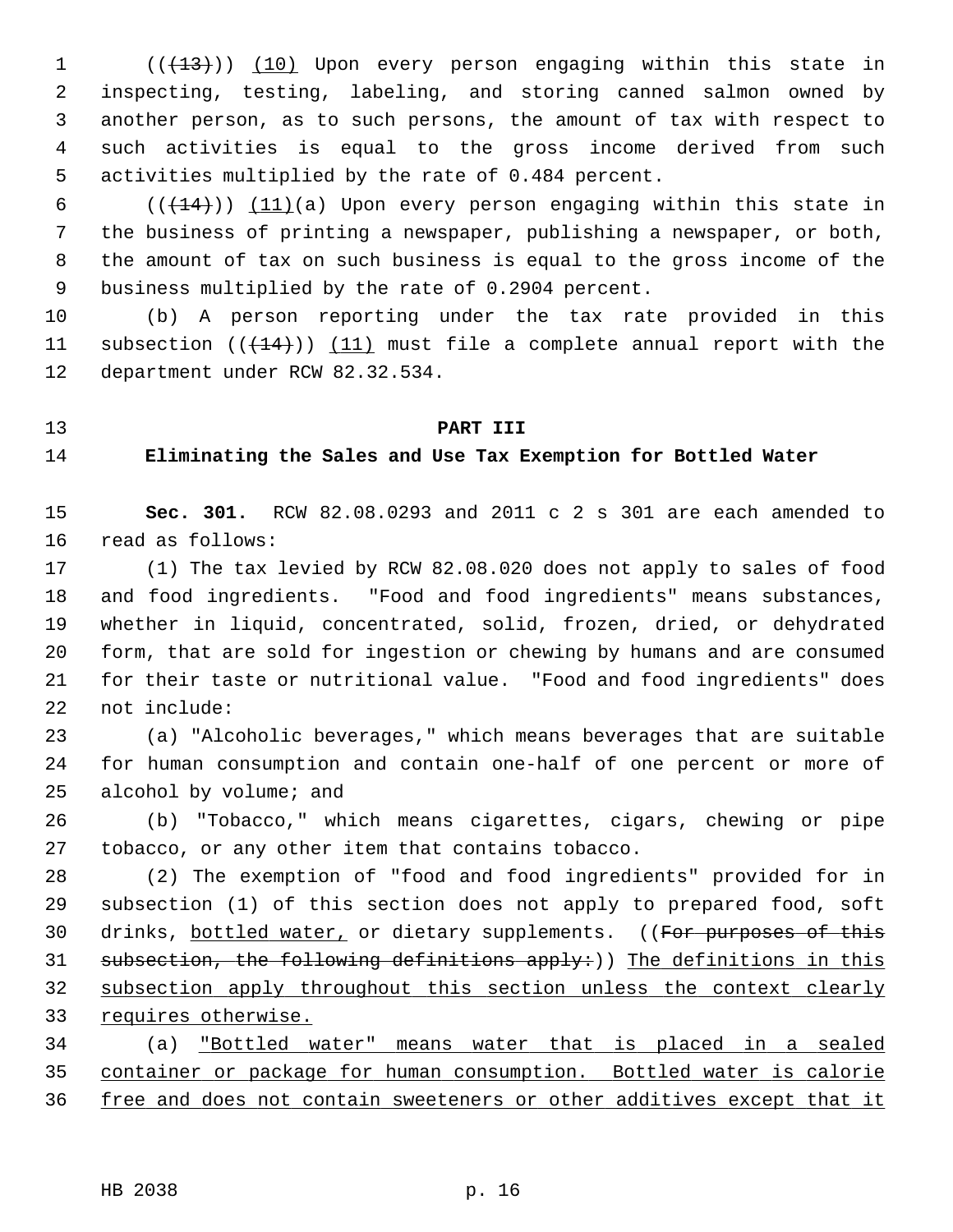| 1  | may contain: (i) Antimicrobial agents; (ii) fluoride; (iii)             |
|----|-------------------------------------------------------------------------|
| 2  | carbonation; (iv) vitamins, minerals, and electrolytes; (v) oxygen;     |
| 3  | (vi) preservatives; and (vii) only those flavors, extracts, or essences |
| 4  | derived from a spice or fruit. "Bottled water" includes water that is   |
| 5  | delivered to the buyer in a reusable container that is not sold with    |
| 6  | the water.                                                              |
| 7  | (b) "Dietary supplement" means any product, other than tobacco,         |
| 8  | intended to supplement the diet that:                                   |
| 9  | (i) Contains one or more of the following dietary ingredients:          |
| 10 | (A) A vitamin;                                                          |
| 11 | (B) A mineral;                                                          |
| 12 | (C) An herb or other botanical;                                         |
| 13 | (D) An amino acid;                                                      |
| 14 | (E) A dietary substance for use by humans to supplement the diet by     |
| 15 | increasing the total dietary intake; or                                 |
| 16 | (F) A concentrate, metabolite, constituent, extract, or combination     |
| 17 | of any ingredient described in this subsection;                         |
| 18 | (ii) Is intended for ingestion in tablet, capsule, powder, softgel,     |
| 19 | gelcap, or liquid form, or if not intended for ingestion in such form,  |
| 20 | is not represented as conventional food and is not represented for use  |
| 21 | as a sole item of a meal or of the diet; and                            |
| 22 | (iii) Is required to be labeled as a dietary supplement,                |
| 23 | identifiable by the "supplement facts" box found on the label as        |
| 24 | required pursuant to 21 C.F.R. Sec. 101.36, as amended or renumbered as |
| 25 | of January 1, 2003.                                                     |
| 26 | $((+b))$ $(c)(i)$ "Prepared food" means:                                |
| 27 | (A) Food sold in a heated state or heated by the seller;                |
| 28 | (B) Food sold with eating utensils provided by the seller,              |
| 29 | including plates, knives, forks, spoons, glasses, cups, napkins, or     |
| 30 | straws. A plate does not include a container or packaging used to       |
| 31 | transport the food; or                                                  |
| 32 | (C) Two or more food ingredients mixed or combined by the seller        |
| 33 | for sale as a single item, except:                                      |
| 34 | (I) Food that is only cut, repackaged, or pasteurized by the            |
| 35 | seller; or                                                              |
| 36 | (II) Raw eggs, fish, meat, poultry, and foods containing these raw      |
| 37 | animal foods requiring cooking by the consumer as recommended by the    |
|    |                                                                         |

p. 17 HB 2038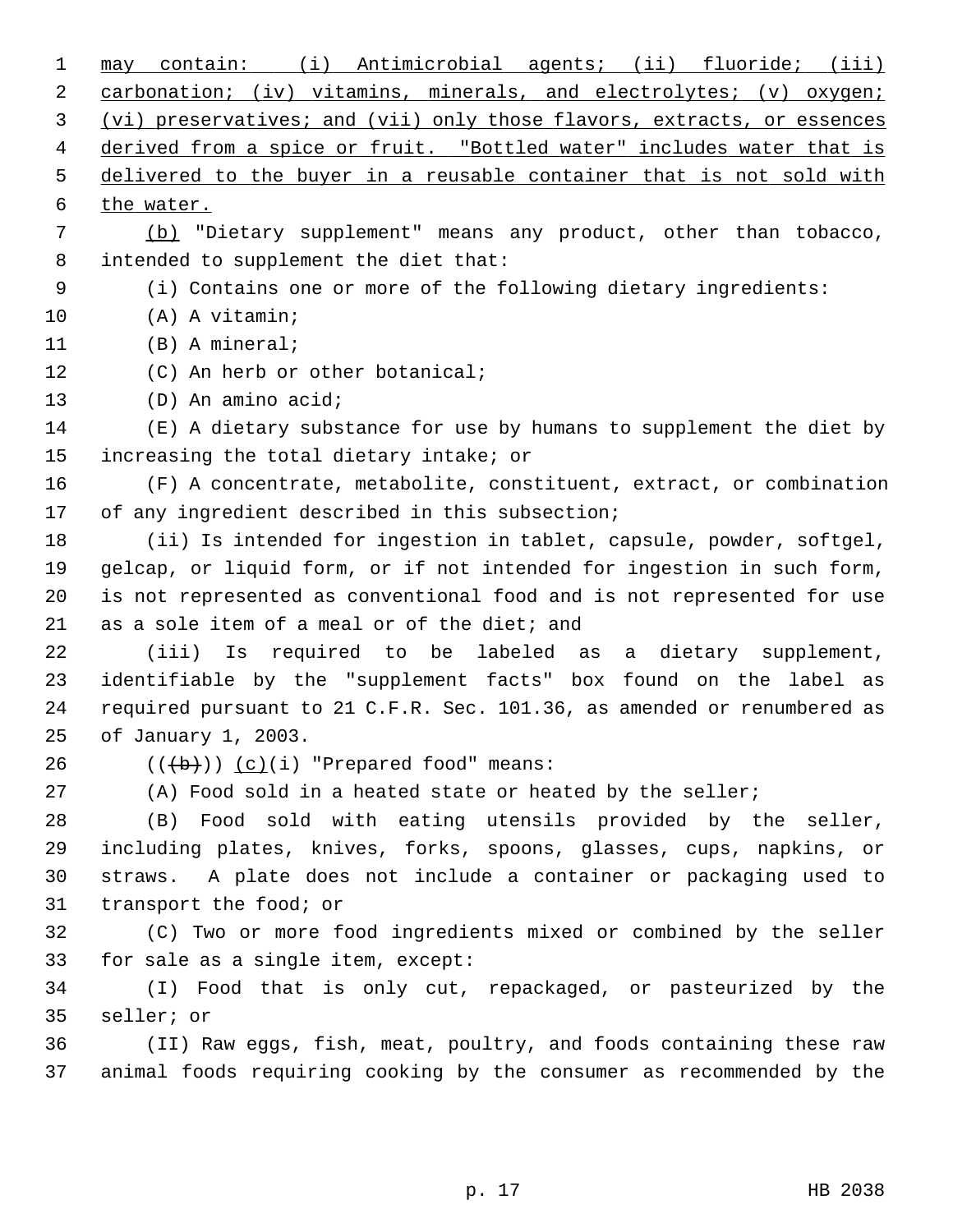1 federal food and drug administration in chapter 3, part 401.11 of The 2 Food Code, published by the food and drug administration, as amended or 3 renumbered as of January 1, 2003, so as to prevent foodborne illness.

 4 (ii) "Prepared food" does not include the following food or food 5 ingredients, if the food or food ingredients are sold without eating 6 utensils provided by the seller:

 7 (A) Food sold by a seller whose proper primary North American 8 industry classification system (NAICS) classification is manufacturing 9 in sector 311, except subsector 3118 (bakeries), as provided in the 10 "North American industry classification system--United States, 2002";

11 (B) Food sold in an unheated state by weight or volume as a single 12 item; or

13 (C) Bakery items. The term "bakery items" includes bread, rolls, 14 buns, biscuits, bagels, croissants, pastries, donuts, Danish, cakes, 15 tortes, pies, tarts, muffins, bars, cookies, or tortillas.

16 ( $(\langle e \rangle)$ ) (d) "Soft drinks" means nonalcoholic beverages that contain 17 natural or artificial sweeteners. Soft drinks do not include beverages 18 that contain: Milk or milk products; soy, rice, or similar milk 19 substitutes; or greater than fifty percent of vegetable or fruit juice 20 by volume.

21 (3) Notwithstanding anything in this section to the contrary, the 22 exemption of "food and food ingredients" provided in this section 23 applies to food and food ingredients that are furnished, prepared, or 24 served as meals:

25 (a) Under a state administered nutrition program for the aged as 26 provided for in the older Americans act (P.L. 95-478 Title III) and RCW 27 74.38.040(6);

28 (b) That are provided to senior citizens, individuals with 29 disabilities, or low-income persons by a not-for-profit organization 30 organized under chapter 24.03 or 24.12 RCW; or

31 (c) That are provided to residents, sixty-two years of age or 32 older, of a qualified low-income senior housing facility by the lessor 33 or operator of the facility. The sale of a meal that is billed to both 34 spouses of a marital community or both domestic partners of a domestic 35 partnership meets the age requirement in this subsection (3)(c) if at 36 least one of the spouses or domestic partners is at least sixty-two 37 years of age. For purposes of this subsection, "qualified low-income 38 senior housing facility" means a facility: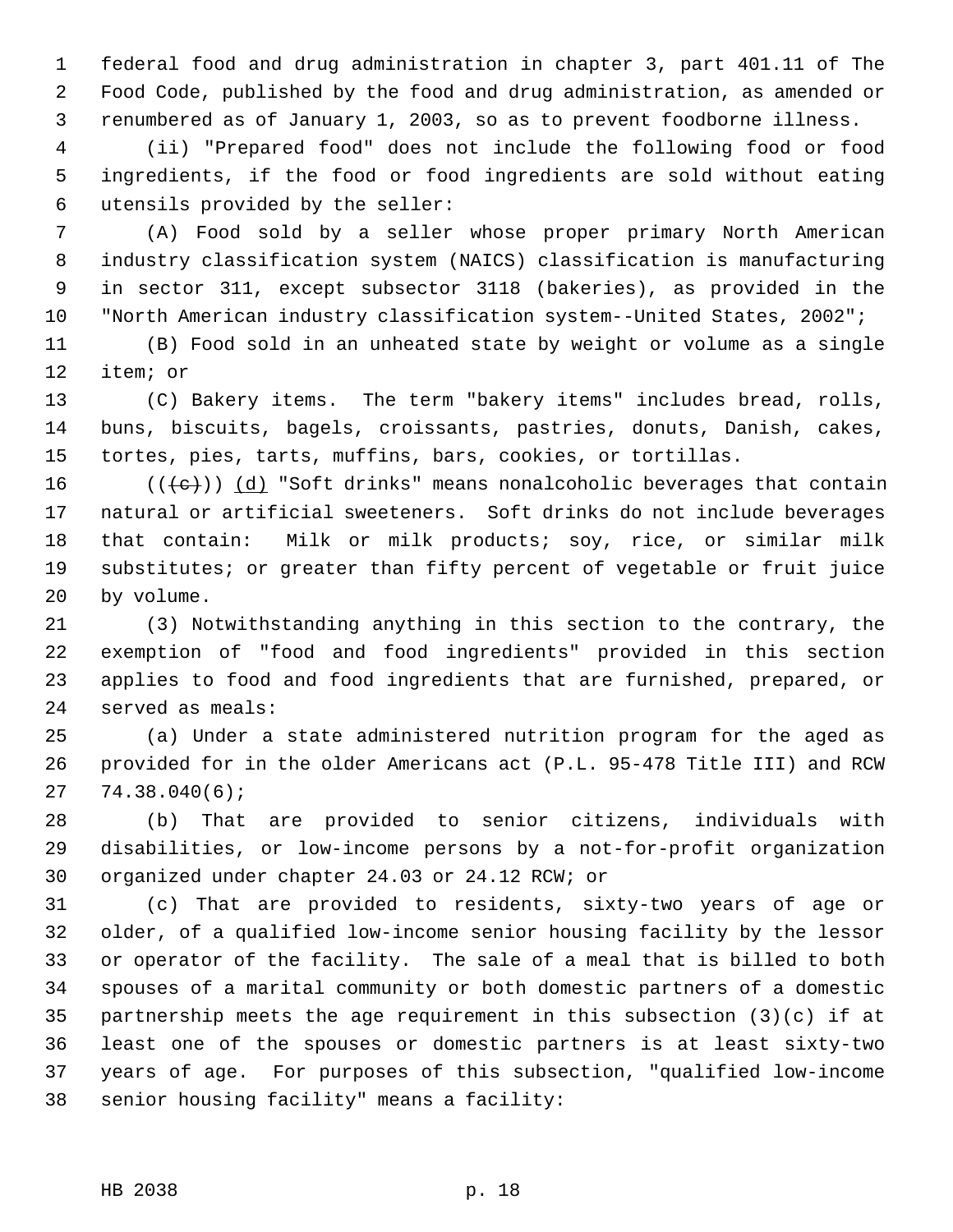1 (i) That meets the definition of a qualified low-income housing 2 project under 26 U.S.C. Sec. 42 of the federal internal revenue code, 3 as existing on August 1, 2009;

 4 (ii) That has been partially funded under 42 U.S.C. Sec. 1485; and 5 (iii) For which the lessor or operator has at any time been 6 entitled to claim a federal income tax credit under 26 U.S.C. Sec. 42 7 of the federal internal revenue code.

 8 (4)(a) Subsection (1) of this section notwithstanding, the retail 9 sale of food and food ingredients is subject to sales tax under RCW 10 82.08.020 if the food and food ingredients are sold through a vending 11 machine. Except as provided in (b) of this subsection, the selling 12 price of food and food ingredients sold through a vending machine for 13 purposes of RCW 82.08.020 is fifty-seven percent of the gross receipts.

14 (b) For soft drinks and hot prepared food and food ingredients, 15 other than food and food ingredients which are heated after they have 16 been dispensed from the vending machine, the selling price is the total 17 gross receipts of such sales divided by the sum of one plus the sales 18 tax rate expressed as a decimal.

19 (c) For tax collected under this subsection (4), the requirements 20 that the tax be collected from the buyer and that the amount of tax be 21 stated as a separate item are waived.

22 **Sec. 302.** RCW 82.12.0293 and 2011 c 2 s 303 are each amended to 23 read as follows:

24 (1) The provisions of this chapter do not apply in respect to the 25 use of food and food ingredients for human consumption. "Food and food 26 ingredients" has the same meaning as in RCW 82.08.0293.

27 (2) The exemption of "food and food ingredients" provided for in 28 subsection (1) of this section does not apply to prepared food, soft 29 drinks, bottled water, or dietary supplements. "Prepared food," "soft 30 drinks," "bottled water," and "dietary supplements" have the same 31 meanings as in RCW 82.08.0293.

32 (3) Notwithstanding anything in this section to the contrary, the 33 exemption of "food and food ingredients" provided in this section 34 applies to food and food ingredients which are furnished, prepared, or 35 served as meals:

36 (a) Under a state administered nutrition program for the aged as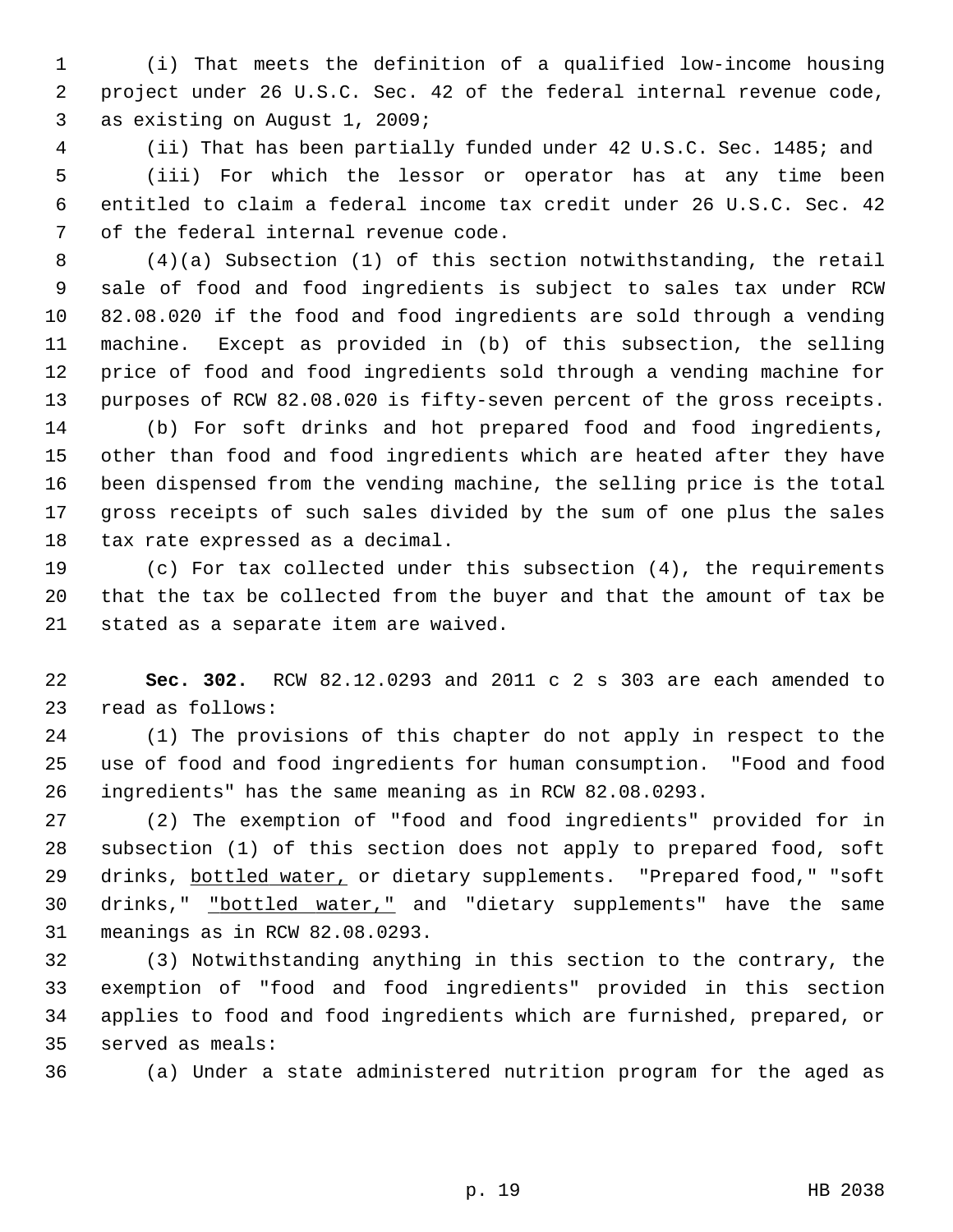1 provided for in the older Americans act (P.L. 95-478 Title III) and RCW 2 74.38.040(6);

 3 (b) Which are provided to senior citizens, individuals with 4 disabilities, or low-income persons by a not-for-profit organization 5 organized under chapter 24.03 or 24.12 RCW; or

 6 (c) That are provided to residents, sixty-two years of age or 7 older, of a qualified low-income senior housing facility by the lessor 8 or operator of the facility. The sale of a meal that is billed to both 9 spouses of a marital community or both domestic partners of a domestic 10 partnership meets the age requirement in this subsection (3)(c) if at 11 least one of the spouses or domestic partners is at least sixty-two 12 years of age. For purposes of this subsection, "qualified low-income 13 senior housing facility" has the same meaning as in RCW 82.08.0293.

14 NEW SECTION. **Sec. 303.** A new section is added to chapter 82.08 15 RCW to read as follows:

16 (1) Subject to the conditions in this section, the tax levied by 17 RCW 82.08.020 does not apply to sales of bottled water for human use 18 dispensed or to be dispensed to patients, pursuant to a prescription 19 for use in the cure, mitigation, treatment, or prevention of disease or 20 other medical condition.

21 (2) For purposes of this section, "prescription" means an order, 22 formula, or recipe issued in any form of oral, written, electronic, or 23 other means of transmission by a duly licensed practitioner authorized 24 by the laws of this state to prescribe.

25 (3) Except for sales of bottled water delivered to the buyer in a 26 reusable container that is not sold with the water, sellers must 27 collect tax on sales subject to this exemption. Any buyer that has 28 paid at least twenty-five dollars in state and local sales taxes on 29 purchases of bottled water subject to this exemption may apply for a 30 refund of the taxes directly from the department in a form and manner 31 prescribed by the department. The department must deny any refund 32 application if the amount of the refund requested is less than twenty-33 five dollars. No refund may be made for taxes paid more than four 34 years after the end of the calendar year in which the tax was paid to 35 the seller.

36 (4) The provisions of RCW 82.32.060 apply to refunds authorized 37 under this section.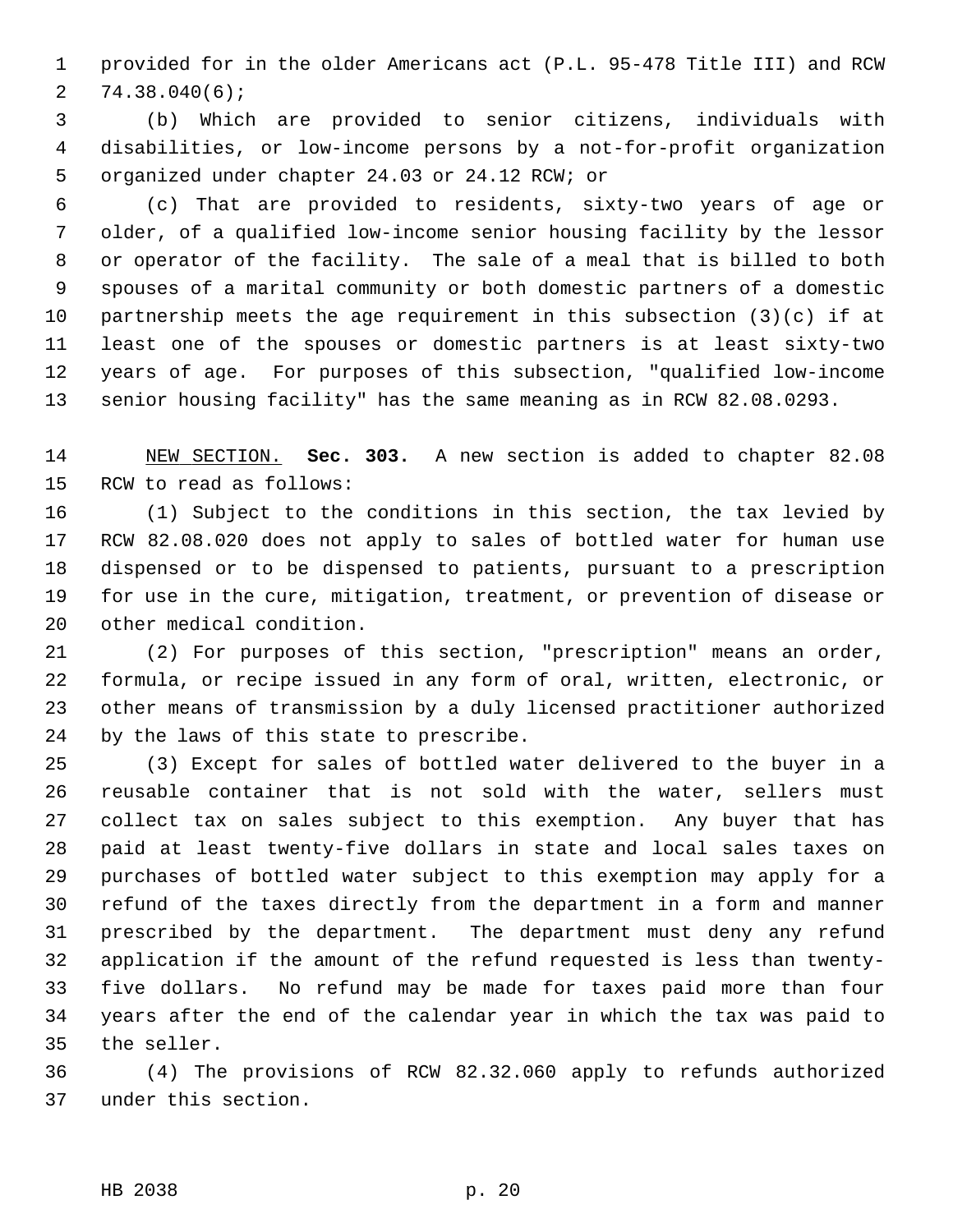1 (5) With respect to sales of bottled water delivered to the buyer 2 in a reusable container that is not sold with the water, buyers 3 claiming the exemption provided in this section must provide the seller 4 with an exemption certificate in a form and manner prescribed by the 5 department. The seller must retain a copy of the certificate for the 6 seller's files.

 7 NEW SECTION. **Sec. 304.** A new section is added to chapter 82.12 8 RCW to read as follows:

 9 (1) The provisions of this chapter do not apply in respect to the 10 use of bottled water for human use dispensed or to be dispensed to 11 patients, pursuant to a prescription for use in the cure, mitigation, 12 treatment, or prevention of disease or medical condition.

13 (2) For the purposes of this section, "prescription" has the same 14 meaning as provided in section 303 of this act.

15 NEW SECTION. **Sec. 305.** A new section is added to chapter 82.08 16 RCW to read as follows:

17 (1)(a) Subject to the conditions in this section, the tax levied by 18 RCW 82.08.020 does not apply to sales of bottled water to persons whose 19 primary source of drinking water is unsafe.

20 (b) For purposes of this subsection and section 306 of this act, a 21 person's primary source of drinking water is unsafe if:

22 (i) The public water system providing the drinking water has issued 23 a public notification that the drinking water may pose a health risk, 24 and the notification is still in effect on the date that the bottled 25 water was purchased;

26 (ii) Test results on the person's drinking water, which are no more 27 than twelve months old, from a laboratory certified to perform drinking 28 water testing show that the person's drinking water does not meet safe 29 drinking water standards applicable to public water systems; or

30 (iii) The person otherwise establishes, to the department's 31 satisfaction, that the person's drinking water does not meet safe 32 drinking water standards applicable to public water systems.

33 (2) Except for sales of bottled water delivered to the buyer in a 34 reusable container that is not sold with the water, sellers must 35 collect tax on sales subject to this exemption. Any buyer that has 36 paid at least twenty-five dollars in state and local sales taxes on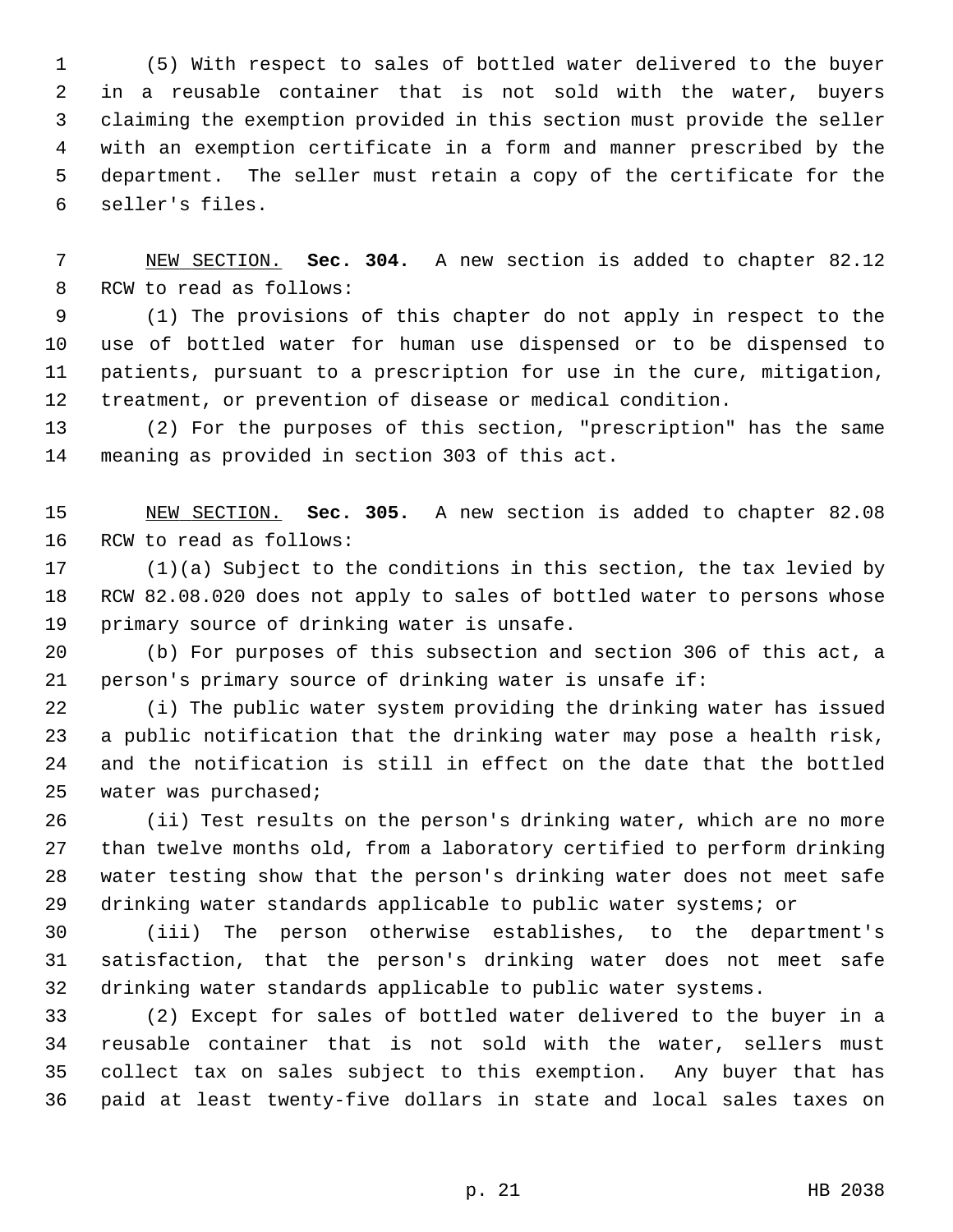1 purchases of bottled water subject to this exemption may apply for a 2 refund of the taxes directly from the department in a form and manner 3 prescribed by the department. The department must deny any refund 4 application if the amount of the refund requested is less than 5 twenty-five dollars. No refund may be made for taxes paid more than 6 four years after the end of the calendar year in which the tax was paid 7 to the seller.

 8 (3) The provisions of RCW 82.32.060 apply to refunds authorized 9 under this section.

10 (4)(a) With respect to sales of bottled water delivered to the 11 buyer in a reusable container that is not sold with the water, buyers 12 claiming the exemption provided in this section must provide the seller 13 with an exemption certificate in a form and manner prescribed by the 14 department. The seller must retain a copy of the certificate for the 15 seller's files.

16 (b) The department may waive the requirement for an exemption 17 certificate in the event of disaster or similar circumstance.

18 NEW SECTION. **Sec. 306.** A new section is added to chapter 82.12 19 RCW to read as follows:

20 The provisions of this chapter do not apply in respect to the use 21 of bottled water by persons whose primary source of drinking water is 22 unsafe as provided in section 305 of this act.

- 
- 

#### 23 **PART IV**

### 24 **Repealing the Nonresident Sales and Use Tax Exemption**

25 **Sec. 401.** RCW 82.08.0273 and 2011 c 7 s 1 are each amended to read 26 as follows:

27 (1) Until July 1, 2013, the tax levied by RCW 82.08.020 does not 28 apply to sales to nonresidents of this state of tangible personal 29 property, digital goods, and digital codes, when:

30 (a) The property is for use outside this state;

31 (b) The purchaser is a bona fide resident of a province or 32 territory of Canada or a state, territory, or possession of the United 33 States, other than the state of Washington; and

34 (i) Such state, possession, territory, or province does not impose,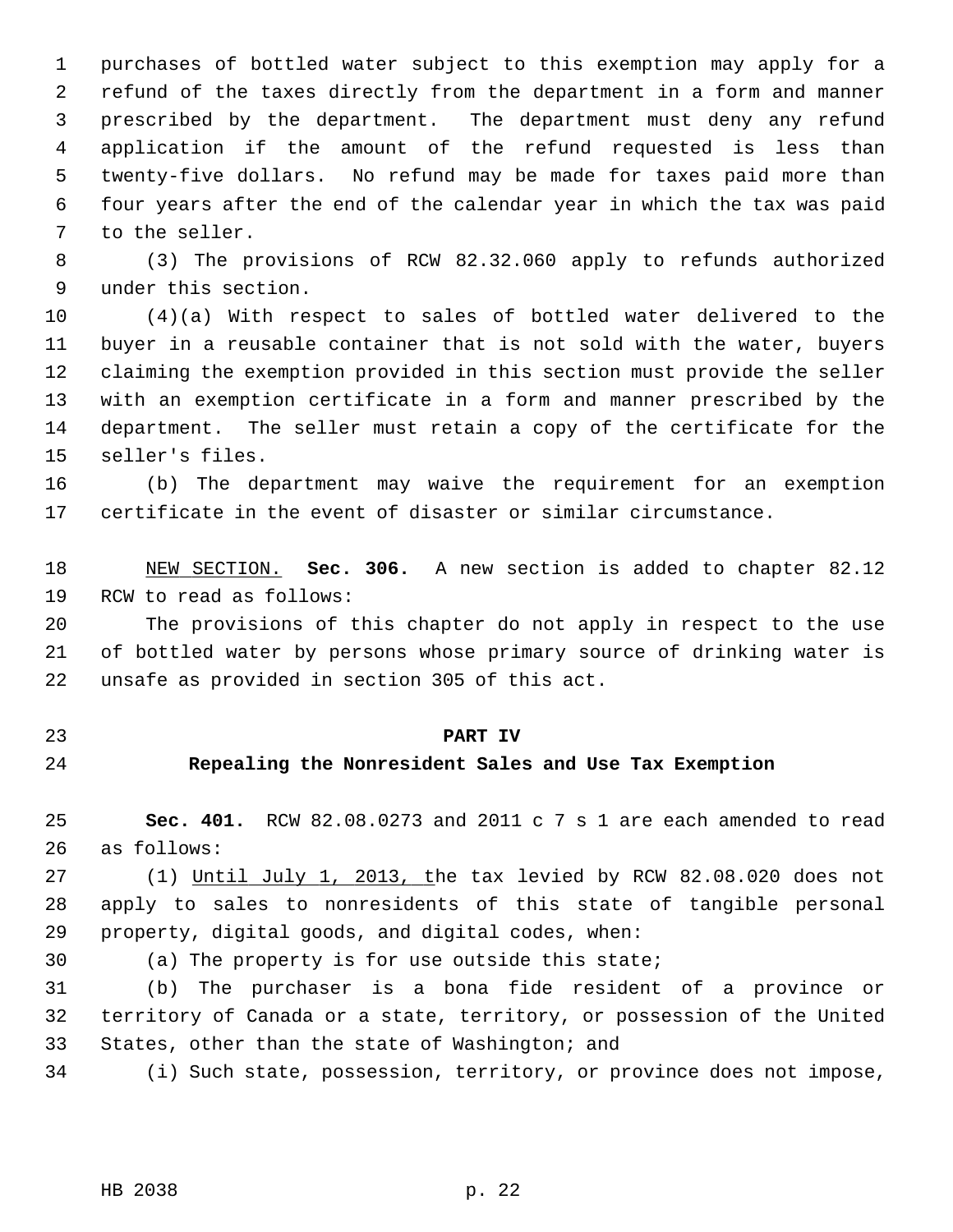1 or have imposed on its behalf, a generally applicable retail sales tax, 2 use tax, value added tax, gross receipts tax on retailing activities, 3 or similar generally applicable tax, of three percent or more; or

 4 (ii) If imposing a tax described in (b)(i) of this subsection, 5 provides an exemption for sales to Washington residents by reason of 6 their residence; and

 7 (c) The purchaser agrees, when requested, to grant the department 8 of revenue access to such records and other forms of verification at 9 his or her place of residence to assure that such purchases are not 10 first used substantially in the state of Washington.

11 (2) Notwithstanding anything to the contrary in this chapter, if 12 parts or other tangible personal property are installed by the seller 13 during the course of repairing, cleaning, altering, or improving motor 14 vehicles, trailers, or campers and the seller makes a separate charge 15 for the tangible personal property, the tax levied by RCW 82.08.020 16 does not apply to the separately stated charge to a nonresident 17 purchaser for the tangible personal property but only if the separately 18 stated charge does not exceed either the seller's current publicly 19 stated retail price for the tangible personal property or, if no 20 publicly stated retail price is available, the seller's cost for the 21 tangible personal property. However, the exemption provided by this 22 section does not apply if tangible personal property is installed by 23 the seller during the course of repairing, cleaning, altering, or 24 improving motor vehicles, trailers, or campers and the seller makes a 25 single nonitemized charge for providing the tangible personal property 26 and service. All of the requirements in subsections (1) and (3) 27 through (6) of this section apply to this subsection.

28 (3)(a) Any person claiming exemption from retail sales tax under 29 the provisions of this section must display proof of his or her current 30 nonresident status as provided in this section.

31 (b) Acceptable proof of a nonresident person's status includes one 32 piece of identification such as a valid driver's license from the 33 jurisdiction in which the out-of-state residency is claimed or a valid 34 identification card which has a photograph of the holder and is issued 35 by the out-of-state jurisdiction. Identification under this subsection 36 (3)(b) must show the holder's residential address and have as one of 37 its legal purposes the establishment of residency in that out-of-state 38 jurisdiction.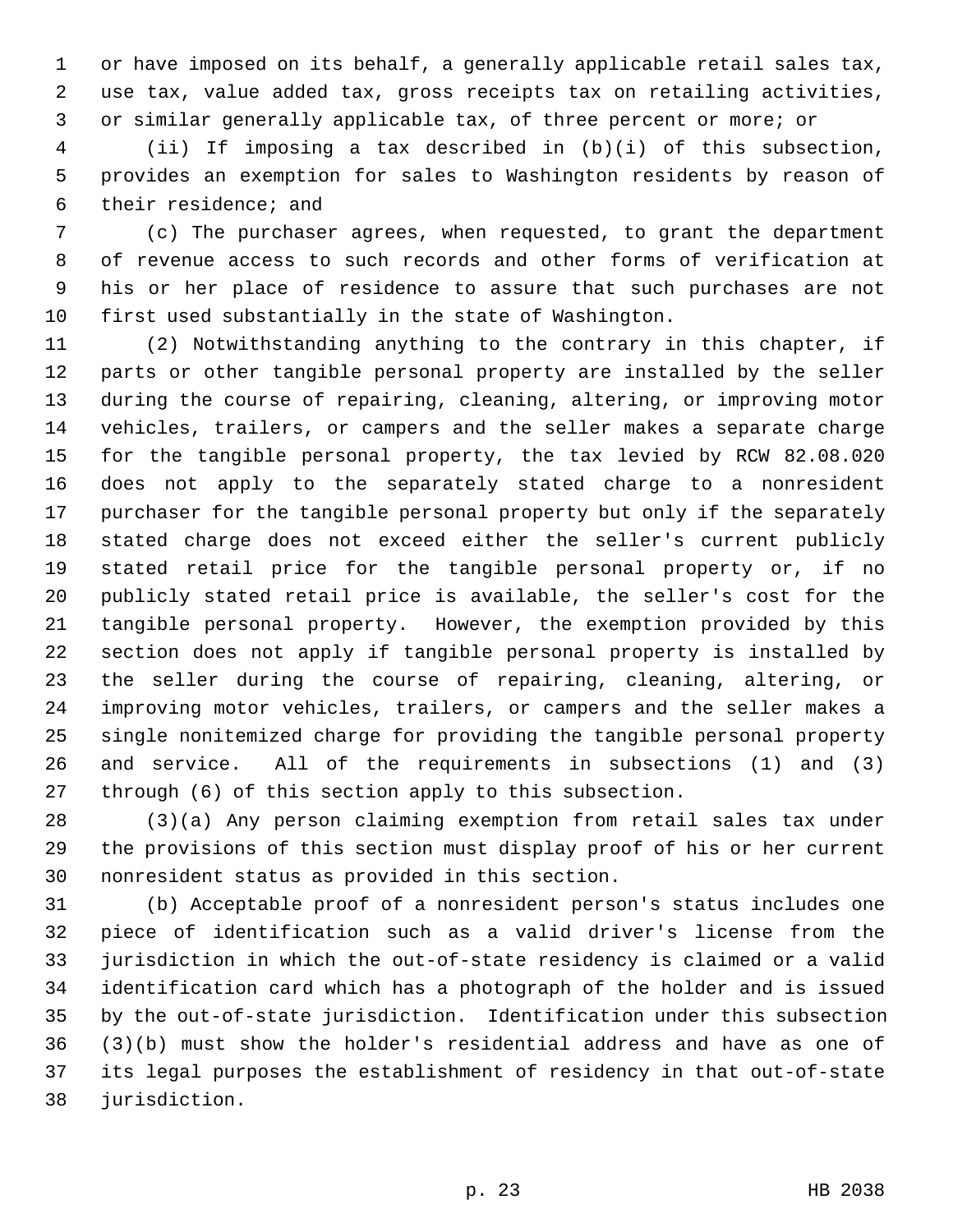1 (c) In lieu of furnishing proof of a person's nonresident status 2 under (b) of this subsection (3), a person claiming exemption from 3 retail sales tax under the provisions of this section may provide the 4 seller with an exemption certificate in compliance with subsection 5 (4)(b) of this section.

 6 (4)(a) Nothing in this section requires the vendor to make tax 7 exempt retail sales to nonresidents. A vendor may choose to make sales 8 to nonresidents, collect the sales tax, and remit the amount of sales 9 tax collected to the state as otherwise provided by law. If the vendor 10 chooses to make a sale to a nonresident without collecting the sales 11 tax, the vendor must examine the purchaser's proof of nonresidence, 12 determine whether the proof is acceptable under subsection (3)(b) of 13 this section, and maintain records for each nontaxable sale which shall 14 show the type of proof accepted, including any identification numbers 15 where appropriate, and the expiration date, if any.

16 (b) In lieu of using the method provided in (a) of this subsection 17 to document an exempt sale to a nonresident, a seller may accept from 18 the purchaser a properly completed uniform exemption certificate 19 approved by the streamlined sales and use tax agreement governing board 20 or any other exemption certificate as may be authorized by the 21 department and properly completed by the purchaser. A nonresident 22 purchaser who uses an exemption certificate authorized in this 23 subsection (4)(b) must include the purchaser's driver's license number 24 or other state-issued identification number and the state of issuance.

25 (c) In lieu of using the methods provided in (a) and (b) of this 26 subsection to document an exempt sale to a nonresident, a seller may 27 capture the relevant data elements as allowed under the streamlined 28 sales and use tax agreement.

29 (5)(a) Any person making fraudulent statements, which includes the 30 offer of fraudulent identification or fraudulently procured 31 identification to a vendor, in order to purchase goods without paying 32 retail sales tax is guilty of perjury under chapter 9A.72 RCW.

33 (b) Any person making tax exempt purchases under this section by 34 displaying proof of identification not his or her own, or counterfeit 35 identification, with intent to violate the provisions of this section, 36 is guilty of a misdemeanor and, in addition, is liable for the tax and 37 subject to a penalty equal to the greater of one hundred dollars or the 38 tax due on such purchases.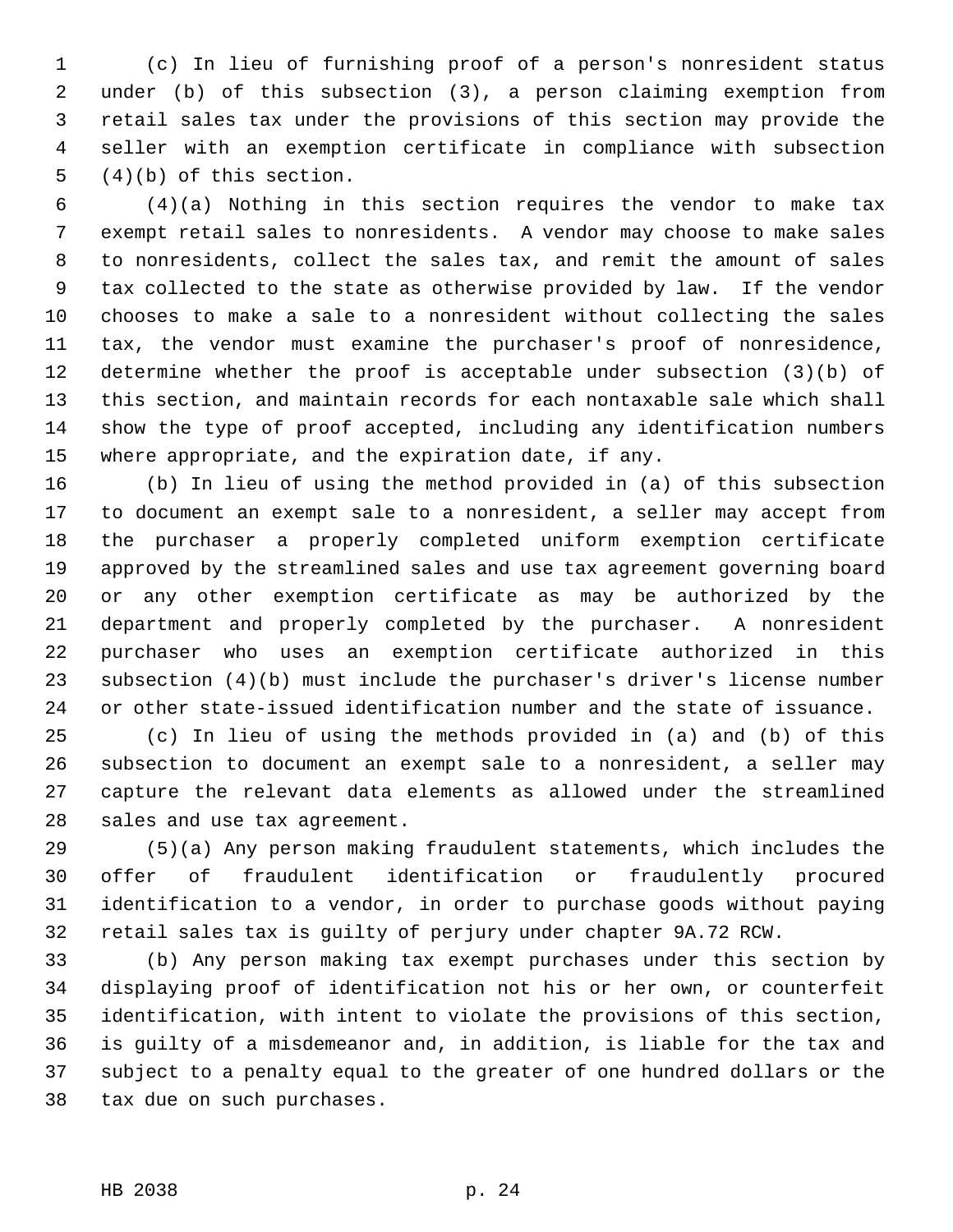1 (6)(a) Any vendor who makes sales without collecting the tax and 2 who fails to maintain records of sales to nonresidents as provided in 3 this section is personally liable for the amount of tax due.

 4 (b) Any vendor who makes sales without collecting the retail sales 5 tax under this section and who has actual knowledge that the 6 purchaser's proof of identification establishing out-of-state residency 7 is fraudulent is guilty of a misdemeanor and, in addition, is liable 8 for the tax and subject to a penalty equal to the greater of one 9 thousand dollars or the tax due on such sales. In addition, both the 10 purchaser and the vendor are liable for any penalties and interest 11 assessable under chapter 82.32 RCW.

#### 12 **PART V**

#### 13 **Extending and Modifying the Beer Tax**

14 **Sec. 501.** RCW 66.24.290 and 2010 1st sp.s. c 23 s 1301 are each 15 amended to read as follows:

16 (1) Any microbrewer or domestic brewery or beer distributor 17 licensed under this title may sell and deliver beer and strong beer to 18 holders of authorized licenses direct, but to no other person, other 19 than the board. Any certificate of approval holder authorized to act 20 as a distributor under RCW 66.24.270 ((shall)) must pay the taxes 21 imposed by this section.

22 (a) Every such brewery or beer distributor ((shall)) must report 23 all sales to the board monthly, pursuant to the regulations, and  $24$  ((shall)) must pay to the board as an added tax for the privilege of 25 manufacturing and selling the beer and strong beer within the state a 26 tax of one dollar and thirty cents per barrel of thirty-one gallons on 27 sales to licensees within the state and on sales to licensees within 28 the state of bottled and canned beer, including strong beer,  $((\text{shall}))$ 29 must pay a tax computed in gallons at the rate of one dollar and thirty 30 cents per barrel of thirty-one gallons.

31 (b) Any brewery or beer distributor whose applicable tax payment is 32 not postmarked by the twentieth day following the month of sale will be 33 assessed a penalty at the rate of two percent per month or fraction 34 thereof. Beer and strong beer ((shall)) must be sold by breweries and 35 distributors in sealed barrels or packages.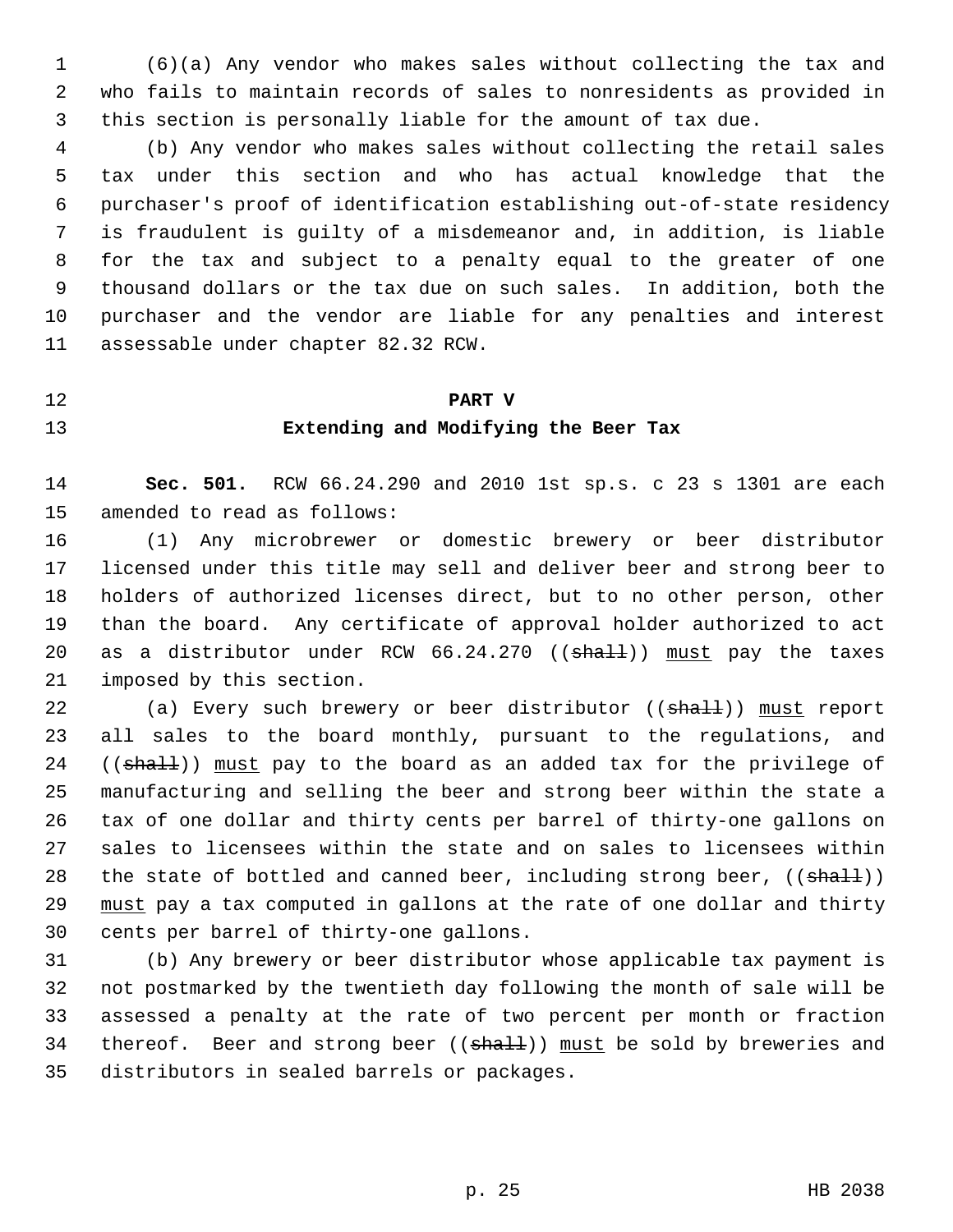1 (c) The moneys collected under this subsection ((shall)) must be 2 distributed as follows: (i) Three-tenths of a percent ((shall)) must 3 be distributed to border areas under RCW 66.08.195; and (ii) of the 4 remaining moneys: (A) Twenty percent ((shall)) must be distributed to 5 counties in the same manner as under RCW 66.08.200; and (B) eighty 6 percent ((shall)) must be distributed to incorporated cities and towns 7 in the same manner as under RCW 66.08.210.

 8 (d) Any licensed retailer authorized to purchase beer from a 9 certificate of approval holder with a direct shipment endorsement or a 10 brewery or microbrewery ((shall)) must make monthly reports to the 11 liquor control board on beer purchased during the preceding calendar 12 month in the manner and upon such forms as may be prescribed by the 13 board.

14 (2) An additional tax is imposed on all beer and strong beer 15 subject to tax under subsection (1) of this section. The additional 16 tax is equal to two dollars per barrel of thirty-one gallons. All 17 revenues collected during any month from this additional tax ((shall)) 18 must be deposited in the state general fund by the twenty-fifth day of 19 the following month.

20 (3)(a) An additional tax is imposed on all beer and strong beer 21 subject to tax under subsection (1) of this section. The additional 22 tax is equal to ninety-six cents per barrel of thirty-one gallons 23 through June 30, 1995, two dollars and thirty-nine cents per barrel of 24 thirty-one gallons for the period July 1, 1995, through June 30, 1997, 25 and four dollars and seventy-eight cents per barrel of thirty-one 26 gallons thereafter.

27 (b) The additional tax imposed under this subsection does not apply 28 to the sale of the first sixty thousand barrels of beer each year by 29 breweries that are entitled to a reduced rate of tax under 26 U.S.C. 30 Sec. 5051 of the federal internal revenue code, as existing on July 1, 31 1993, or such subsequent date as may be provided by the board by rule 32 consistent with the purposes of this exemption.

33 (c) All revenues collected from the additional tax imposed under 34 this subsection (3) ( $(\text{shalt})$ ) must be deposited in the state general 35 fund.

36 (4) An additional tax is imposed on all beer and strong beer that 37 is subject to tax under subsection (1) of this section that is in the 38 first sixty thousand barrels of beer and strong beer by breweries that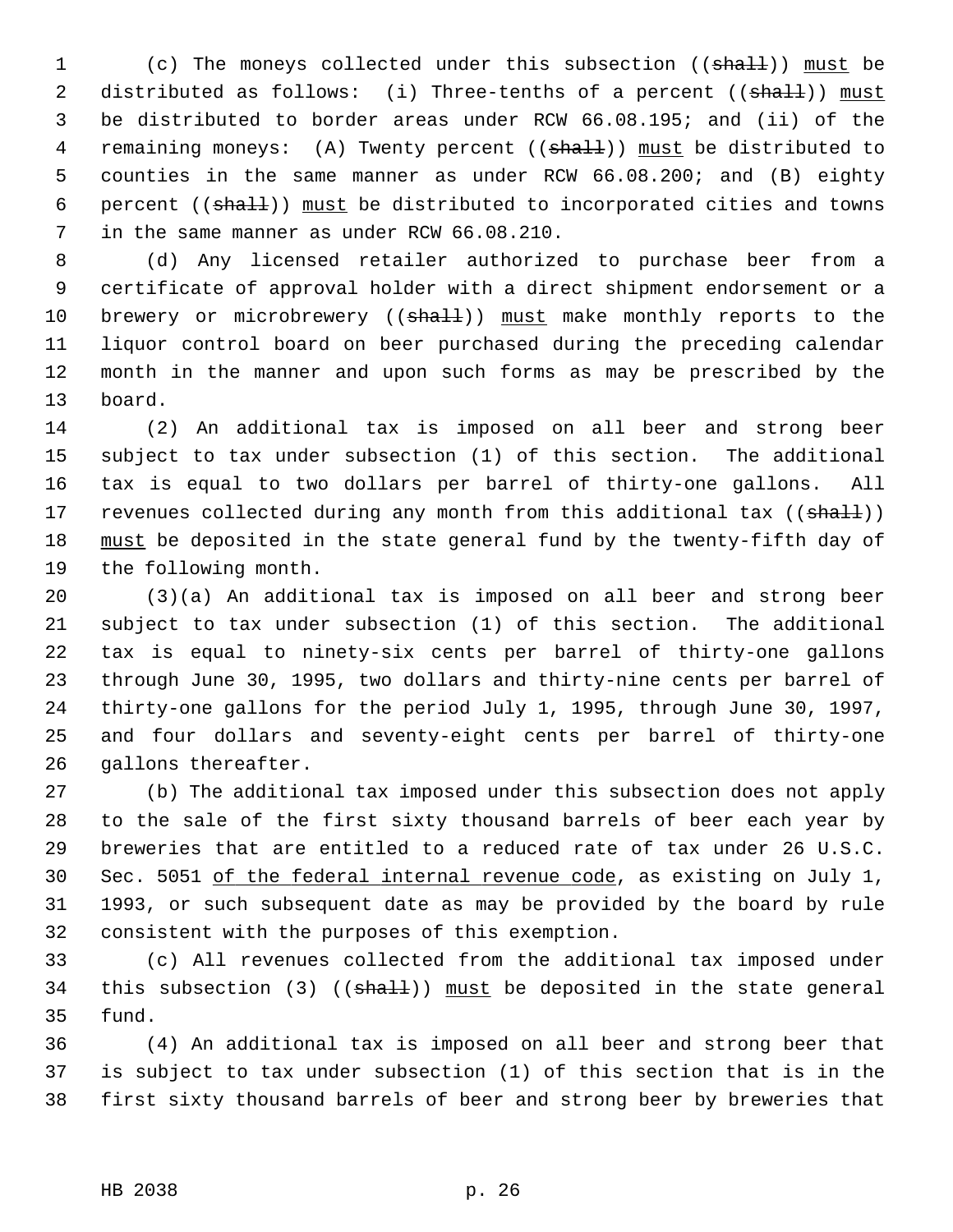1 are entitled to a reduced rate of tax under 26 U.S.C. Sec. 5051 of the 2 federal internal revenue code, as existing on July 1, 1993, or such 3 subsequent date as may be provided by the board by rule consistent with 4 the purposes of the exemption under subsection (3)(b) of this section. 5 The additional tax is equal to one dollar and forty-eight and two- 6 tenths cents per barrel of thirty-one gallons. By the twenty-fifth day 7 of the following month, three percent of the revenues collected from 8 this additional tax ((shall)) must be distributed to border areas under 9 RCW 66.08.195 and the remaining moneys (( $\frac{1}{2}$ ) must be transferred to 10 the state general fund.

11 (5)(a) ((From June 1, 2010, through June 30, 2013,)) An additional 12 tax is imposed on all beer and strong beer subject to tax under 13 subsection (1) of this section. ((The additional tax is equal to 14 fifteen dollars and fifty cents per barrel of thirty-one gallons.

15 (b) The additional tax imposed under this subsection does not apply 16 to the sale of the first sixty thousand barrels of beer each year by)) 17 Except as provided in (b) of this subsection, the additional tax is 18 equal to seven dollars and seventy-five cents per barrel of thirty-one 19 gallons.

20 (b) The additional tax is equal to four dollars and sixty-five 21 cents per barrel of thirty-one gallons for breweries that are entitled 22 to a reduced rate of tax under 26 U.S.C. Sec. 5051 of the federal 23 internal revenue code, as existing on July 1, 1993, or such subsequent 24 date as may be provided by the board by rule consistent with the 25 purposes of this exemption.

26 (c) All revenues collected from the additional tax imposed under 27 this subsection  $((shalt))$  must be deposited in the  $((state general$ 28 fund)) education legacy trust account created in RCW 83.100.230.

29 (6) The board may make refunds for all taxes paid on beer and 30 strong beer exported from the state for use outside the state.

31 (7) The board may require filing with the board of a bond to be 32 approved by it, in such amount as the board may fix, securing the 33 payment of the tax. If any licensee fails to pay the tax when due, the 34 board may forthwith suspend or cancel his or her license until all 35 taxes are paid.

36 **PART VI**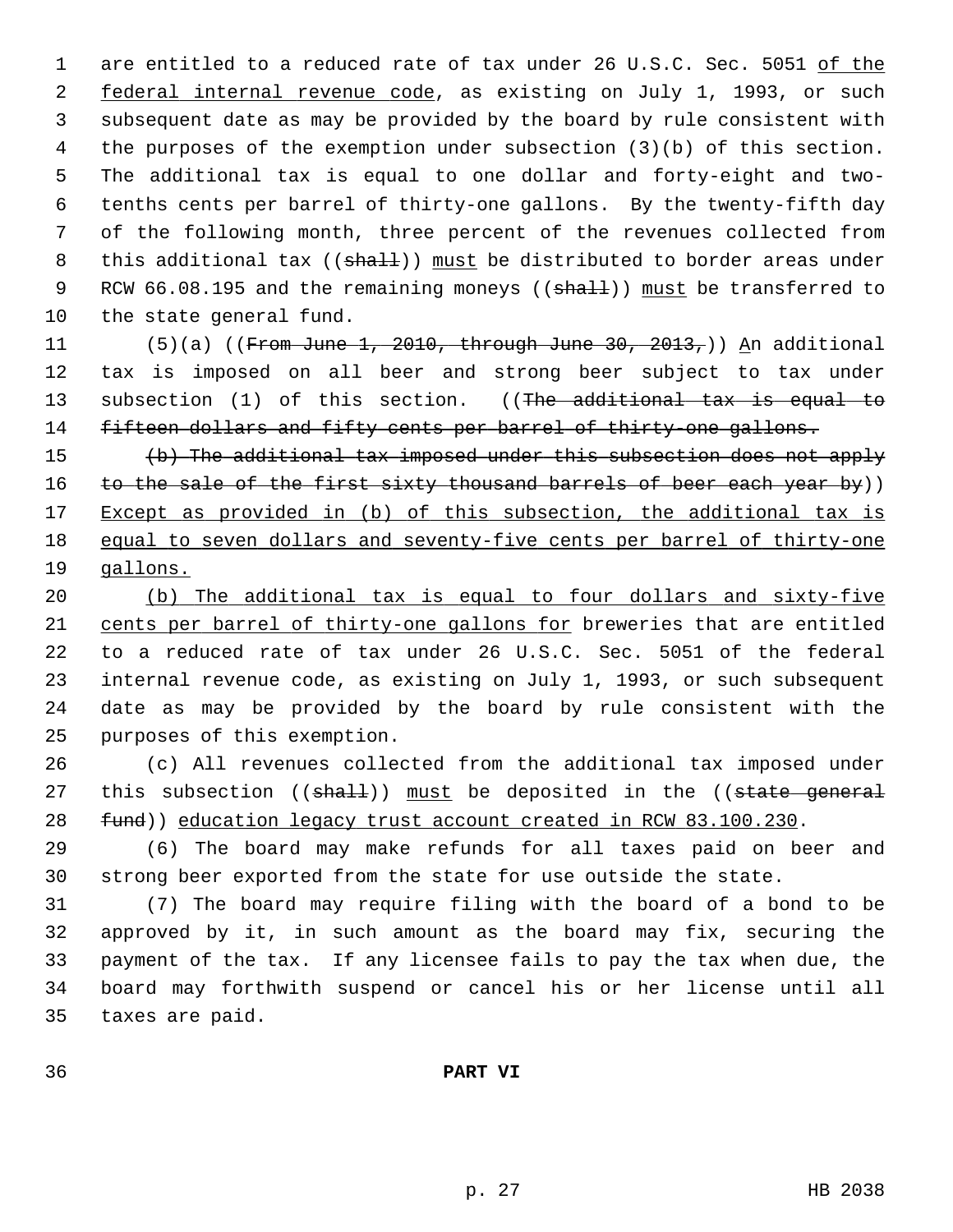2 **Sec. 601.** RCW 82.04.050 and 2011 c 174 s 202 are each amended to 3 read as follows:

 4 (1)(a) "Sale at retail" or "retail sale" means every sale of 5 tangible personal property (including articles produced, fabricated, or 6 imprinted) to all persons irrespective of the nature of their business 7 and including, among others, without limiting the scope hereof, persons 8 who install, repair, clean, alter, improve, construct, or decorate real 9 or personal property of or for consumers other than a sale to a person 10 who:

11 (i) Purchases for the purpose of resale as tangible personal 12 property in the regular course of business without intervening use by 13 such person, but a purchase for the purpose of resale by a regional 14 transit authority under RCW 81.112.300 is not a sale for resale; or

15 (ii) Installs, repairs, cleans, alters, imprints, improves, 16 constructs, or decorates real or personal property of or for consumers, 17 if such tangible personal property becomes an ingredient or component 18 of such real or personal property without intervening use by such 19 person; or

20 (iii) Purchases for the purpose of consuming the property purchased 21 in producing for sale as a new article of tangible personal property or 22 substance, of which such property becomes an ingredient or component or 23 is a chemical used in processing, when the primary purpose of such 24 chemical is to create a chemical reaction directly through contact with 25 an ingredient of a new article being produced for sale; or

26 (iv) Purchases for the purpose of consuming the property purchased 27 in producing ferrosilicon which is subsequently used in producing 28 magnesium for sale, if the primary purpose of such property is to 29 create a chemical reaction directly through contact with an ingredient 30 of ferrosilicon; or

31 (v) Purchases for the purpose of providing the property to 32 consumers as part of competitive telephone service, as defined in RCW 33 82.04.065; or

34 (vi) Purchases for the purpose of satisfying the person's 35 obligations under an extended warranty as defined in subsection (7) of 36 this section, if such tangible personal property replaces or becomes an 37 ingredient or component of property covered by the extended warranty 38 without intervening use by such person.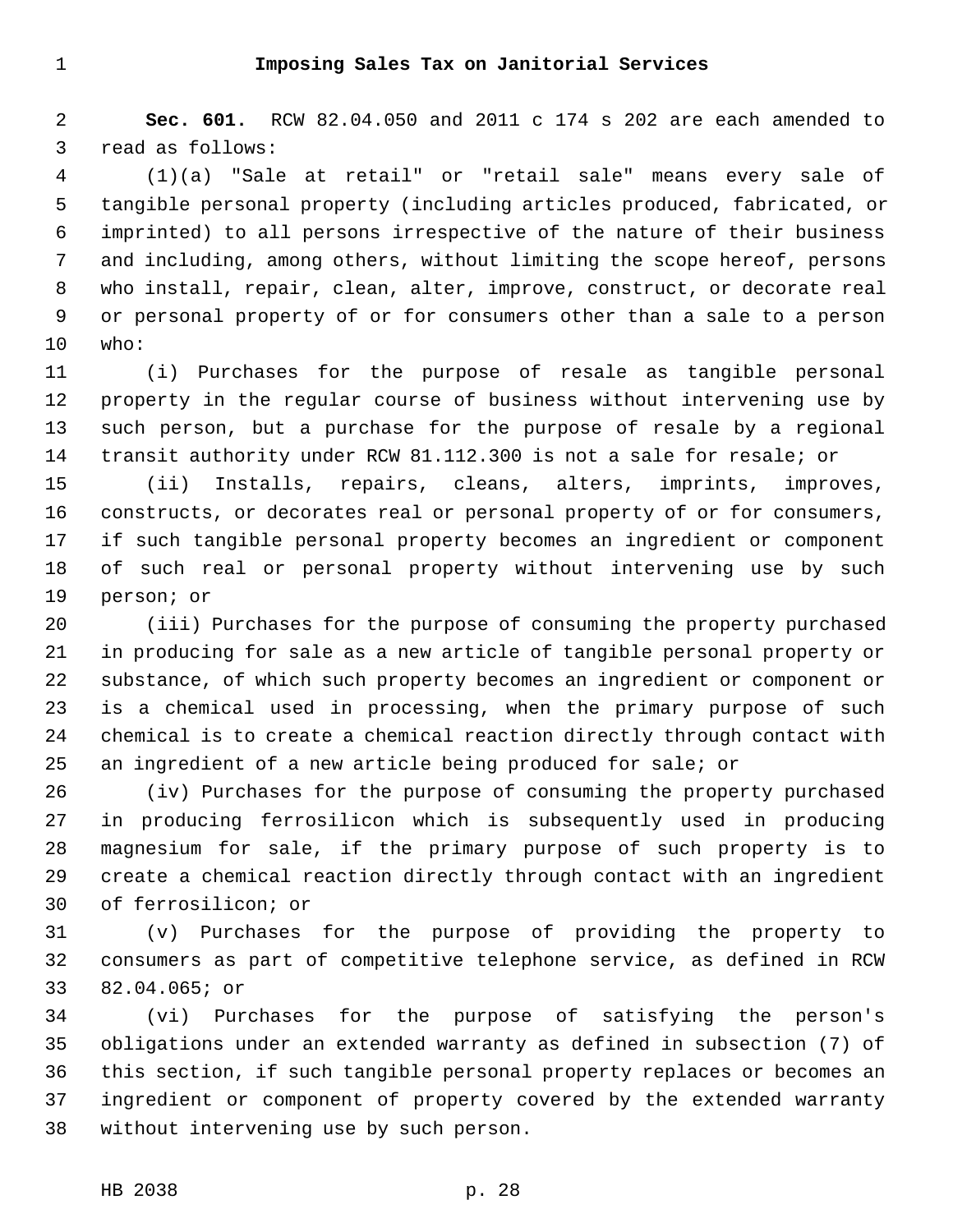1 (b) The term includes every sale of tangible personal property that 2 is used or consumed or to be used or consumed in the performance of any 3 activity defined as a "sale at retail" or "retail sale" even though 4 such property is resold or used as provided in (a)(i) through (vi) of 5 this subsection following such use.

 6 (c) The term also means every sale of tangible personal property to 7 persons engaged in any business that is taxable under RCW 82.04.280(1) 8 (a), (b), and (g), 82.04.290, and 82.04.2908.

 9 (2) The term "sale at retail" or "retail sale" includes the sale of 10 or charge made for tangible personal property consumed and/or for labor 11 and services rendered in respect to the following:

12 (a) The installing, repairing, cleaning, altering, imprinting, or 13 improving of tangible personal property of or for consumers, including 14 charges made for the mere use of facilities in respect thereto, but 15 excluding charges made for the use of self-service laundry facilities, 16 and also excluding sales of laundry service to nonprofit health care 17 facilities, and excluding services rendered in respect to live animals, 18 birds and insects;

19 (b) The constructing, repairing, decorating, or improving of new or 20 existing buildings or other structures under, upon, or above real 21 property of or for consumers, including the installing or attaching of 22 any article of tangible personal property therein or thereto, whether 23 or not such personal property becomes a part of the realty by virtue of 24 installation, and also includes the sale of services or charges made 25 for the clearing of land and the moving of earth excepting the mere 26 leveling of land used in commercial farming or agriculture;

27 (c) The constructing, repairing, or improving of any structure 28 upon, above, or under any real property owned by an owner who conveys 29 the property by title, possession, or any other means to the person 30 performing such construction, repair, or improvement for the purpose of 31 performing such construction, repair, or improvement and the property 32 is then reconveyed by title, possession, or any other means to the 33 original owner;

34 (d) The cleaning, fumigating, razing, or moving of existing 35 buildings or structures( $\left( \frac{1}{f} \right)$  but does not include the charge made for 36 janitorial services; and for purposes of this section the term 37 "janitorial services" means those cleaning and caretaking services 38 ordinarily performed by commercial janitor service businesses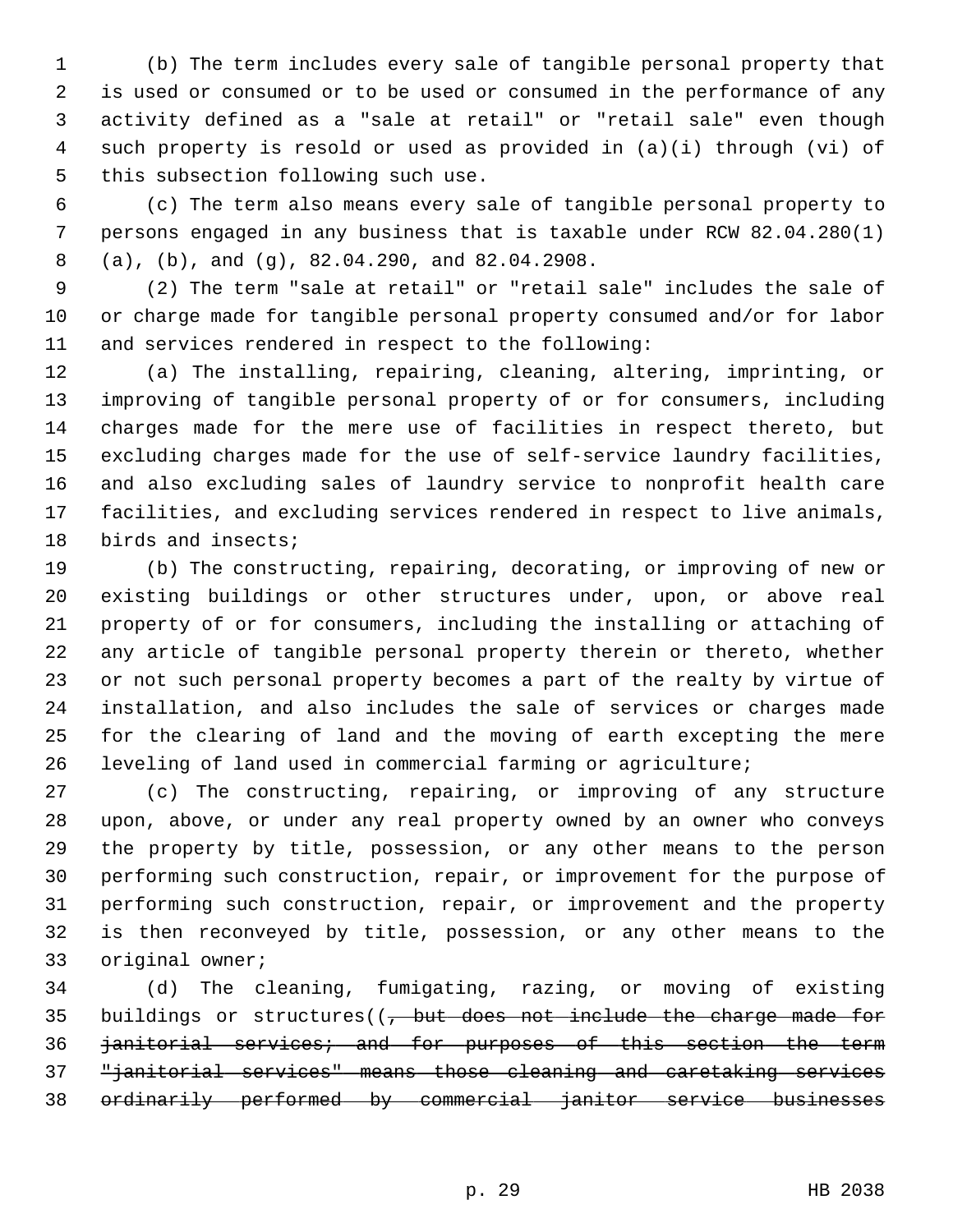1 including, but not limited to, wall and window washing, floor cleaning 2 and waxing, and the cleaning in place of rugs, drapes and upholstery. 3 The term "janitorial services" does not include painting, papering, 4 repairing, furnace or septic tank cleaning, snow removal or 5 sandblasting));

 6 (e) Automobile towing and similar automotive transportation 7 services, but not in respect to those required to report and pay taxes 8 under chapter 82.16 RCW;

 9 (f) The furnishing of lodging and all other services by a hotel, 10 rooming house, tourist court, motel, trailer camp, and the granting of 11 any similar license to use real property, as distinguished from the 12 renting or leasing of real property, and it is presumed that the 13 occupancy of real property for a continuous period of one month or more 14 constitutes a rental or lease of real property and not a mere license 15 to use or enjoy the same. For the purposes of this subsection, it is 16 presumed that the sale of and charge made for the furnishing of lodging 17 for a continuous period of one month or more to a person is a rental or 18 lease of real property and not a mere license to enjoy the same;

19 (g) The installing, repairing, altering, or improving of digital 20 goods for consumers;

21 (h) Persons taxable under (a), (b), (c), (d), (e), (f), and (g) of 22 this subsection when such sales or charges are for property, labor and 23 services which are used or consumed in whole or in part by such persons 24 in the performance of any activity defined as a "sale at retail" or 25 "retail sale" even though such property, labor and services may be 26 resold after such use or consumption. Nothing contained in this 27 subsection may be construed to modify subsection (1) of this section 28 and nothing contained in subsection (1) of this section may be 29 construed to modify this subsection.

30 (3) The term "sale at retail" or "retail sale" includes the sale of 31 or charge made for personal, business, or professional services 32 including amounts designated as interest, rents, fees, admission, and 33 other service emoluments however designated, received by persons 34 engaging in the following business activities:

35 (a) Amusement and recreation services including but not limited to 36 golf, pool, billiards, skating, bowling, ski lifts and tows, day trips 37 for sightseeing purposes, and others, when provided to consumers;

38 (b) Abstract, title insurance, and escrow services;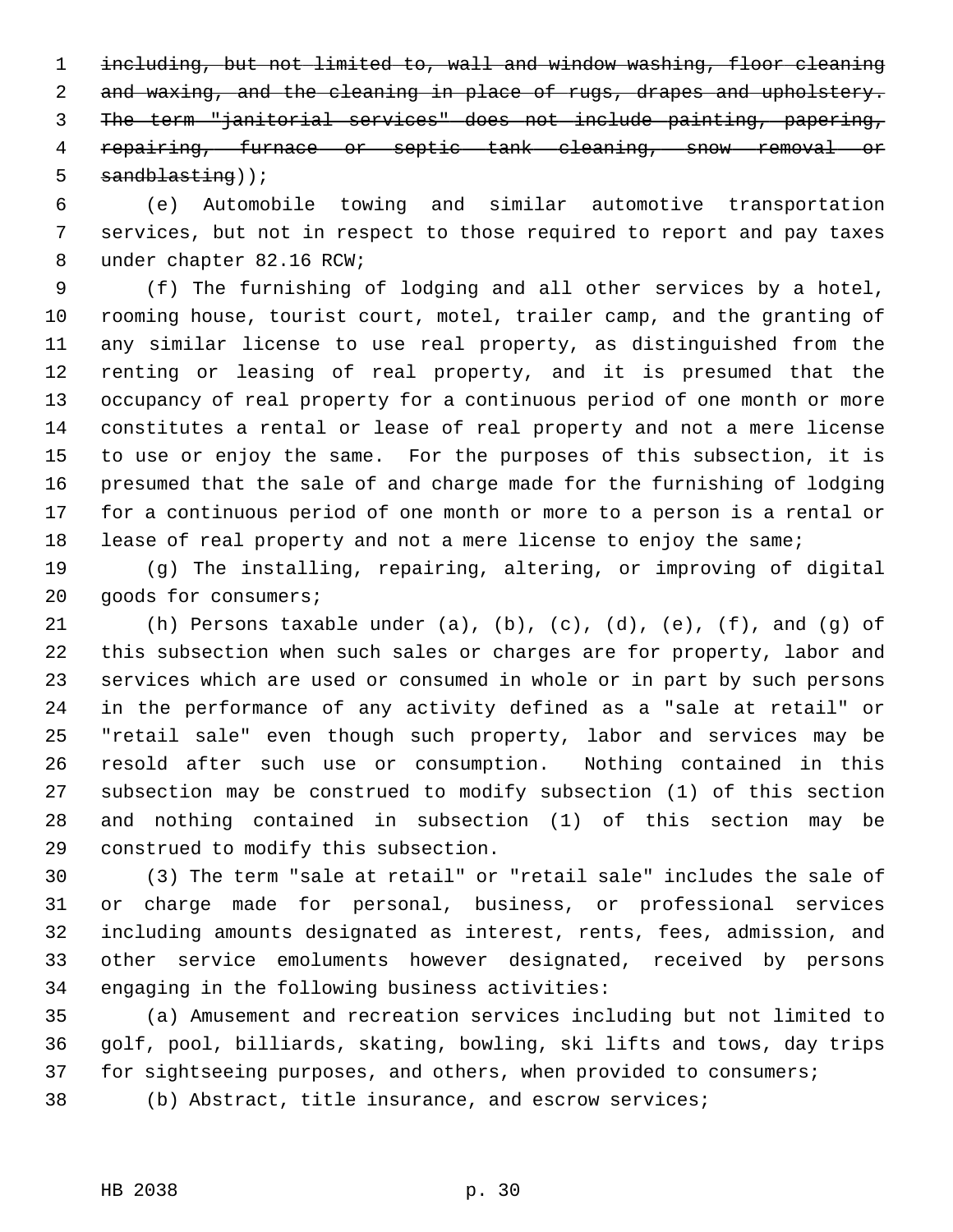1 (c) Credit bureau services;

2 (d) Automobile parking and storage garage services;

 3 (e) Landscape maintenance and horticultural services but excluding 4 (i) horticultural services provided to farmers and (ii) pruning, 5 trimming, repairing, removing, and clearing of trees and brush near 6 electric transmission or distribution lines or equipment, if performed 7 by or at the direction of an electric utility;

 8 (f) Service charges associated with tickets to professional 9 sporting events; and

10 (g) The following personal services: Physical fitness services, 11 tanning salon services, tattoo parlor services, steam bath services, 12 turkish bath services, escort services, and dating services.

13 (4)(a) The term also includes the renting or leasing of tangible 14 personal property to consumers.

15 (b) The term does not include the renting or leasing of tangible 16 personal property where the lease or rental is for the purpose of 17 sublease or subrent.

18 (5) The term also includes the providing of "competitive telephone 19 service," "telecommunications service," or "ancillary services," as 20 those terms are defined in RCW 82.04.065, to consumers.

21 (6)(a) The term also includes the sale of prewritten computer 22 software to a consumer, regardless of the method of delivery to the end 23 user. For purposes of this subsection (6)(a), the sale of prewritten 24 computer software includes the sale of or charge made for a key or an 25 enabling or activation code, where the key or code is required to 26 activate prewritten computer software and put the software into use. 27 There is no separate sale of the key or code from the prewritten 28 computer software, regardless of how the sale may be characterized by 29 the vendor or by the purchaser.

30 The term "retail sale" does not include the sale of or charge made 31 for:

32 (i) Custom software; or

33 (ii) The customization of prewritten computer software.

34 (b)(i) The term also includes the charge made to consumers for the 35 right to access and use prewritten computer software, where possession 36 of the software is maintained by the seller or a third party, 37 regardless of whether the charge for the service is on a per use, per 38 user, per license, subscription, or some other basis.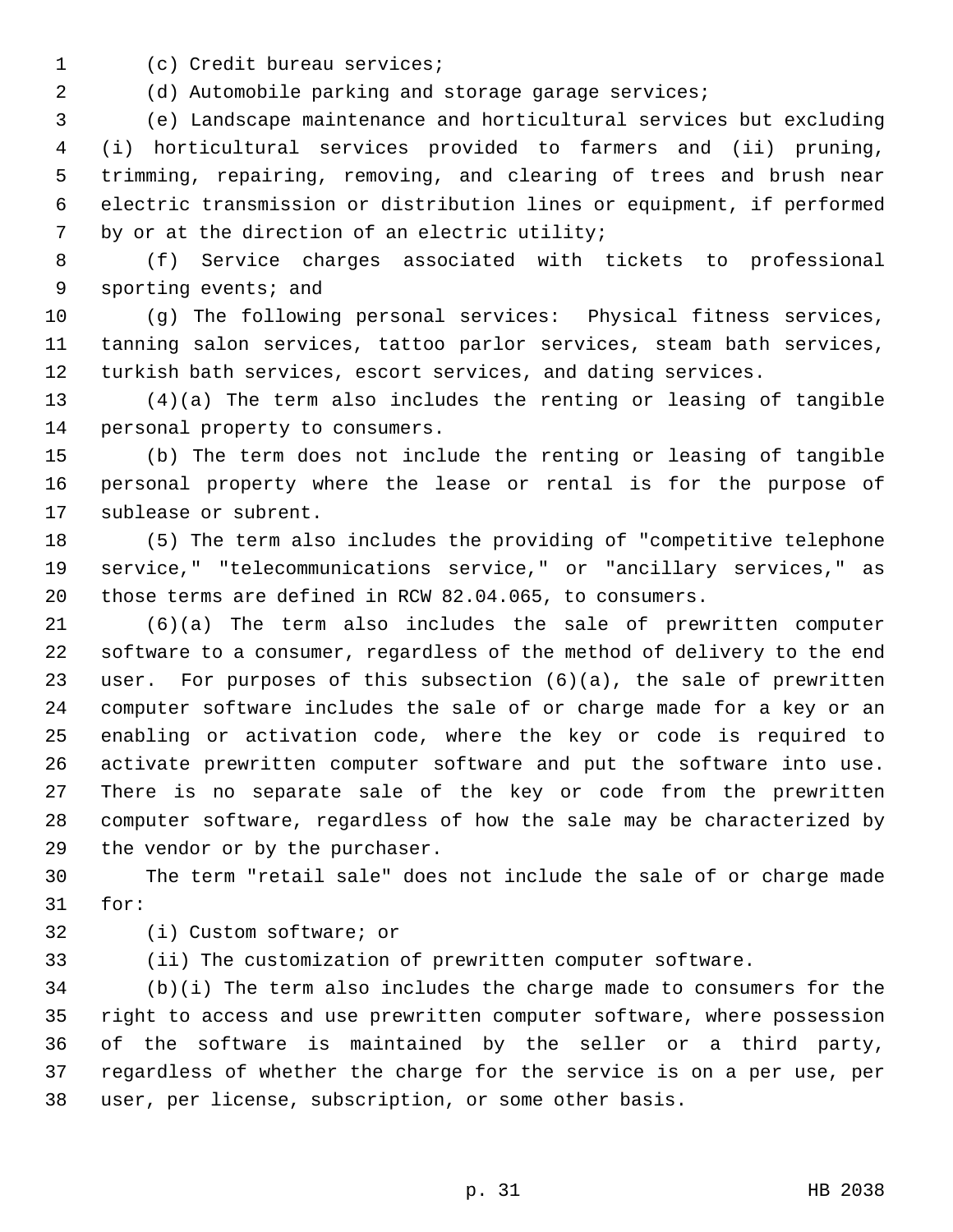1 (ii)(A) The service described in (b)(i) of this subsection (6) 2 includes the right to access and use prewritten computer software to 3 perform data processing.

 4 (B) For purposes of this subsection (6)(b)(ii), "data processing" 5 means the systematic performance of operations on data to extract the 6 required information in an appropriate form or to convert the data to 7 usable information. Data processing includes check processing, image 8 processing, form processing, survey processing, payroll processing, 9 claim processing, and similar activities.

10 (7) The term also includes the sale of or charge made for an 11 extended warranty to a consumer. For purposes of this subsection, 12 "extended warranty" means an agreement for a specified duration to 13 perform the replacement or repair of tangible personal property at no 14 additional charge or a reduced charge for tangible personal property, 15 labor, or both, or to provide indemnification for the replacement or 16 repair of tangible personal property, based on the occurrence of 17 specified events. The term "extended warranty" does not include an 18 agreement, otherwise meeting the definition of extended warranty in 19 this subsection, if no separate charge is made for the agreement and 20 the value of the agreement is included in the sales price of the 21 tangible personal property covered by the agreement. For purposes of 22 this subsection, "sales price" has the same meaning as in RCW 23 82.08.010.

24 (8)(a) The term also includes the following sales to consumers of 25 digital goods, digital codes, and digital automated services:

26 (i) Sales in which the seller has granted the purchaser the right 27 of permanent use;

28 (ii) Sales in which the seller has granted the purchaser a right of 29 use that is less than permanent;

30 (iii) Sales in which the purchaser is not obligated to make 31 continued payment as a condition of the sale; and

32 (iv) Sales in which the purchaser is obligated to make continued 33 payment as a condition of the sale.

34 (b) A retail sale of digital goods, digital codes, or digital 35 automated services under this subsection (8) includes any services 36 provided by the seller exclusively in connection with the digital 37 goods, digital codes, or digital automated services, whether or not a 38 separate charge is made for such services.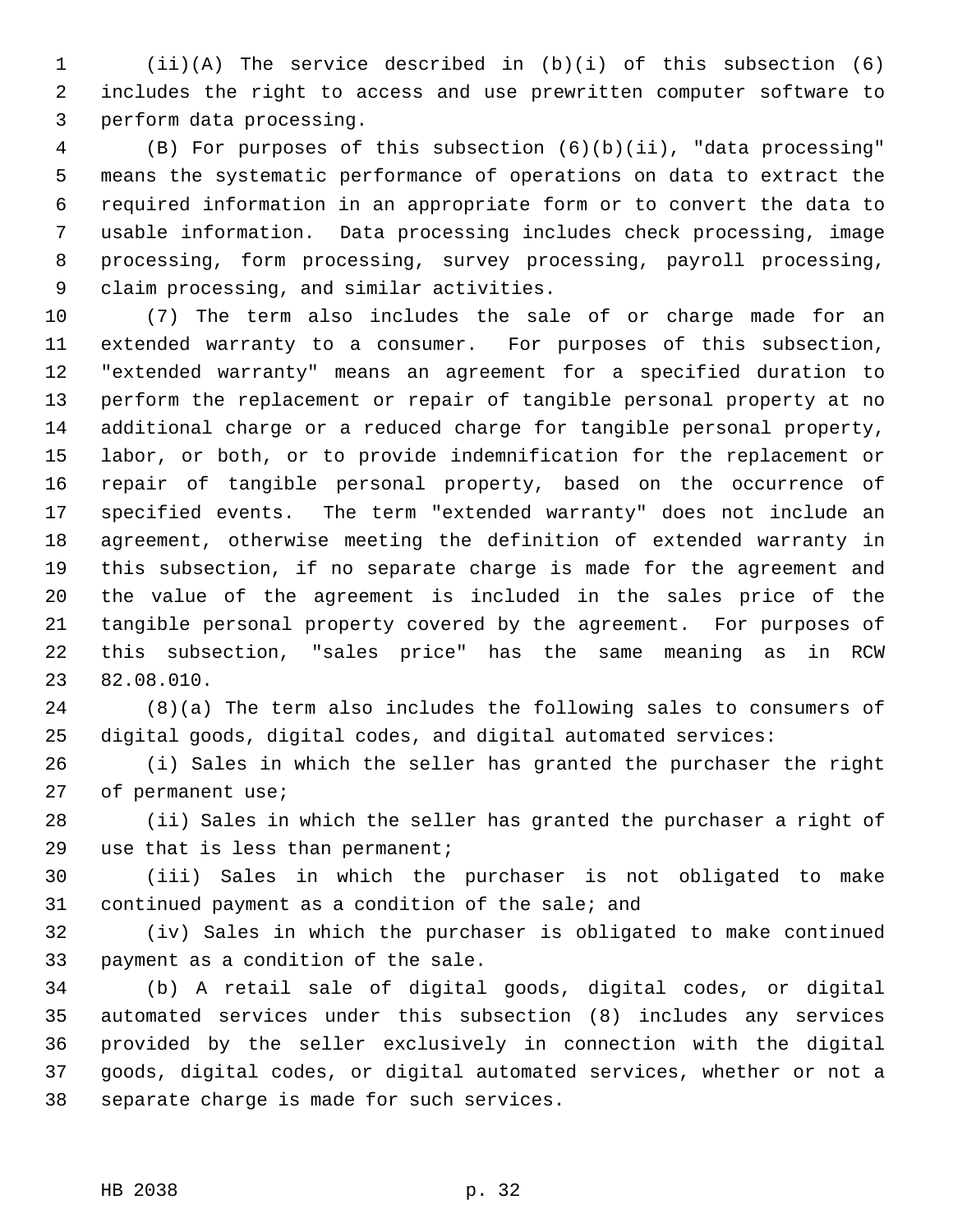1 (c) For purposes of this subsection, "permanent" means perpetual or 2 for an indefinite or unspecified length of time. A right of permanent 3 use is presumed to have been granted unless the agreement between the 4 seller and the purchaser specifies or the circumstances surrounding the 5 transaction suggest or indicate that the right to use terminates on the 6 occurrence of a condition subsequent.

 7 (9) The term also includes the charge made for providing tangible 8 personal property along with an operator for a fixed or indeterminate 9 period of time. A consideration of this is that the operator is 10 necessary for the tangible personal property to perform as designed. 11 For the purpose of this subsection (9), an operator must do more than 12 maintain, inspect, or set up the tangible personal property.

13 (10) The term does not include the sale of or charge made for labor 14 and services rendered in respect to the building, repairing, or 15 improving of any street, place, road, highway, easement, right-of-way, 16 mass public transportation terminal or parking facility, bridge, 17 tunnel, or trestle which is owned by a municipal corporation or 18 political subdivision of the state or by the United States and which is 19 used or to be used primarily for foot or vehicular traffic including 20 mass transportation vehicles of any kind.

21 (11) The term also does not include sales of chemical sprays or 22 washes to persons for the purpose of postharvest treatment of fruit for 23 the prevention of scald, fungus, mold, or decay, nor does it include 24 sales of feed, seed, seedlings, fertilizer, agents for enhanced 25 pollination including insects such as bees, and spray materials to: 26 (a) Persons who participate in the federal conservation reserve 27 program, the environmental quality incentives program, the wetlands 28 reserve program, and the wildlife habitat incentives program, or their 29 successors administered by the United States department of agriculture; 30 (b) farmers for the purpose of producing for sale any agricultural 31 product; and (c) farmers acting under cooperative habitat development 32 or access contracts with an organization exempt from federal income tax 33 under 26 U.S.C. Sec. 501(c)(3) of the federal internal revenue code or 34 the Washington state department of fish and wildlife to produce or 35 improve wildlife habitat on land that the farmer owns or leases.

36 (12) The term does not include the sale of or charge made for labor 37 and services rendered in respect to the constructing, repairing, 38 decorating, or improving of new or existing buildings or other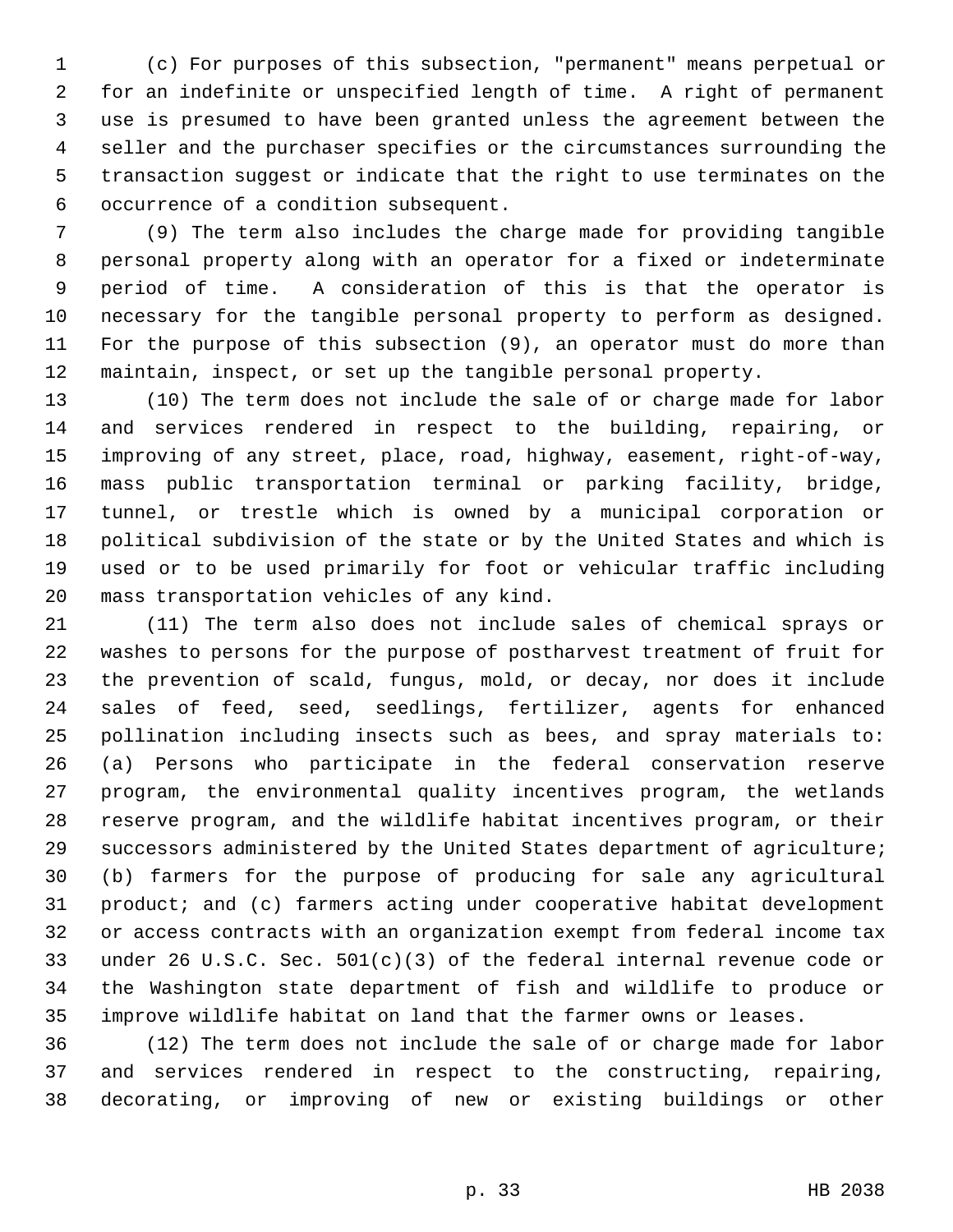1 structures under, upon, or above real property of or for the United 2 States, any instrumentality thereof, or a county or city housing 3 authority created pursuant to chapter 35.82 RCW, including the 4 installing, or attaching of any article of tangible personal property 5 therein or thereto, whether or not such personal property becomes a 6 part of the realty by virtue of installation. Nor does the term 7 include the sale of services or charges made for the clearing of land 8 and the moving of earth of or for the United States, any 9 instrumentality thereof, or a county or city housing authority. Nor 10 does the term include the sale of services or charges made for cleaning 11 up for the United States, or its instrumentalities, radioactive waste 12 and other by-products of weapons production and nuclear research and 13 development.

14 (13) The term does not include the sale of or charge made for 15 labor, services, or tangible personal property pursuant to agreements 16 providing maintenance services for bus, rail, or rail fixed guideway 17 equipment when a regional transit authority is the recipient of the 18 labor, services, or tangible personal property, and a transit agency, 19 as defined in RCW 81.104.015, performs the labor or services.

20 (14) The term does not include the sale for resale of any service 21 described in this section if the sale would otherwise constitute a 22 "sale at retail" and "retail sale" under this section.

#### 23 **PART VII**

#### 24 **Modifying Tax Preferences for High-Tech Research and Development**

25 **Sec. 701.** RCW 82.04.4452 and 2010 c 114 s 114 are each amended to 26 read as follows:

27 (1) In computing the tax imposed under this chapter, a credit is 28 allowed for each person whose research and development spending during 29 the year in which the credit is claimed exceeds 0.92 percent of the 30 person's taxable amount during the same calendar year.

31 (2)(a) The credit is calculated as follows:

32  $((+a))$  (i) Determine the greater of the amount of qualified 33 research and development expenditures of a person or eighty percent of 34 amounts received by a person other than a public educational or 35 research institution in compensation for the conduct of qualified 36 research and development;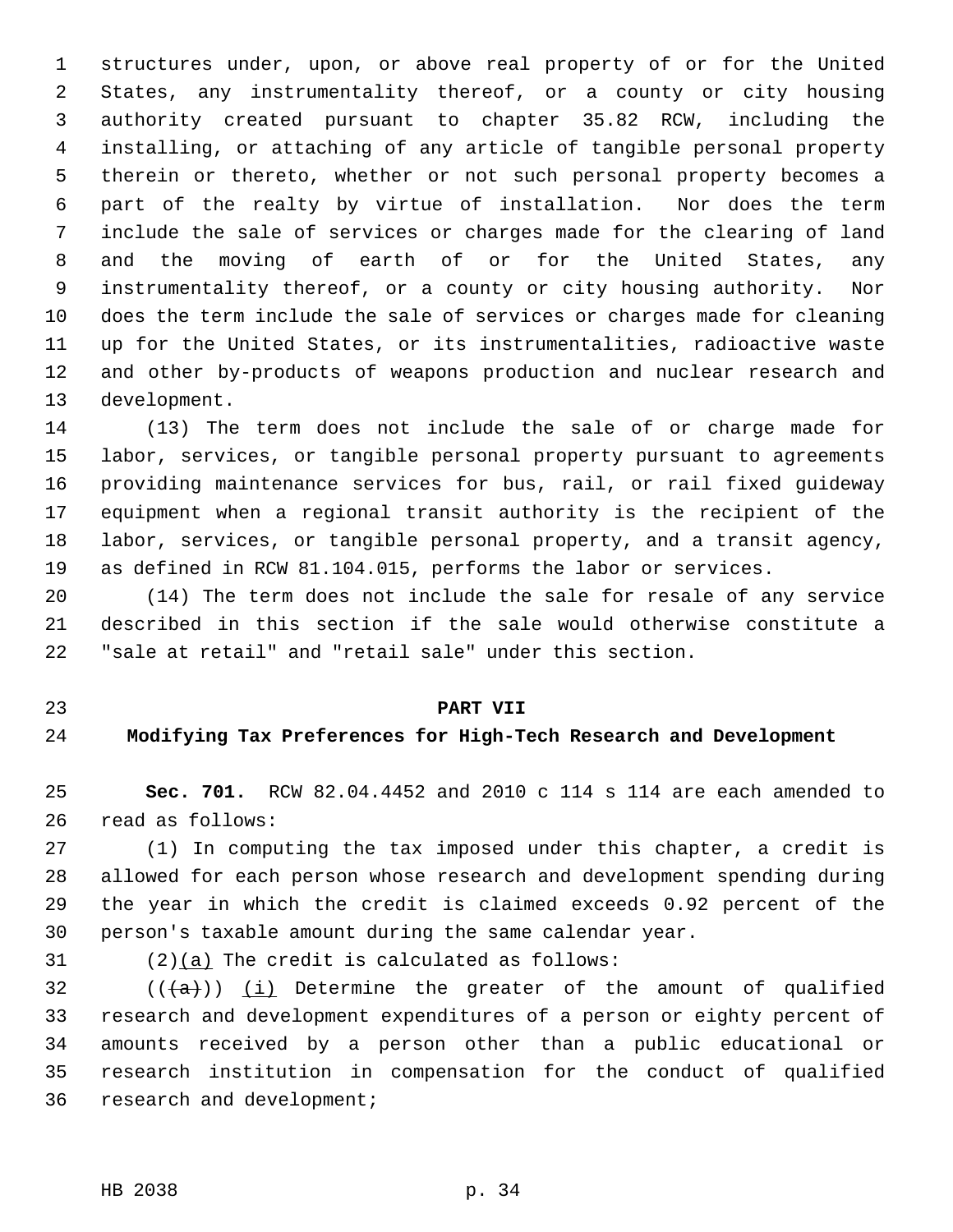1  $((\lbrace b \rbrace))$  (ii) Subtract 0.92 percent of the person's taxable amount 2 from the amount determined under  $(a)(i)$  of this subsection;

 $3$  (( $\left(\frac{1}{e}\right)$ ) (iii) Multiply the amount determined under (( $\left(\frac{1}{b}\right)$ ) (a)(ii) 4 of this subsection by ((the following:

 5 (i) For the period June 10, 2004, through December 31, 2006, the 6 person's average tax rate for the calendar year for which the credit is 7 elaimed;

8 (ii) For the calendar year ending December 31, 2007, the greater of 9 the person's average tax rate for that calendar year or 0.75 percent;

10 (iii) For the calendar year ending December 31, 2008, the greater 11 of the person's average tax rate for that calendar year or 1.0 percent; 12 (iv) For the calendar year ending December 31, 2009, the greater of

13 the person's average tax rate for that calendar year or 1.25 percent;

14  $\{v\}$  For the calendar year ending December 31, 2010, and 15 thereafter, 1.50 percent.

16 (b) For purposes of calculating the credit, if a person's reporting 17 period is less than annual, the person may use an estimated average tax 18 rate for the calendar year for which the credit is claimed by using the 19 person's average tax rate for each reporting period. A person who uses 20 an estimated average tax rate must make an adjustment to the total 21 credit claimed for the calendar year using the person's actual average 22 tax rate for the calendar year when the person files its last return 23 for the calendar year for which the credit is claimed.

24 (3) Any person entitled to the credit provided in subsection (2) of 25 this section as a result of qualified research and development 26 conducted under contract may assign all or any portion of the credit to 27 the person contracting for the performance of the qualified research 28 and development.

29 (4) The credit, including any credit assigned to a person under 30 subsection (3) of this section, must be claimed against taxes due for 31 the same calendar year in which the qualified research and development 32 expenditures are incurred. The credit, including any credit assigned 33 to a person under subsection (3) of this section, for each calendar 34 year may not exceed the lesser of two million dollars or the amount of 35 tax otherwise due under this chapter for the calendar year.

36 (5) For any person claiming the credit, including any credit 37 assigned to a person under subsection (3) of this section, whose 38 research and development spending during the calendar year in which the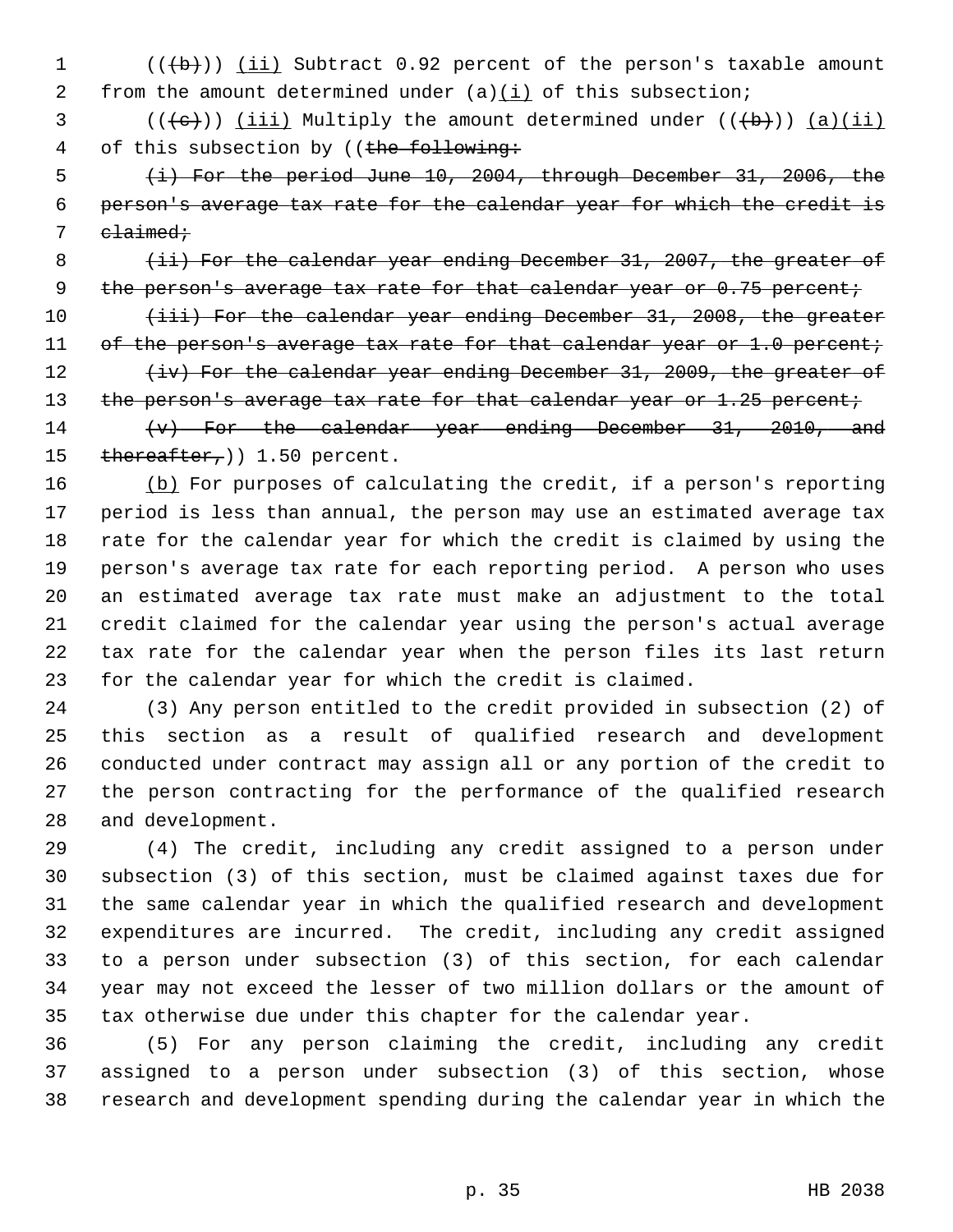1 credit is claimed fails to exceed 0.92 percent of the person's taxable 2 amount during the same calendar year or who is otherwise ineligible, 3 the department must declare the taxes against which the credit was 4 claimed to be immediately due and payable. The department must assess 5 interest, but not penalties, on the taxes against which the credit was 6 claimed. Interest must be assessed at the rate provided for delinquent 7 excise taxes under chapter 82.32 RCW, retroactively to the date the 8 credit was claimed, and accrues until the taxes against which the 9 credit was claimed are repaid. Any credit assigned to a person under 10 subsection (3) of this section that is disallowed as a result of this 11 section may be claimed by the person who performed the qualified 12 research and development subject to the limitations set forth in 13 subsection (4) of this section.

14 (6) A person may not claim a credit under this section if the 15 person reported an annual gross amount of ten million dollars or more 16 in the prior calendar year. Taxpayers disallowed from claiming the 17 credit under this subsection (6) are not required to refund any credit 18 claimed in calendar year 2013 prior to the effective date of this 19 section.

- 20 (7) A person claiming the credit provided in this section must file 21 a complete annual survey with the department under RCW 82.32.585.
- 22 ( $($  $($  $+7)$  For the purpose of this section:)) The definitions in this 23 subsection apply throughout this section unless the context clearly 24 requires otherwise.

25 (8)(a) "Average tax rate" means a person's total tax liability 26 under this chapter for the calendar year for which the credit is 27 claimed divided by the taxpayer's total taxable amount under this 28 chapter for the calendar year for which the credit is claimed.

29 (b) "Qualified research and development expenditures" means 30 operating expenses, including wages, compensation of a proprietor or a 31 partner in a partnership as determined under rules adopted by the 32 department, benefits, supplies, and computer expenses, directly 33 incurred in qualified research and development by a person claiming the 34 credit provided in this section. The term does not include amounts 35 paid to a person other than a public educational or research 36 institution to conduct qualified research and development. Nor does 37 the term include capital costs and overhead, such as expenses for land, 38 structures, or depreciable property.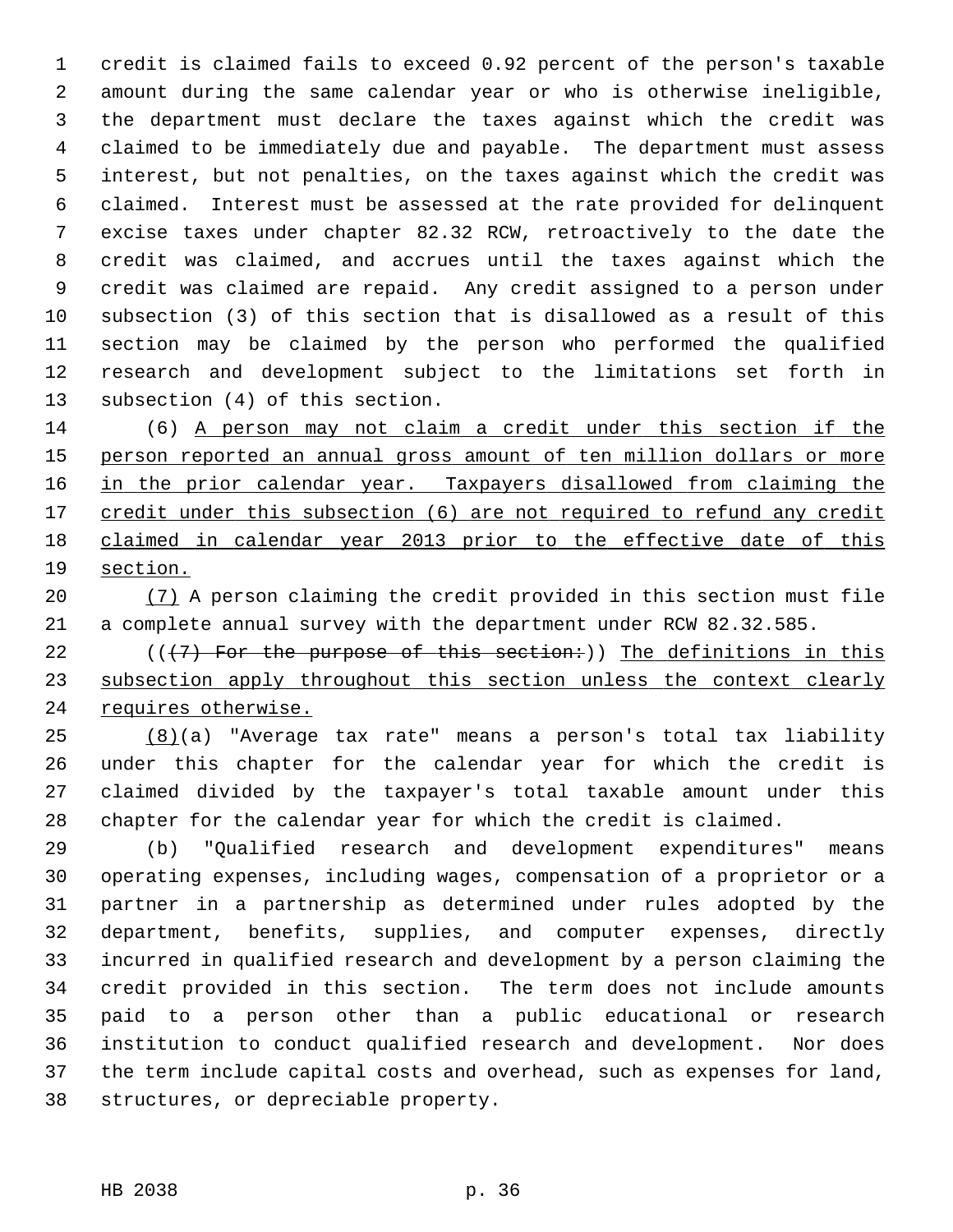1 (c) "Qualified research and development" ((shall have)) has the 2 same meaning as provided in RCW 82.63.010.

 3 (d) "Research and development spending" means qualified research 4 and development expenditures plus eighty percent of amounts paid to a 5 person other than a public educational or research institution to 6 conduct qualified research and development.

 7 (e) "Taxable amount" means the taxable amount subject to the tax 8 imposed in this chapter required to be reported on the person's 9 combined excise tax returns for the calendar year for which the credit 10 is claimed, less any taxable amount for which a credit is allowed under 11 RCW 82.04.440.

12  $((\{8\})$  (9) This section expires January 1, 2015.

13 **Sec. 702.** RCW 82.63.030 and 2008 c 15 s 4 are each amended to read 14 as follows:

15 (1) Except as provided in subsection (2) of this section, the 16 department ((shall)) must issue a sales and use tax deferral 17 certificate for state and local sales and use taxes due under chapters 18 82.08, 82.12, and 82.14 RCW on each eligible investment project.

19 (2) No certificate may be issued for an investment project that has 20 already received a deferral under chapter 82.60 RCW or this chapter, 21 except that an investment project for qualified research and 22 development that has already received a deferral may also receive an 23 additional deferral certificate for adapting the investment project for 24 use in pilot scale manufacturing.

25 (3) ((This section shall expire January 1, 2015.)) The department 26 may not issue a certificate under this section on or after July 1, 27 2013.

- 28
- 

#### 29 **PART VIII**

## 30 **Eliminating the Public Utility Tax Deduction on Interstate Hauls**

31 **Sec. 801.** RCW 82.16.050 and 2007 c 330 s 1 are each amended to 32 read as follows:

33 In computing tax there may be deducted from the gross income the 34 following items: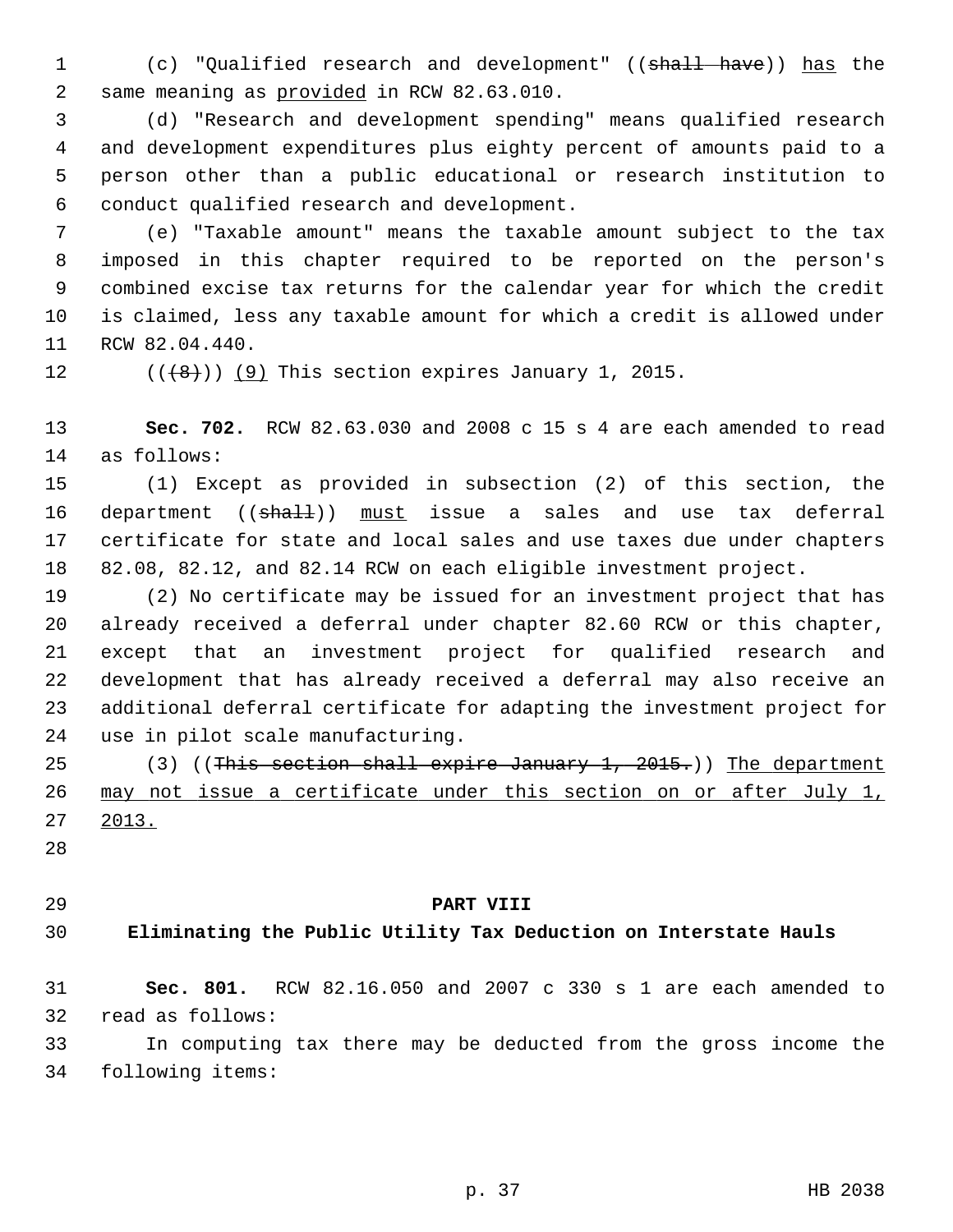1 (1) Amounts derived by municipally owned or operated public service 2 businesses, directly from taxes levied for the support or maintenance 3 thereof. This subsection may not be construed to exempt service 4 charges which are spread on the property tax rolls and collected as 5 taxes;

 6 (2) Amounts derived from the sale of commodities to persons in the 7 same public service business as the seller, for resale as such within 8 this state. This deduction is allowed only with respect to water 9 distribution, gas distribution or other public service businesses which 10 furnish water, gas or any other commodity in the performance of public 11 service businesses;

12 (3) Amounts actually paid by a taxpayer to another person taxable 13 under this chapter as the latter's portion of the consideration due for 14 services furnished jointly by both, if the total amount has been 15 credited to and appears in the gross income reported for tax by the 16 former;

17 (4) The amount of cash discount actually taken by the purchaser or 18 customer;

19 (5) The amount of bad debts, as that term is used in 26 U.S.C. Sec. 20 166 of the federal internal revenue code, as amended  $((or *remumbered*)))$ 21 as of January 1, 2003, on which tax was previously paid under this 22 chapter;

23 (6) Amounts derived from business which the state is prohibited 24 from taxing under the Constitution of this state or the Constitution or 25 laws of the United States;

26 (7) Amounts derived from the distribution of water through an 27 irrigation system, for irrigation purposes;

28 (8) Until July 1, 2013, amounts derived from the transportation of 29 commodities from points of origin in this state to final destination 30 outside this state, or from points of origin outside this state to 31 final destination in this state, with respect to which the carrier 32 grants to the shipper the privilege of stopping the shipment in transit 33 at some point in this state for the purpose of storing, manufacturing, 34 milling, or other processing, and thereafter forwards the same 35 commodity, or its equivalent, in the same or converted form, under a 36 through freight rate from point of origin to final destination;

37 (9) Amounts derived from the transportation of commodities from 38 points of origin in the state to an export elevator, wharf, dock or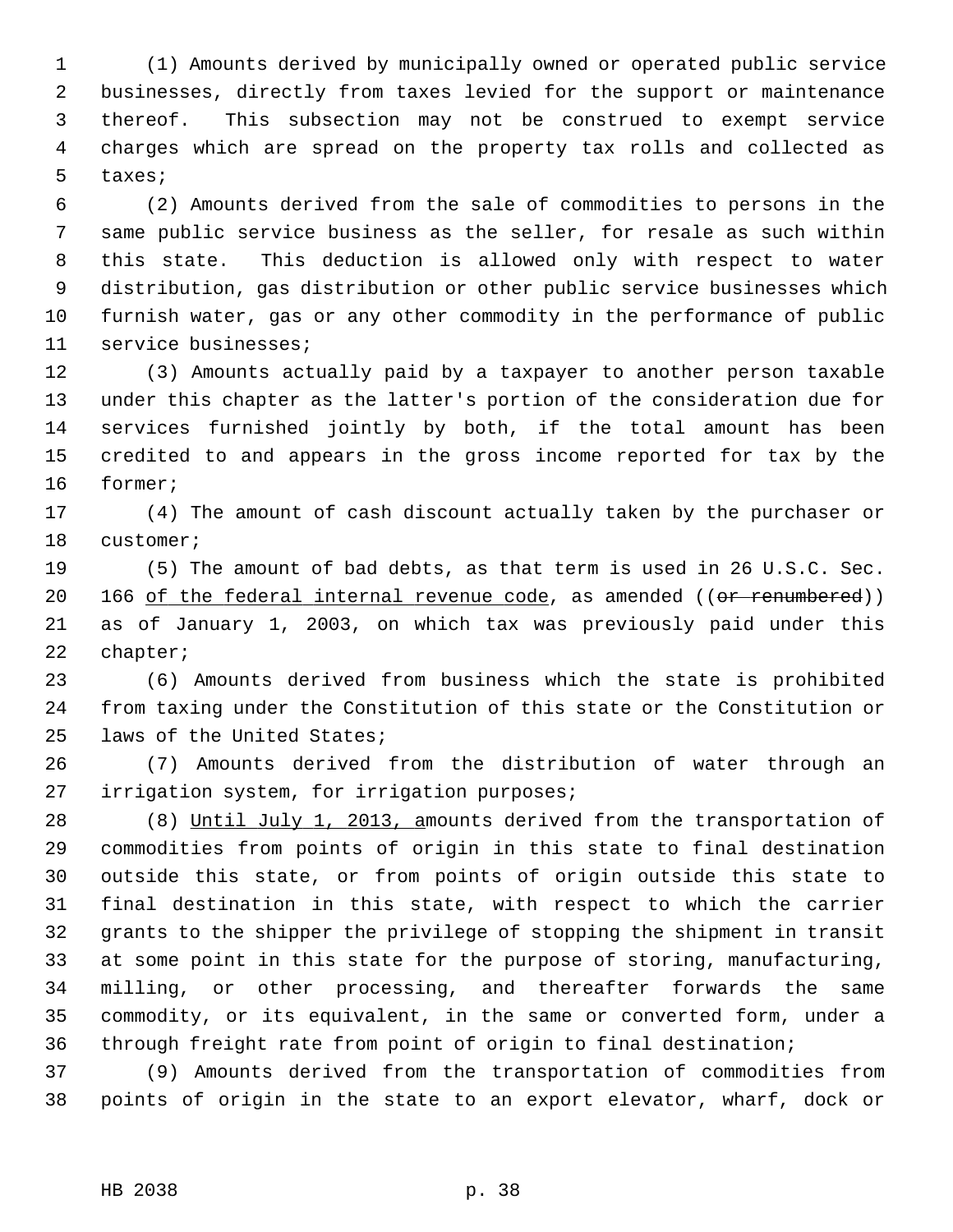1 ship side on tidewater or its navigable tributaries to be forwarded, 2 without intervening transportation, by vessel, in their original form, 3 to interstate or foreign destinations. No deduction is allowed under 4 this subsection when the point of origin and the point of delivery to 5 the export elevator, wharf, dock, or ship side are located within the 6 corporate limits of the same city or town;

 7 (10) Amounts derived from the transportation of agricultural 8 commodities, not including manufactured substances or articles, from 9 points of origin in the state to interim storage facilities in this 10 state for transshipment, without intervening transportation, to an 11 export elevator, wharf, dock, or ship side on tidewater or its 12 navigable tributaries to be forwarded, without intervening 13 transportation, by vessel, in their original form, to interstate or 14 foreign destinations. If agricultural commodities are transshipped 15 from interim storage facilities in this state to storage facilities at 16 a port on tidewater or its navigable tributaries, the same agricultural 17 commodity dealer must operate both the interim storage facilities and 18 the storage facilities at the port.

19 (a) The deduction under this subsection is available only when the 20 person claiming the deduction obtains a certificate from the 21 agricultural commodity dealer operating the interim storage facilities, 22 in a form and manner prescribed by the department, certifying that:

23 (i) More than ninety-six percent of all of the type of agricultural 24 commodity delivered by the person claiming the deduction under this 25 subsection and delivered by all other persons to the dealer's interim 26 storage facilities during the preceding calendar year was shipped by 27 vessel in original form to interstate or foreign destinations; and

28 (ii) Any of the agricultural commodity that is transshipped to 29 ports on tidewater or its navigable tributaries will be received at 30 storage facilities operated by the same agricultural commodity dealer 31 and will be shipped from such facilities, without intervening 32 transportation, by vessel, in their original form, to interstate or 33 foreign destinations.

34 (b) As used in this subsection, "agricultural commodity" has the 35 same meaning as agricultural product in RCW 82.04.213;

36 (11) Amounts derived from the production, sale, or transfer of 37 electrical energy for resale within or outside the state or for 38 consumption outside the state;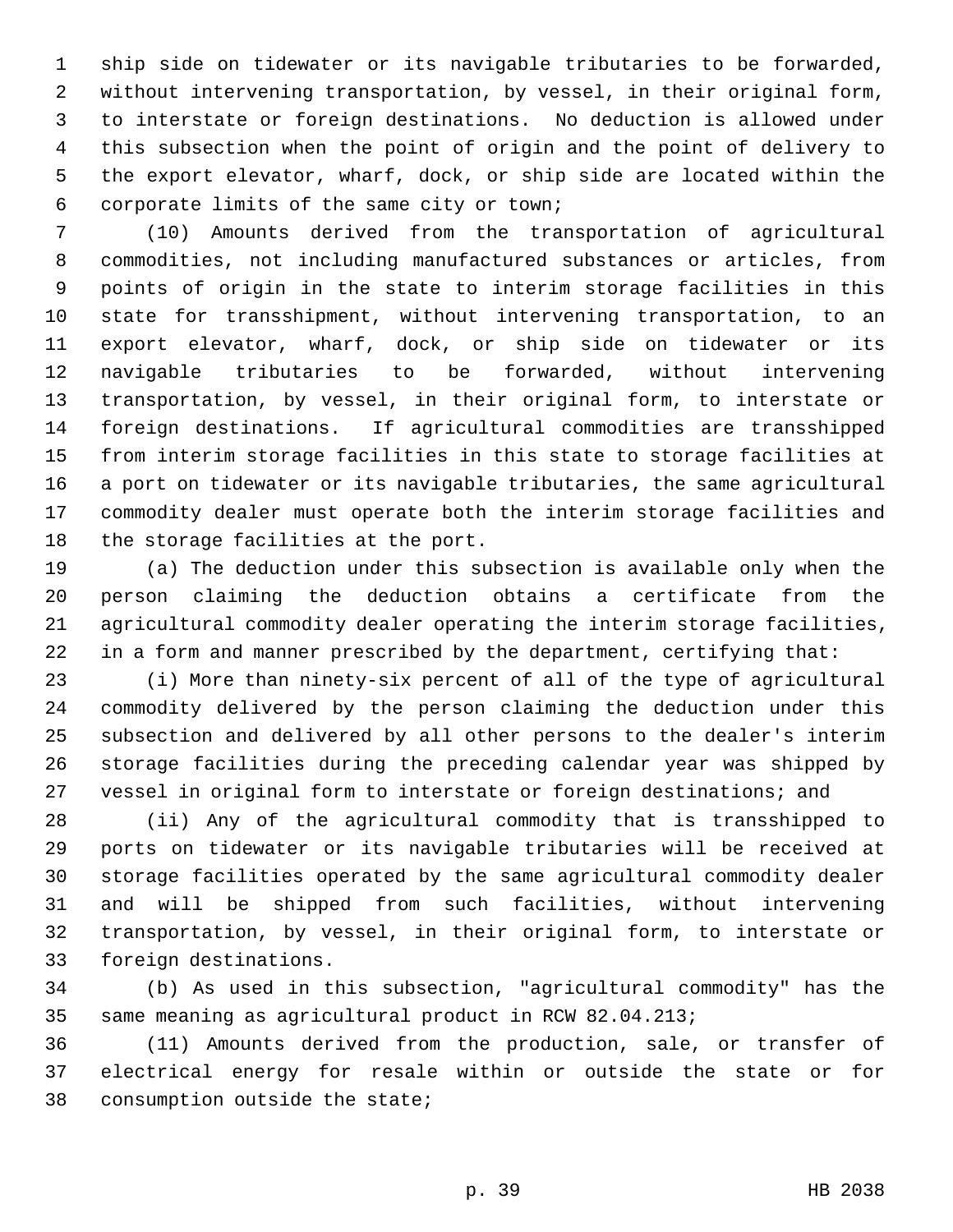1 (12) Amounts derived from the distribution of water by a nonprofit 2 water association and used for capital improvements by that nonprofit 3 water association;

 4 (13) Amounts paid by a sewerage collection business taxable under 5 RCW 82.16.020(1)(a) to a person taxable under chapter 82.04 RCW for the 6 treatment or disposal of sewage;

 7 (14) Amounts derived from fees or charges imposed on persons for 8 transit services provided by a public transportation agency. For the 9 purposes of this subsection, "public transportation agency" means a 10 municipality, as defined in RCW 35.58.272, and urban public 11 transportation systems, as defined in RCW 47.04.082. Public 12 transportation agencies ((shall)) must spend an amount equal to the 13 reduction in tax provided by this tax deduction solely to adjust routes 14 to improve access for citizens using food banks and senior citizen 15 services or to extend or add new routes to assist low-income citizens 16 and seniors;

 (15) Until July 1, 2013, amounts received from interstate 18 transportation. For purposes of this subsection, "interstate transportation" means transporting persons or property between states 20 or between a state and a foreign country. "State" means a state of the United States, the District of Columbia, the Commonwealth of Puerto Rico, and any territory or possession of the United States.

23 NEW SECTION. **Sec. 802.** A new section is added to chapter 82.16 24 RCW to read as follows:

25 (1) Persons taxable both within and without this state on the 26 business of transporting persons or property for hire must apportion to 27 this state that portion of gross income as provided in this section.

28 (2)(a) Except as otherwise provided in this section, gross income 29 must be apportioned to this state based on the ratio that revenue miles 30 of the person in this state during the tax period bear to the revenue 31 miles of the person everywhere during the tax period.

32 (b)(i) If both property and passengers are transported, a person 33 must determine the portion of gross income apportioned to this state by 34 first computing separate percentages as provided in (a) of this 35 subsection for property transported and for passengers transported.

36 (ii) Then separately divide gross income for each activity by the 37 total gross income from transporting persons and property for hire.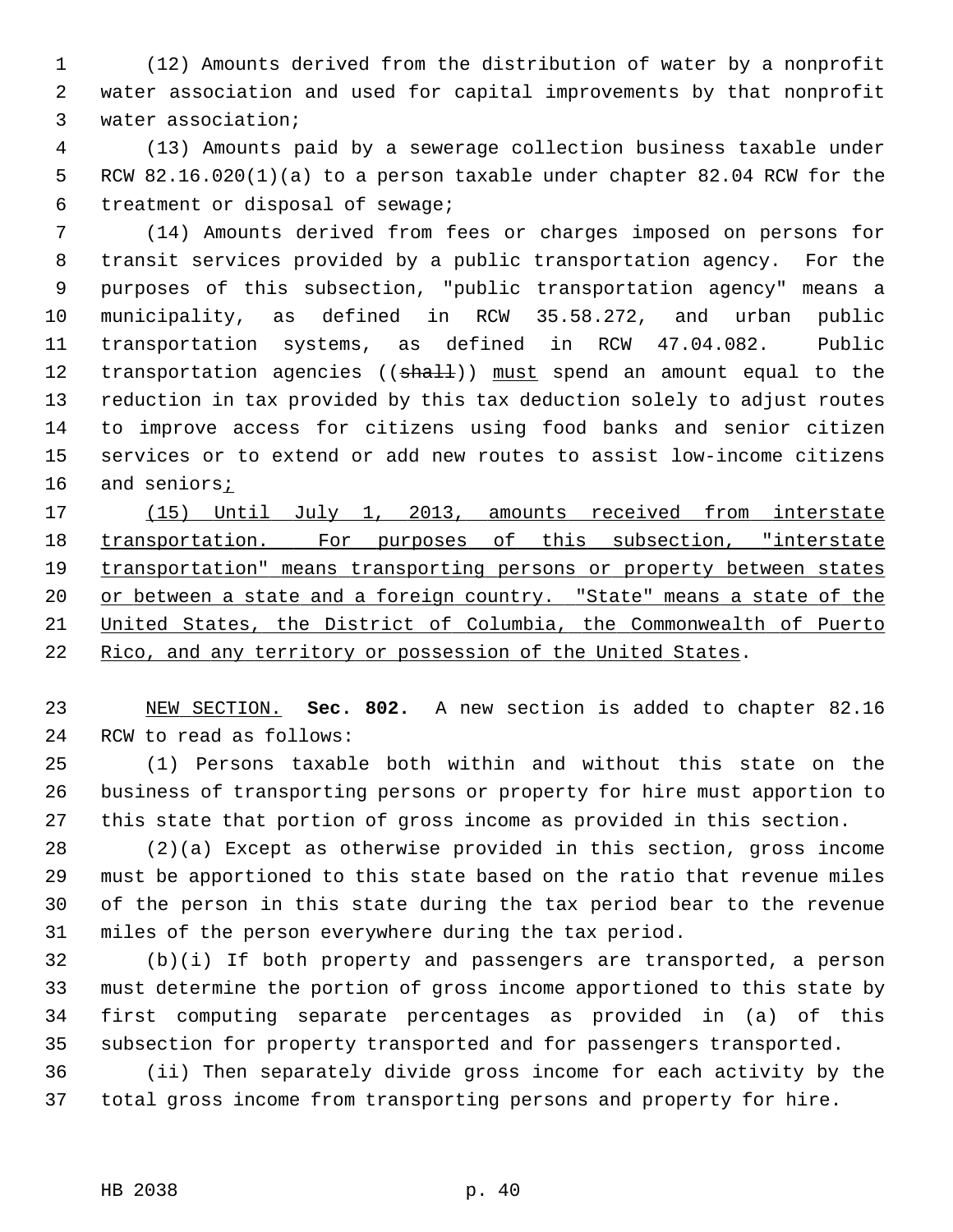1 (iii) Then multiply the percentage for property transported as 2 determined under (a) of this subsection by the percentage of gross 3 income from transporting property as determined under (b)(ii) of this 4 subsection, and multiply the percentage for persons transported as 5 determined under (a) of this subsection by the percentage of gross 6 income from transporting persons as determined under (b)(ii) of this 7 subsection.

 8 (iv) Then sum the results of both calculations in (b)(iii) of this 9 subsection and use this percentage to determine the portion of gross 10 income apportioned to this state from transporting persons and property 11 for hire.

12 (3) For persons that transport gas, oil, petroleum products, or 13 other products by pipeline, gross income must be apportioned to this 14 state based on the ratio that the total number of traffic units in this 15 state during the tax period bear to the total number of traffic units 16 everywhere during the tax period.

17 (4) The definitions in this subsection apply throughout this 18 section unless the context clearly requires otherwise.

19 (a) "Revenue mile" means the transportation of one net ton of 20 property or one passenger, for the distance of one mile.

21 (b)(i) "Traffic unit" means the movement of one unit of product for 22 a distance of one mile.

23 (ii) For purposes of this subsection (4)(b), "one unit" means one 24 barrel consisting of forty-two United States gallons, except that for 25 natural gas and manufactured gas, "one unit" means one thousand cubic 26 feet of gas.

#### 27 **PART IX**

#### 28 **Narrowing B&O and Sales and Use Tax Exemptions for Import Commerce**

29 **Sec. 901.** RCW 82.04.610 and 2007 c 477 s 2 are each amended to 30 read as follows:

31 (1) This chapter does not apply to the sale of tangible personal 32 property in (( $\frac{1}{2}$  )) export commerce or to the sale of aerospace 33 products in import commerce.

34 (2) ((Tangible personal property)) (a) An aerospace product is in 35 import commerce while the ((property)) product is in the process of 36 import transportation. Except as provided in  $(a)$  (i) through  $((e+))$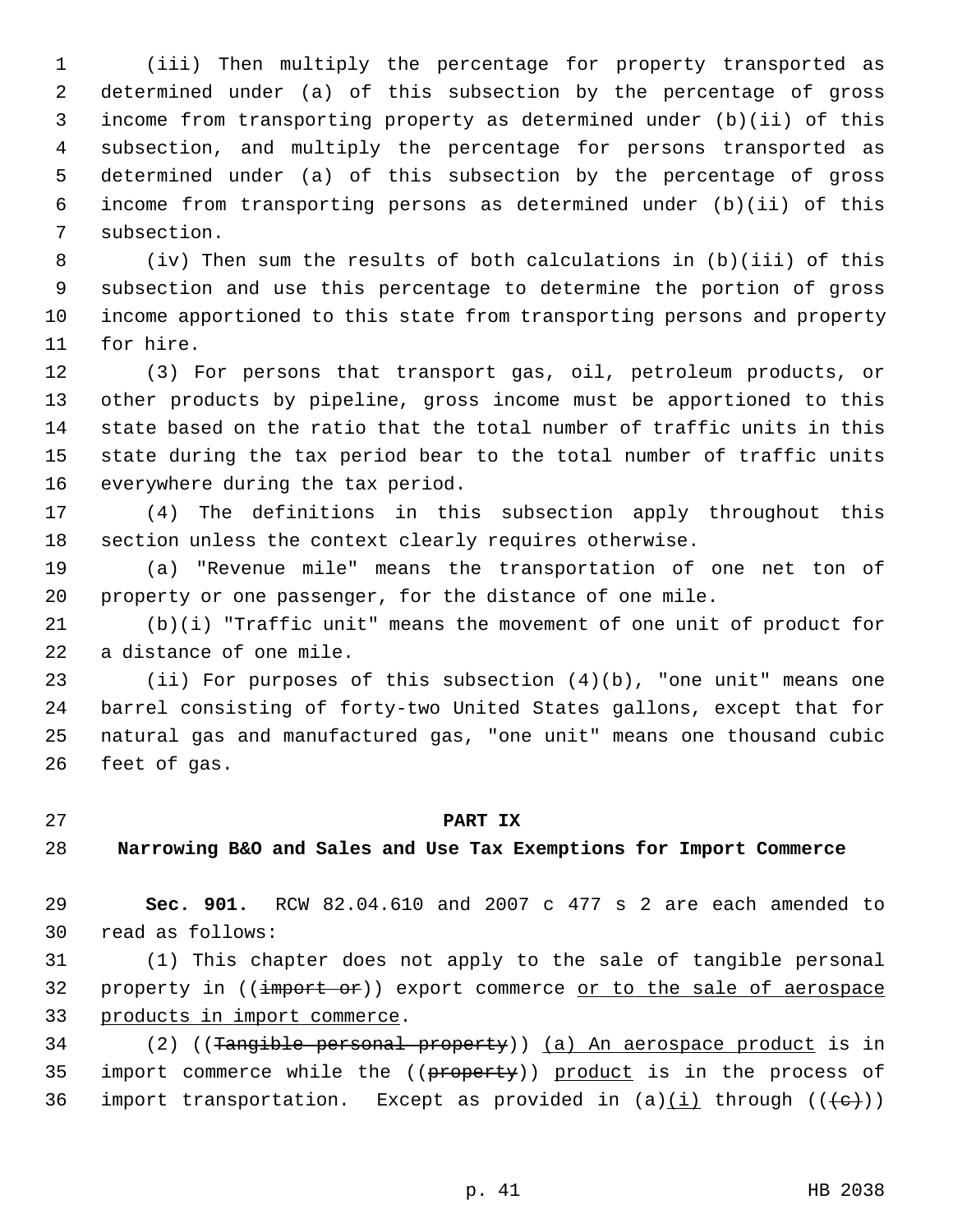1 (iii) of this subsection, ((property)) an aerospace product is in the 2 process of import transportation from the time the ((property)) product 3 begins its transportation at a point outside of the United States until 4 the time that the ((property)) product is delivered to the buyer in 5 this state. ((Property)) An aerospace product is also in the process 6 of import transportation if it is merely flowing through this state on 7 its way to a destination in some other state or country. However, 8 ((property)) an aerospace product is no longer in the process of import 9 transportation when the ((property)) product is:

10  $((+a))$  (i) Put to actual use in any state, territory, or 11 possession of the United States for any purpose;

12  $((\n+ b))$  (ii) Resold by the importer or any other person after the 13 ((property)) product has arrived in this state or any other state, 14 territory, or possession of the United States, regardless of whether 15 the ((property)) product is in its original unbroken package or 16 container; or

17 ( $(\langle e \rangle)$ ) (iii) Processed, handled, or otherwise stopped in transit 18 for a business purpose other than shipping needs, if the processing, 19 handling, or other stoppage of transit occurs within the United States, 20 including any of its possessions or territories, or the territorial 21 waters of this state or any other state, regardless of whether the 22 processing, handling, or other stoppage of transit occurs within a 23 foreign trade zone.

24 (b) For the purposes of this subsection (2), "aerospace product" 25 has the same meaning as provided in RCW 82.08.975.

26 (3)(a) Tangible personal property is in export commerce when the 27 seller delivers the property to:

28 (i) The buyer at a destination in a foreign country;

29 (ii) A carrier consigned to and for transportation to a destination 30 in a foreign country;

31 (iii) The buyer at shipside or aboard the buyer's vessel or other 32 vehicle of transportation under circumstances where it is clear that 33 the process of exportation of the property has begun; or

34 (iv) The buyer in this state if the property is capable of being 35 transported to a foreign destination under its own power, the seller 36 files a shipper's export declaration with respect to the property 37 listing the seller as the exporter, and the buyer immediately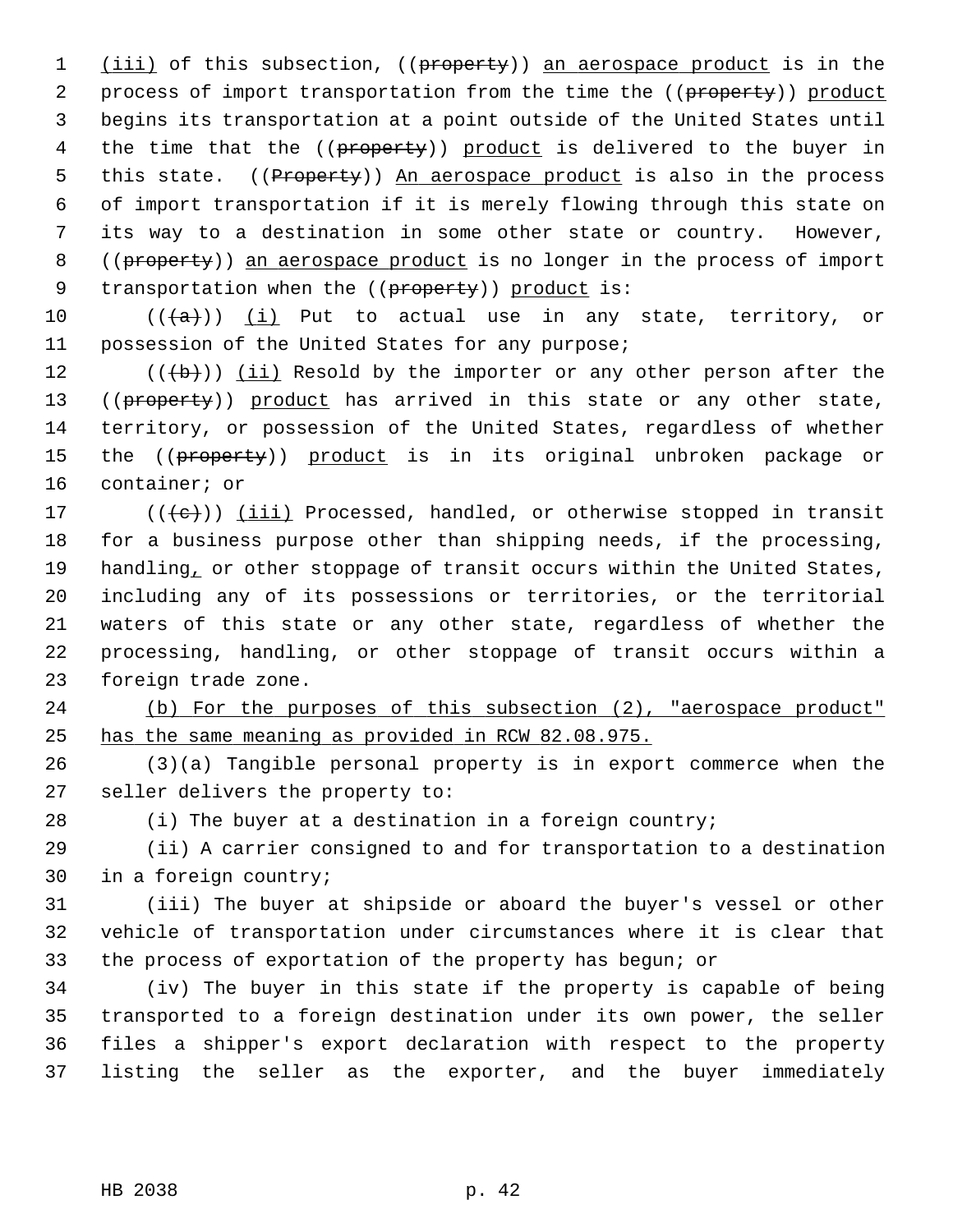1 transports the property directly to a destination in a foreign country. 2 This subsection (3)(a)(iv) does not apply to sales of motor vehicles as 3 defined in RCW 46.04.320.

 4 (b) The exemption under this subsection (3) applies with respect to 5 property delivered to the buyer in this state if, at the time of 6 delivery, there is a certainty of export, and the process of export has 7 begun. The process of exportation will not be deemed to have begun if 8 the property is merely in storage awaiting shipment, even though there 9 is reasonable certainty that the property will be exported. The 10 intention to export, as evidenced for example, by financial and 11 contractual relationships does not indicate certainty of export. The 12 process of exportation begins when the property starts its final and 13 certain continuous movement to a destination in a foreign country.

14 (4) Persons claiming an exemption under this section must keep and 15 maintain records for the period required by RCW 82.32.070 establishing 16 their right to the exemption.

- 17 **PART X**
- 

# 18 **Repealing the Preferential Rate B&O Rate for Sellers of Prescription** 19 **Drugs**

20 NEW SECTION. **Sec. 1001.** RCW 82.04.272 (Tax on warehousing and 21 reselling prescription drugs) and 2003 c 168 s 401 & 1998 c 343 s 1 are 22 each repealed.

- 
- 

#### 23 **PART XI**

#### 24 **The Use Tax Exemption for Extracted Fuel**

25 **Sec. 1101.** RCW 82.12.0263 and 1980 c 37 s 62 are each amended to 26 read as follows:

27 The provisions of this chapter ((shall)) do not apply in respect to 28 the use of hog fuel by the extractor or manufacturer thereof when used 29 directly in the operation of the particular extractive operation or 30 manufacturing plant which produced or manufactured the same. For 31 purposes of this section, "hog fuel" means wood waste and other wood 32 residuals, including forest derived biomass, but does not include 33 firewood or wood pellets. "Hog fuel" also includes organic by-products 34 of pulp, paper, and wood manufacturing processes.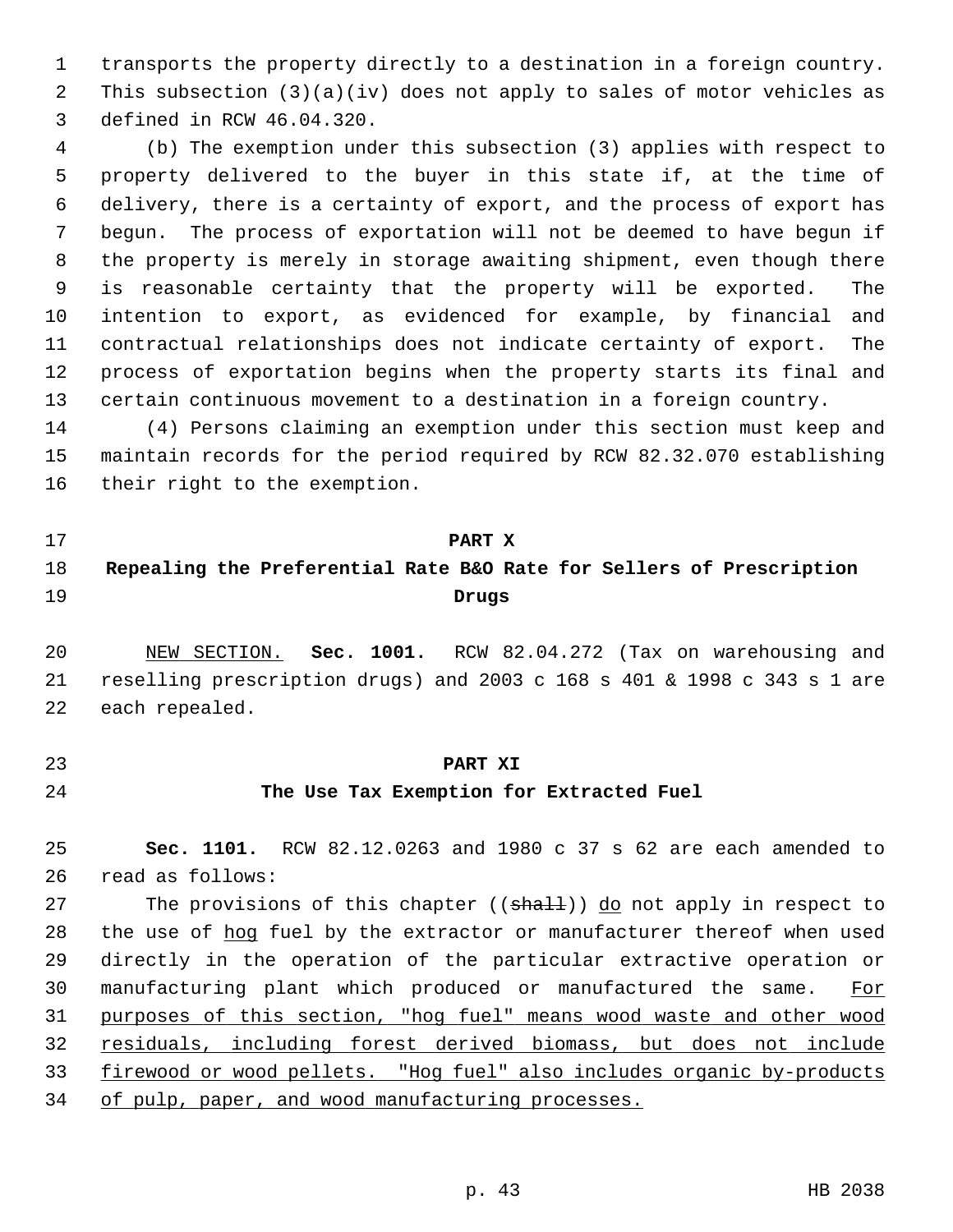1 NEW SECTION. **Sec. 1102.** A new section is added to chapter 82.12 2 RCW to read as follows:

 3 The value of the article used with respect to refinery fuel gas 4 under this chapter is the most recent monthly United States natural gas 5 wellhead price, as published by the federal energy information 6 administration.

## 7 **PART XII** 8 **Technical Amendments**

 9 **Sec. 1201.** RCW 82.04.250 and 2010 1st sp.s. c 23 s 509 are each 10 amended to read as follows:

11 (1) Upon every person engaging within this state in the business of 12 making sales at retail, except persons taxable as retailers under other 13 provisions of this chapter, as to such persons, the amount of tax with 14 respect to such business is equal to the gross proceeds of sales of the 15 business, multiplied by the rate of 0.471 percent.

16 (2) Upon every person engaging within this state in the business of 17 making sales at retail that are exempt from the tax imposed under 18 chapter 82.08 RCW by reason of RCW 82.08.0261, 82.08.0262, or 19 82.08.0263, except persons taxable under ((RCW 82.04.260(10) or)) 20 subsection (3) of this section, as to such persons, the amount of tax 21 with respect to such business is equal to the gross proceeds of sales 22 of the business, multiplied by the rate of 0.484 percent.

23 (3) Until July 1, 2024, upon every person classified by the federal 24 aviation administration as a federal aviation regulation part 145 25 certificated repair station and that is engaging within this state in 26 the business of making sales at retail that are exempt from the tax 27 imposed under chapter 82.08 RCW by reason of RCW 82.08.0261, 28 82.08.0262, or 82.08.0263, as to such persons, the amount of tax with 29 respect to such business is equal to the gross proceeds of sales of the 30 business, multiplied by the rate of .2904 percent.

31 **Sec. 1202.** RCW 82.04.261 and 2010 1st sp.s. c 23 s 510 are each 32 amended to read as follows:

33 (1) In addition to the taxes imposed under RCW  $82.04.260((\text{+11})))$ 34 (9), a surcharge is imposed on those persons who are subject to any of 35 the taxes imposed under RCW 82.04.260( $(\frac{11}{1})$ ) (9). Except as otherwise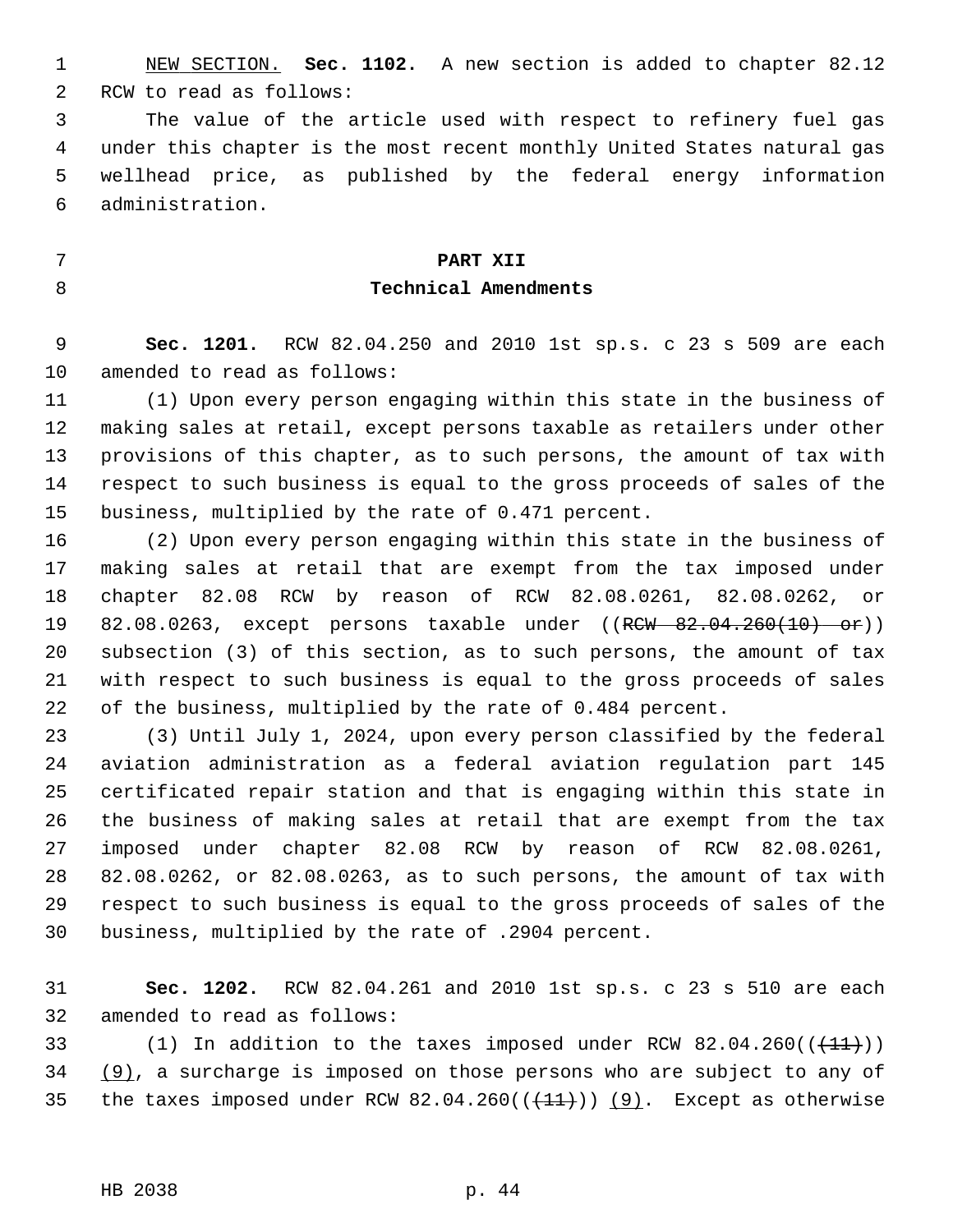1 provided in this section, the surcharge is equal to 0.052 percent. The 2 surcharge is added to the rates provided in RCW  $82.04.260((\text{+1})$ ) (9) 3 (a), (b), (c), and (d). The surcharge and this section expire July 1, 4 2024.

 5 (2) All receipts from the surcharge imposed under this section must 6 be deposited into the forest and fish support account created in RCW 7 76.09.405.

8 (3)(a) The surcharge imposed under this section is suspended if:

 9 (i) Receipts from the surcharge total at least eight million 10 dollars during any fiscal biennium; or

11 (ii) The office of financial management certifies to the department 12 that the federal government has appropriated at least two million 13 dollars for participation in forest and fish report-related activities 14 by federally recognized Indian tribes located within the geographical 15 boundaries of the state of Washington for any federal fiscal year.

16 (b)(i) The suspension of the surcharge under (a)(i) of this 17 subsection (3) takes effect on the first day of the calendar month that 18 is at least thirty days after the end of the month during which the 19 department determines that receipts from the surcharge total at least 20 eight million dollars during the fiscal biennium. The surcharge is 21 imposed again at the beginning of the following fiscal biennium.

22 (ii) The suspension of the surcharge under (a)(ii) of this 23 subsection (3) takes effect on the later of the first day of October of 24 any federal fiscal year for which the federal government appropriates 25 at least two million dollars for participation in forest and fish 26 report-related activities by federally recognized Indian tribes located 27 within the geographical boundaries of the state of Washington, or the 28 first day of a calendar month that is at least thirty days following 29 the date that the office of financial management makes a certification 30 to the department under subsection (5) of this section. The surcharge 31 is imposed again on the first day of the following July.

32 (4)(a) If, by October 1st of any federal fiscal year, the office of 33 financial management certifies to the department that the federal 34 government has appropriated funds for participation in forest and fish 35 report-related activities by federally recognized Indian tribes located 36 within the geographical boundaries of the state of Washington but the 37 amount of the appropriation is less than two million dollars, the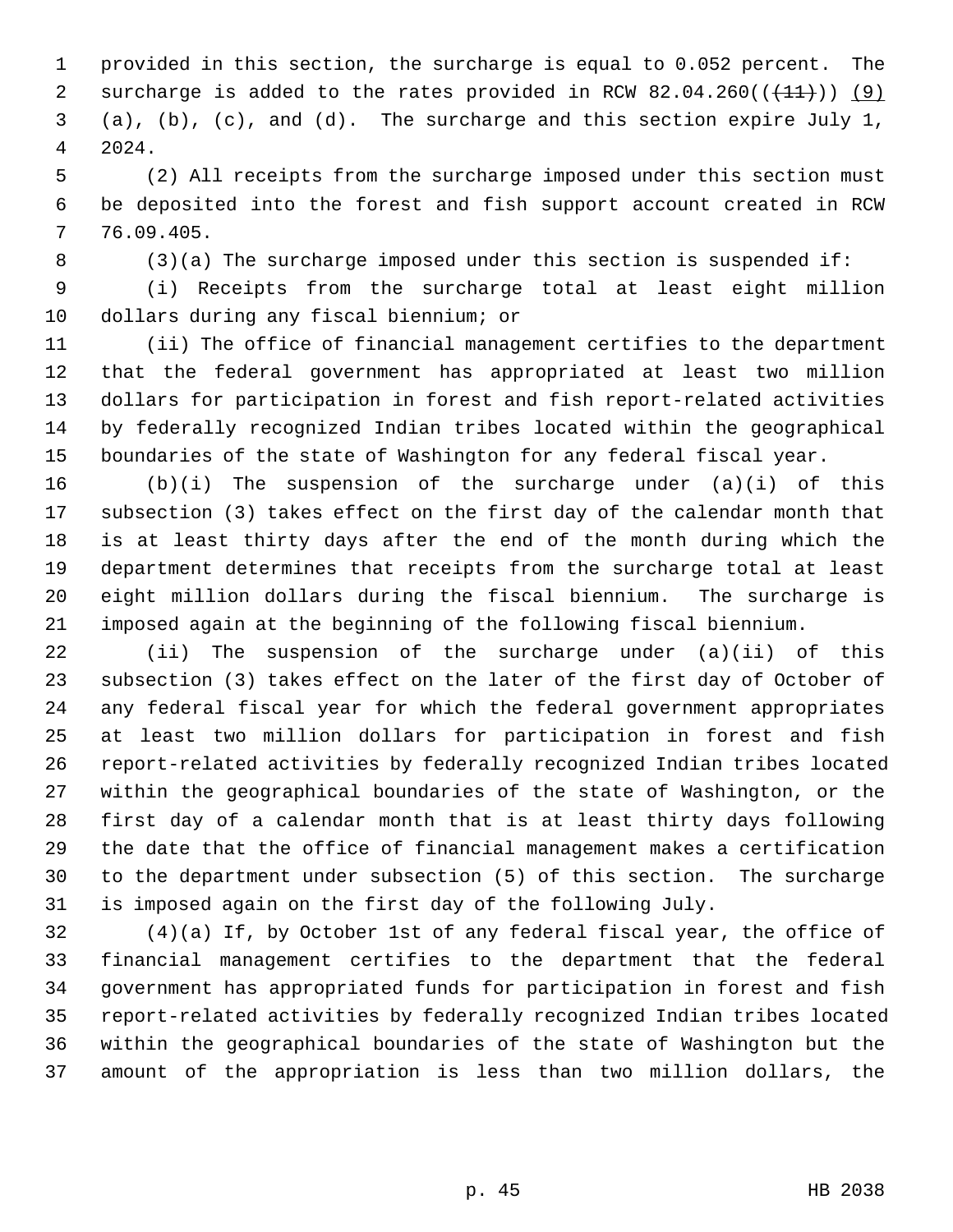1 department must adjust the surcharge in accordance with this 2 subsection.

 3 (b) The department must adjust the surcharge by an amount that the 4 department estimates will cause the amount of funds deposited into the 5 forest and fish support account for the state fiscal year that begins 6 July 1st and that includes the beginning of the federal fiscal year for 7 which the federal appropriation is made, to be reduced by twice the 8 amount of the federal appropriation for participation in forest and 9 fish report-related activities by federally recognized Indian tribes 10 located within the geographical boundaries of the state of Washington.

11 (c) Any adjustment in the surcharge takes effect at the beginning 12 of a calendar month that is at least thirty days after the date that 13 the office of financial management makes the certification under 14 subsection (5) of this section.

15 (d) The surcharge is imposed again at the rate provided in 16 subsection (1) of this section on the first day of the following state 17 fiscal year unless the surcharge is suspended under subsection (3) of 18 this section or adjusted for that fiscal year under this subsection.

19 (e) Adjustments of the amount of the surcharge by the department 20 are final and may not be used to challenge the validity of the 21 surcharge imposed under this section.

22 (f) The department must provide timely notice to affected taxpayers 23 of the suspension of the surcharge or an adjustment of the surcharge.

24 (5) The office of financial management must make the certification 25 to the department as to the status of federal appropriations for tribal 26 participation in forest and fish report-related activities.

27 **Sec. 1203.** RCW 82.04.334 and 2010 1st sp.s. c 23 s 512 are each 28 amended to read as follows:

29 This chapter does not apply to any sale of standing timber excluded 30 from the definition of "sale" in RCW 82.45.010(3). The definitions in 31 RCW 82.04.260( $(41)$ )) (9) apply to this section.

32 **Sec. 1204.** RCW 82.04.4463 and 2010 1st sp.s. c 23 s 515 are each 33 amended to read as follows:

34 (1) In computing the tax imposed under this chapter, a credit is 35 allowed for property taxes and leasehold excise taxes paid during the 36 calendar year.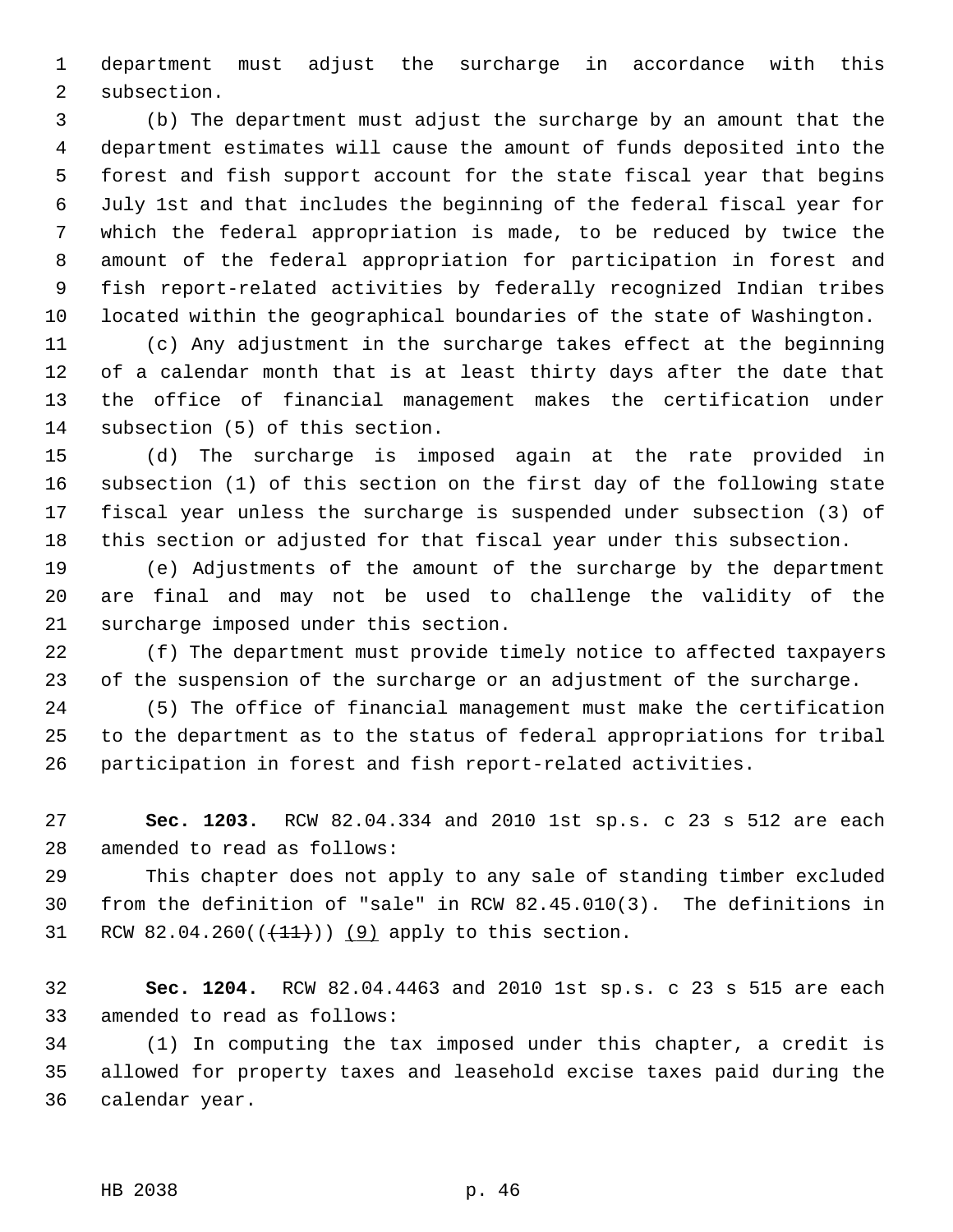1 (2) The credit is equal to:

 2 (a)(i)(A) Property taxes paid on buildings, and land upon which the 3 buildings are located, constructed after December 1, 2003, and used 4 exclusively in manufacturing commercial airplanes or components of such 5 airplanes; and

 6 (B) Leasehold excise taxes paid with respect to buildings 7 constructed after January 1, 2006, the land upon which the buildings 8 are located, or both, if the buildings are used exclusively in 9 manufacturing commercial airplanes or components of such airplanes; and

10 (C) Property taxes or leasehold excise taxes paid on, or with 11 respect to, buildings constructed after June 30, 2008, the land upon 12 which the buildings are located, or both, and used exclusively for 13 aerospace product development, manufacturing tooling specifically 14 designed for use in manufacturing commercial airplanes or their 15 components, or in providing aerospace services, by persons not within 16 the scope of  $(a)(i)(A)$  and  $(B)$  of this subsection  $(2)$  and are taxable 17 under RCW 82.04.290(3), 82.04.260( $(\frac{10}{10})$ ) (8)(b), or 82.04.250(3); or

18 (ii) Property taxes attributable to an increase in assessed value 19 due to the renovation or expansion, after: (A) December 1, 2003, of a 20 building used exclusively in manufacturing commercial airplanes or 21 components of such airplanes; and (B) June 30, 2008, of buildings used 22 exclusively for aerospace product development, manufacturing tooling 23 specifically designed for use in manufacturing commercial airplanes or 24 their components, or in providing aerospace services, by persons not 25 within the scope of  $(a)(ii)(A)$  of this subsection  $(2)$  and are taxable 26 under RCW 82.04.290(3), 82.04.260( $(\frac{10}{10})$ ) (8)(b), or 82.04.250(3); and

27 (b) An amount equal to:

28 (i)(A) Property taxes paid, by persons taxable under RCW 29  $82.04.260((+10))$  (8)(a), on machinery and equipment exempt under RCW 30 82.08.02565 or 82.12.02565 and acquired after December 1, 2003;

31 (B) Property taxes paid, by persons taxable under RCW  $32$   $82.04.260((+10))$   $(8)(b)$ , on machinery and equipment exempt under RCW 33 82.08.02565 or 82.12.02565 and acquired after June 30, 2008; or

34 (C) Property taxes paid, by persons taxable under RCW 82.04.250(3) 35 or 82.04.290(3), on computer hardware, computer peripherals, and 36 software exempt under RCW 82.08.975 or 82.12.975 and acquired after 37 June 30, 2008.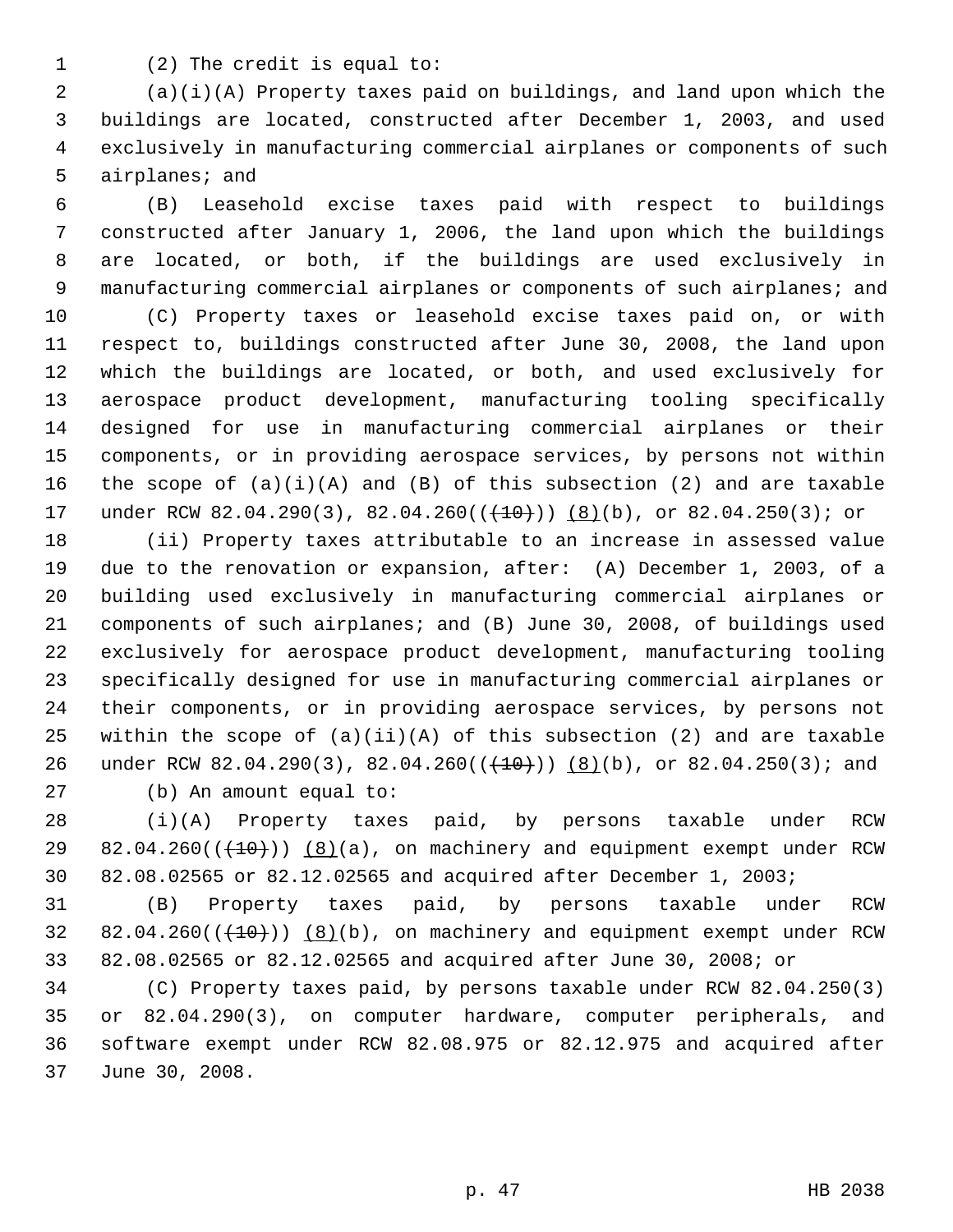1 (ii) For purposes of determining the amount eligible for credit 2 under (i)(A) and (B) of this subsection (2)(b), the amount of property 3 taxes paid is multiplied by a fraction.

 4 (A) The numerator of the fraction is the total taxable amount 5 subject to the tax imposed under RCW  $82.04.260((\text{+}10))$   $(8)$  (a) or (b) 6 on the applicable business activities of manufacturing commercial 7 airplanes, components of such airplanes, or tooling specifically 8 designed for use in the manufacturing of commercial airplanes or 9 components of such airplanes.

10 (B) The denominator of the fraction is the total taxable amount 11 subject to the tax imposed under all manufacturing classifications in 12 chapter 82.04 RCW.

13 (C) For purposes of both the numerator and denominator of the 14 fraction, the total taxable amount refers to the total taxable amount 15 required to be reported on the person's returns for the calendar year 16 before the calendar year in which the credit under this section is 17 earned. The department may provide for an alternative method for 18 calculating the numerator in cases where the tax rate provided in RCW 19 82.04.260 $((+10))$  (8) for manufacturing was not in effect during the 20 full calendar year before the calendar year in which the credit under 21 this section is earned.

22 (D) No credit is available under (b)(i)(A) or (B) of this 23 subsection (2) if either the numerator or the denominator of the 24 fraction is zero. If the fraction is greater than or equal to nine-25 tenths, then the fraction is rounded to one.

26  $(E)$  As used in (b)(ii)(C) of this subsection (2), "returns" means 27 the tax returns for which the tax imposed under this chapter is 28 reported to the department.

29 (3) The definitions in this subsection apply throughout this 30 section, unless the context clearly indicates otherwise.

31 (a) "Aerospace product development" has the same meaning as 32 provided in RCW 82.04.4461.

33 (b) "Aerospace services" has the same meaning given in RCW 34 82.08.975.

35 (c) "Commercial airplane" and "component" have the same meanings as 36 provided in RCW 82.32.550.

37 (4) A credit earned during one calendar year may be carried over to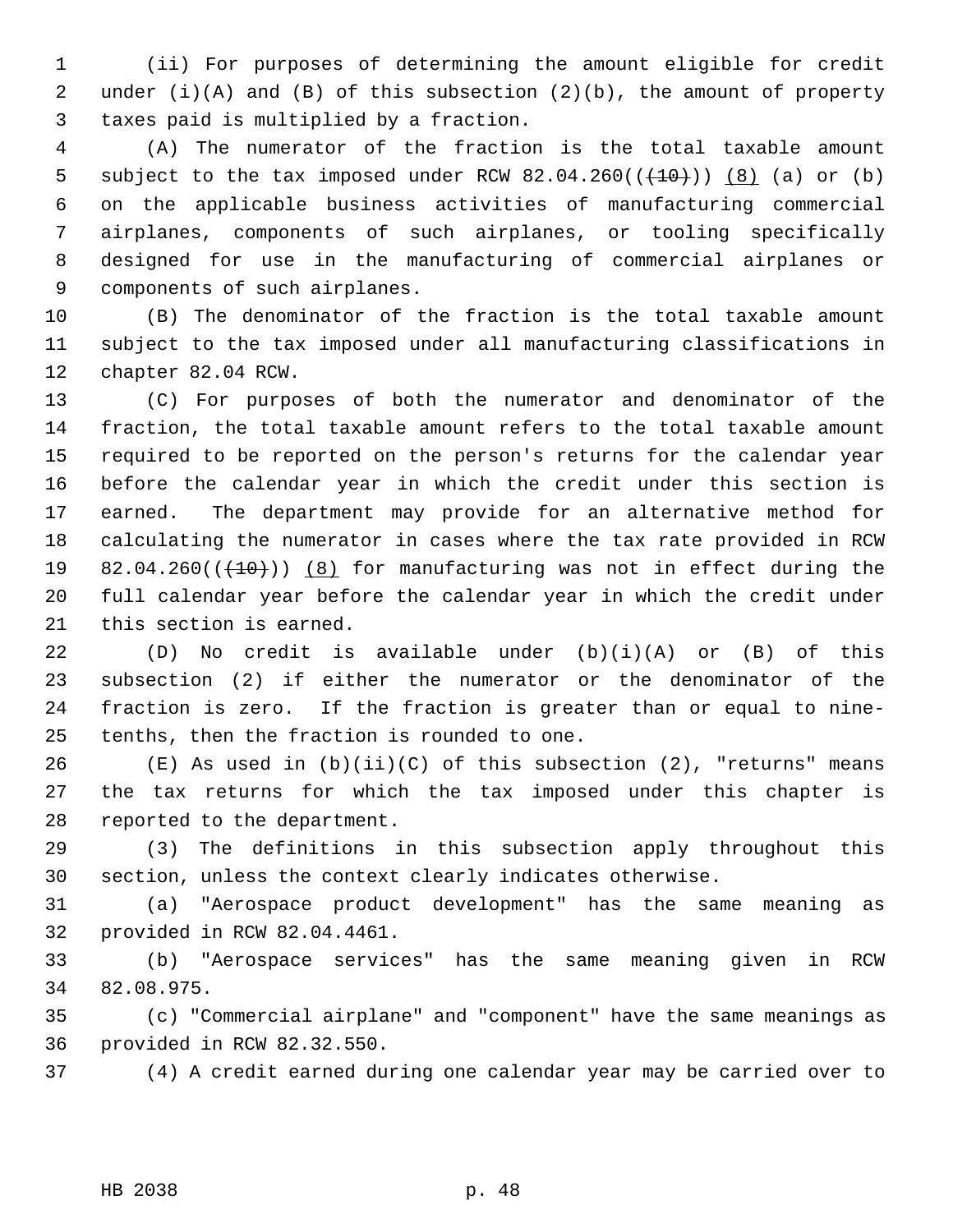1 be credited against taxes incurred in a subsequent calendar year, but 2 may not be carried over a second year. No refunds may be granted for 3 credits under this section.

 4 (5) In addition to all other requirements under this title, a 5 person claiming the credit under this section must file a complete 6 annual report with the department under RCW 82.32.534.

7 (6) This section expires July 1, 2024.

 8 **Sec. 1205.** RCW 82.04.460 and 2011 c 174 s 203 are each amended to 9 read as follows:

10 (1) Except as otherwise provided in this section, any person 11 earning apportionable income taxable under this chapter and also 12 taxable in another state must, for the purpose of computing tax 13 liability under this chapter, apportion to this state, in accordance 14 with RCW 82.04.462, that portion of the person's apportionable income 15 derived from business activities performed within this state.

16 (2) The department must by rule provide a method of apportioning 17 the apportionable income of financial institutions, where such 18 apportionable income is taxable under RCW 82.04.290. The rule adopted 19 by the department must, to the extent feasible, be consistent with the 20 multistate tax commission's recommended formula for the apportionment 21 and allocation of net income of financial institutions as existing on 22 June 1, 2010, or such subsequent date as may be provided by the 23 department by rule, consistent with the purposes of this section, 24 except that:

25 (a) The department's rule must provide for a single factor 26 apportionment method based on the receipts factor; and

27 (b) The definition of "financial institution" contained in appendix 28 A to the multistate tax commission's recommended formula for the 29 apportionment and allocation of net income of financial institutions is 30 advisory only.

31 (3) The department may by rule provide a method or methods of 32 apportioning or allocating gross income derived from sales of 33 telecommunications service and competitive telephone service taxed 34 under this chapter, if the gross proceeds of sales subject to tax under 35 this chapter do not fairly represent the extent of the taxpayer's 36 income attributable to this state. The rule must provide for an 37 equitable and constitutionally permissible division of the tax base.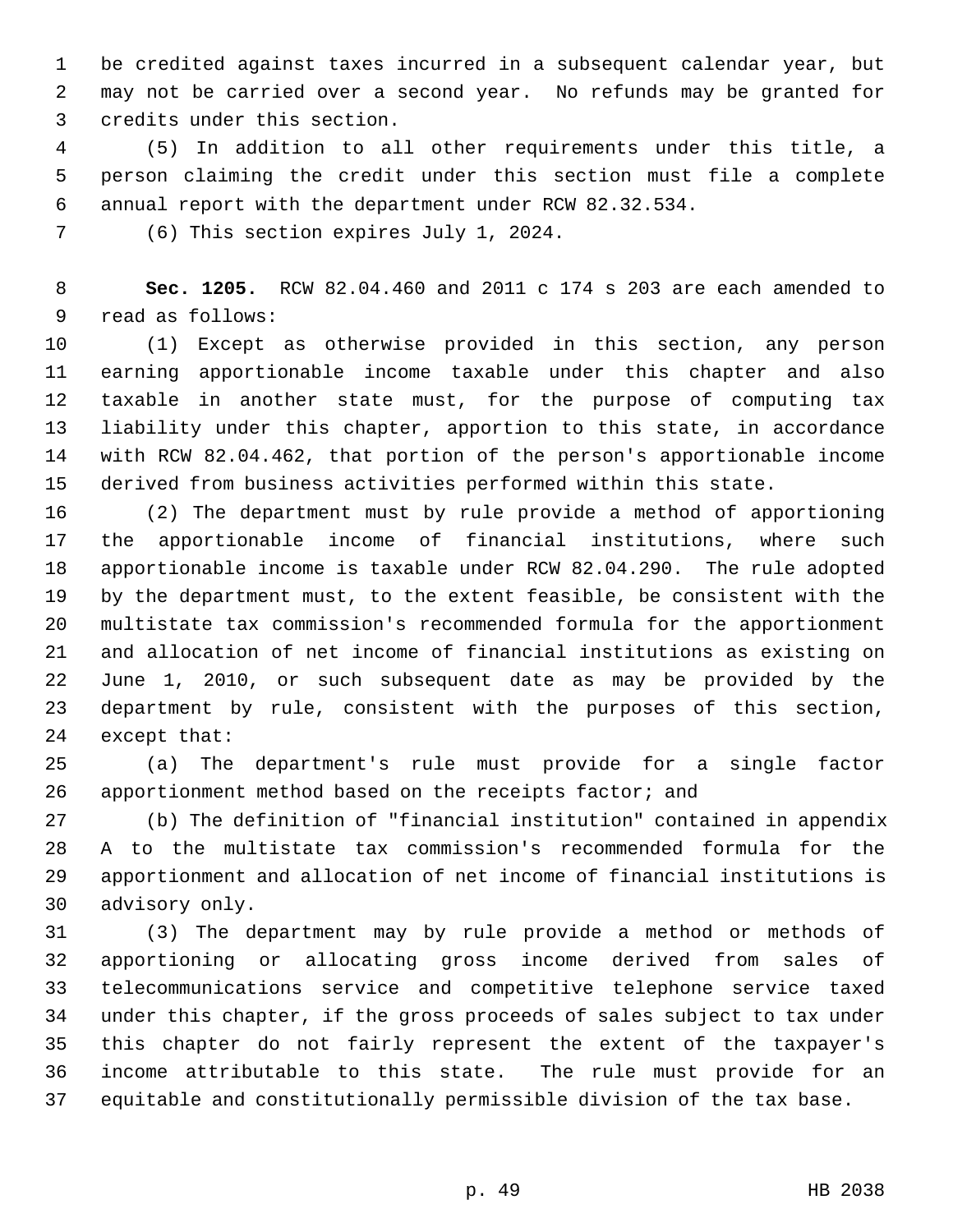1 (4) For purposes of this section, the following definitions apply 2 unless the context clearly requires otherwise:

 3 (a) "Apportionable income" means gross income of the business 4 generated from engaging in apportionable activities, including income 5 received from apportionable activities performed outside this state if 6 the income would be taxable under this chapter if received from 7 activities in this state, less the exemptions and deductions allowable 8 under this chapter. For purposes of this subsection, "apportionable 9 activities" means only those activities taxed under:

- 10 (i) RCW 82.04.255;
- 11 (ii) RCW 82.04.260 (3),  $((+4), (+5), (+6), (+7), (+8), (+9),$  and  $(12)$ ))
- $12$   $(5)$ ,  $(6)$ , and  $(10)$ ;
- 13 (iii) RCW 82.04.280(1)(e);
- 14 (iv) RCW 82.04.285;
- 15 (v) RCW 82.04.286;
- 16 (vi) RCW 82.04.290;
- 17 (vii) RCW 82.04.2907;
- 18 (viii) RCW 82.04.2908;

19 (ix) RCW 82.04.263, but only to the extent of any activity that 20 would be taxable under any of the provisions enumerated under  $(a)(i)$ 21 through (viii) of this subsection (4) if the tax classification in RCW 22 82.04.263 did not exist; and

23 (x) RCW 82.04.260( $(\frac{13}{13})$ ) (11) and 82.04.280(1)(a), but only with 24 respect to advertising.

25 (b)(i) "Taxable in another state" means that the taxpayer is 26 subject to a business activities tax by another state on its income 27 received from engaging in apportionable activities; or the taxpayer is 28 not subject to a business activities tax by another state on its income 29 received from engaging in apportionable activities, but any other state 30 has jurisdiction to subject the taxpayer to a business activities tax 31 on such income under the substantial nexus standards in RCW 32 82.04.067(1).

33 (ii) For purposes of this subsection (4)(b), "business activities 34 tax" and "state" have the same meaning as in RCW 82.04.462.

35 **Sec. 1206.** RCW 82.08.806 and 2011 c 174 s 204 are each amended to 36 read as follows:

37 (1) The tax levied by RCW 82.08.020 does not apply to sales, to a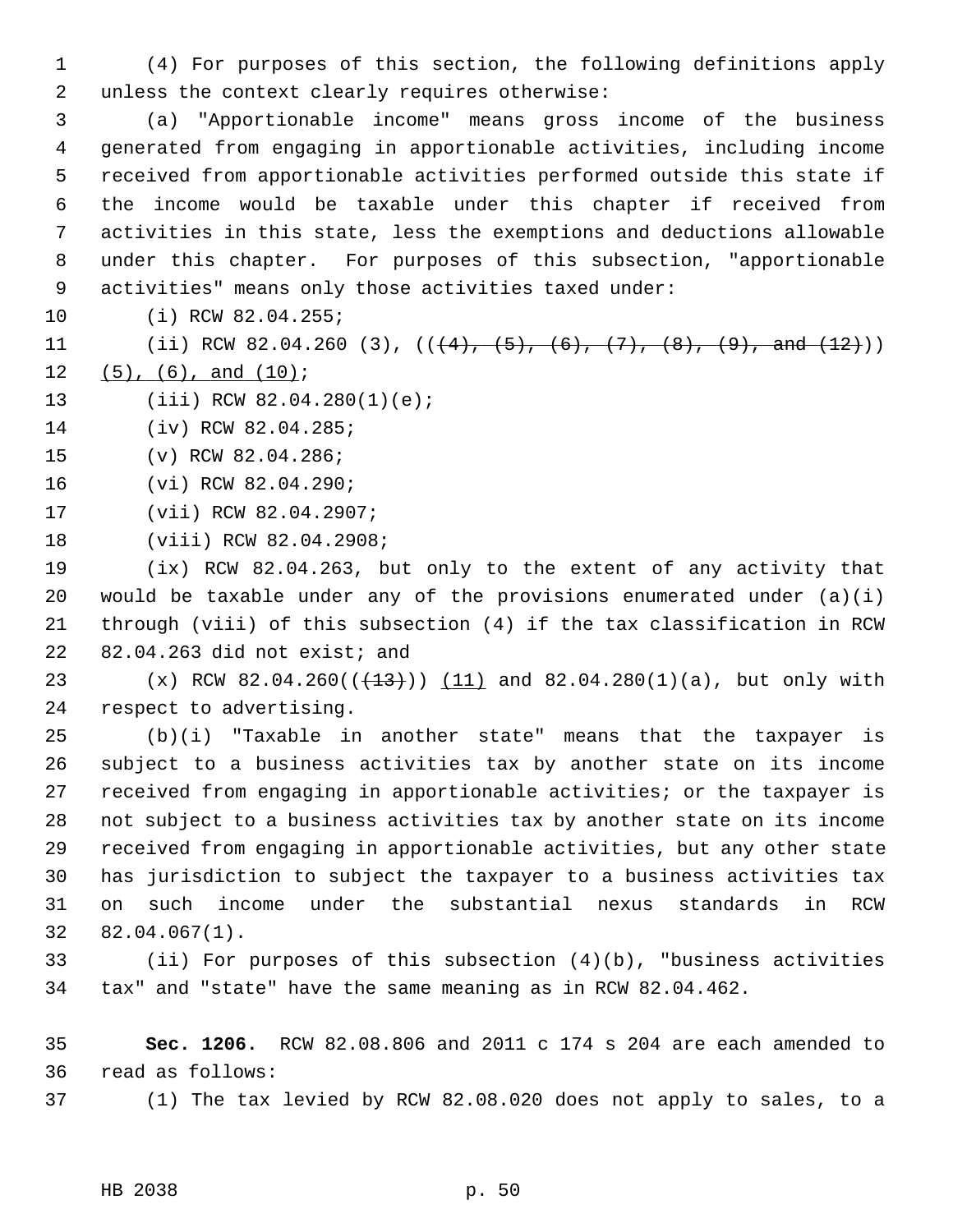1 printer or publisher, of computer equipment, including repair parts and 2 replacement parts for such equipment, when the computer equipment is 3 used primarily in the printing or publishing of any printed material, 4 or to sales of or charges made for labor and services rendered in 5 respect to installing, repairing, cleaning, altering, or improving the 6 computer equipment. This exemption applies only to computer equipment 7 not otherwise exempt under RCW 82.08.02565.

 8 (2) A person taking the exemption under this section must keep 9 records necessary for the department to verify eligibility under this 10 section. This exemption is available only when the purchaser provides 11 the seller with an exemption certificate in a form and manner 12 prescribed by the department. The seller must retain a copy of the 13 certificate for the seller's files.

14 (3) The definitions in this subsection (3) apply throughout this 15 section, unless the context clearly requires otherwise.

16 (a) "Computer" has the same meaning as in RCW 82.04.215.

17 (b) "Computer equipment" means a computer and the associated 18 physical components that constitute a computer system, including 19 monitors, keyboards, printers, modems, scanners, pointing devices, and 20 other computer peripheral equipment, cables, servers, and routers. 21 "Computer equipment" also includes digital cameras and computer 22 software.

23 (c) "Computer software" has the same meaning as in RCW 82.04.215.

24 (d) "Primarily" means greater than fifty percent as measured by 25 time.

26 (e) "Printer or publisher" means a person, as defined in RCW 27 82.04.030, who is subject to tax under RCW 82.04.260( $(\frac{13}{13})$ ) (11) or 28 82.04.280(1)(a).

29 (4) "Computer equipment" does not include computer equipment that 30 is used primarily for administrative purposes including but not limited 31 to payroll processing, accounting, customer service, telemarketing, and 32 collection. If computer equipment is used simultaneously for 33 administrative and nonadministrative purposes, the administrative use 34 must be disregarded during the period of simultaneous use for purposes 35 of determining whether the computer equipment is used primarily for 36 administrative purposes.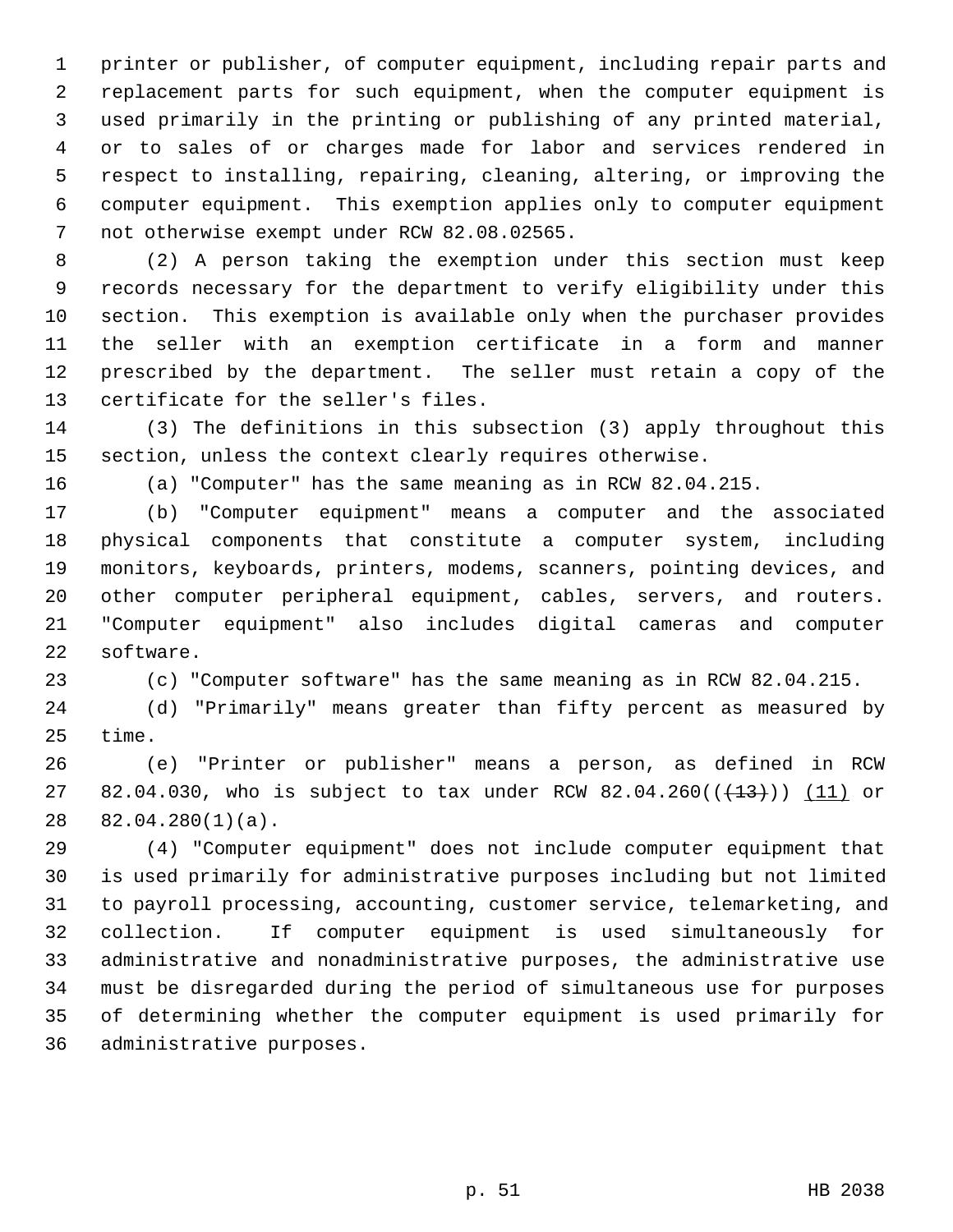1 **Sec. 1207.** RCW 82.45.195 and 2010 1st sp.s. c 23 s 518 are each 2 amended to read as follows:

 3 A sale of standing timber is exempt from tax under this chapter if 4 the gross income from such sale is taxable under RCW  $82.04.260((+\pm1))$ 5 (9)(d).

 6 **Sec. 1208.** RCW 48.14.080 and 2010 1st sp.s. c 23 s 520 are each 7 amended to read as follows:

 8 (1) As to insurers, other than title insurers and taxpayers under 9 RCW 48.14.0201, the taxes imposed by this title are in lieu of all 10 other taxes, except as otherwise provided in this section.

11 (2) Subsection (1) of this section does not apply with respect to:

12 (a) Taxes on real and tangible personal property;

13 (b) Excise taxes on the sale, purchase, use, or possession of (i) 14 real property; (ii) tangible personal property; (iii) extended 15 warranties; (iv) services, including digital automated services as 16 defined in RCW 82.04.192; and (v) digital goods and digital codes as 17 those terms are defined in RCW 82.04.192; and

18 (c) The tax imposed in RCW  $82.04.260((\frac{49}{}))(\frac{7}{7})$ , regarding public 19 and nonprofit hospitals.

20 (3) For the purposes of this section, the term "taxes" includes 21 taxes imposed by the state or any county, city, town, municipal 22 corporation, quasi-municipal corporation, or other political 23 subdivision.

24 **Sec. 1209.** RCW 35.102.150 and 2011 c 174 s 201 are each amended to 25 read as follows:

26 Notwithstanding RCW 35.102.130, a city that imposes a business and 27 occupation tax must allocate a person's gross income from the 28 activities of printing, and of publishing newspapers, periodicals, or 29 magazines, to the principal place in this state from which the 30 taxpayer's business is directed or managed. As used in this section, 31 the activities of printing, and of publishing newspapers, periodicals, 32 or magazines are those activities to which the tax rates in RCW 33 82.04.260( $(\frac{13}{13})$ ) (11) and 82.04.280(1)(a) apply.

### 34 **PART XIII**